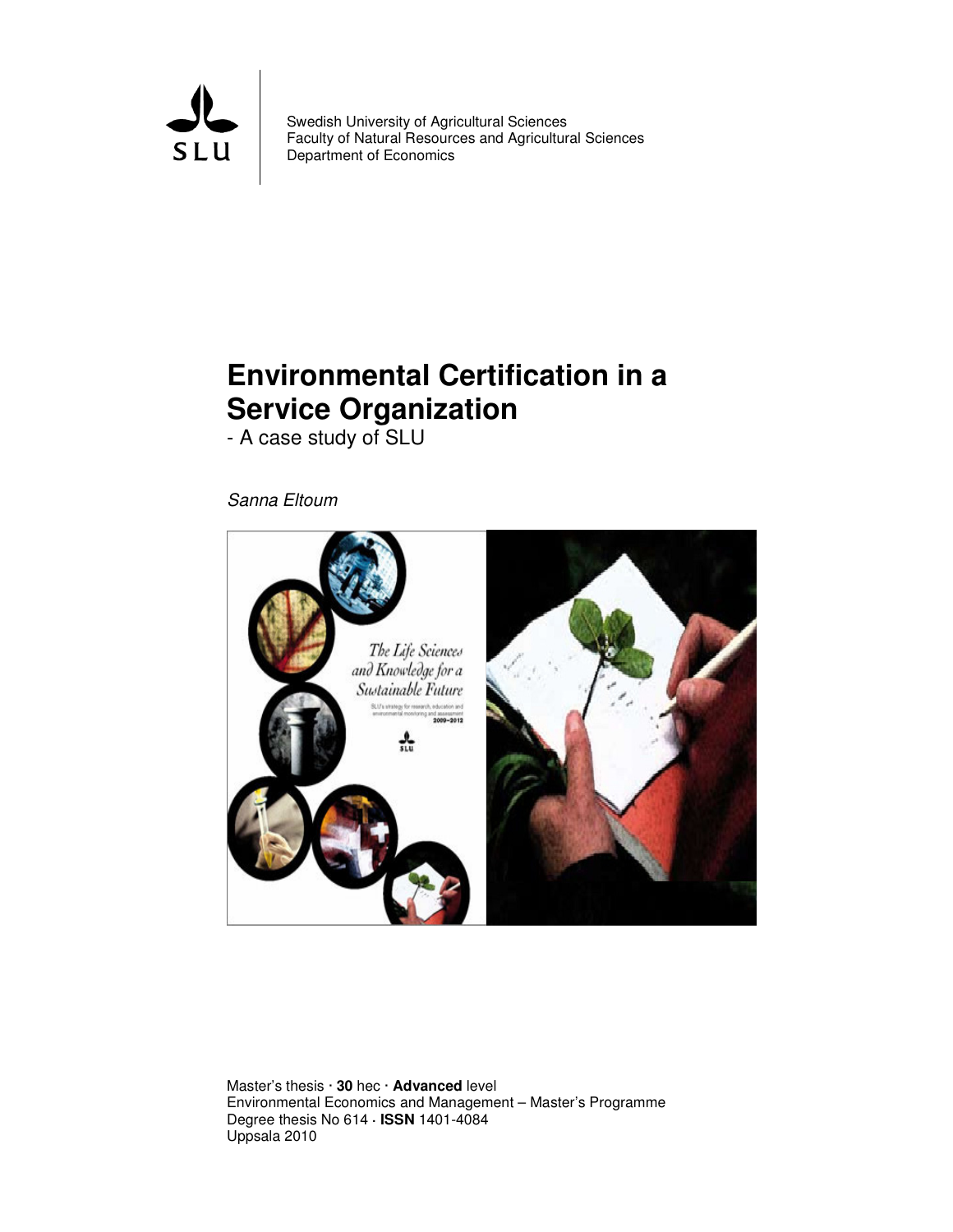#### **Environmental certification in a service organization**

Sanaa Eltoum

| Supervisor: | Cecilia Mark-Herbert, Swedish University of Agricultural Sciences,<br>Department of Economics |  |
|-------------|-----------------------------------------------------------------------------------------------|--|
| Examiner:   | Karin Hakelius, Swedish University of Agricultural Sciences,<br>Department of Economics       |  |

**Credits:** 30 hec **Level:** Advanced E **Course title:** Degree Project in Business administration **Course code:** EX0536 **Programme/Education:** Environmental Economics and Management - Master's Programme

**Place of publication:** Uppsala **Year of publication:** 2010 **Cover picture:** Swedish University of Agricultural Sciences (http://www.slu.se/?id=1426) **Name of Series:** Degree project **No:** 614 **ISSN** 1401-4084 **Online publication:** http://stud.epsilon.slu.se

**Key words:** Environmental management systems, Certification, ISO 14001, Service organization, SLU, Sustainable development.



Swedish University of Agricultural Sciences Faculty of Natural Resources and Agricultural Sciences Department of Economics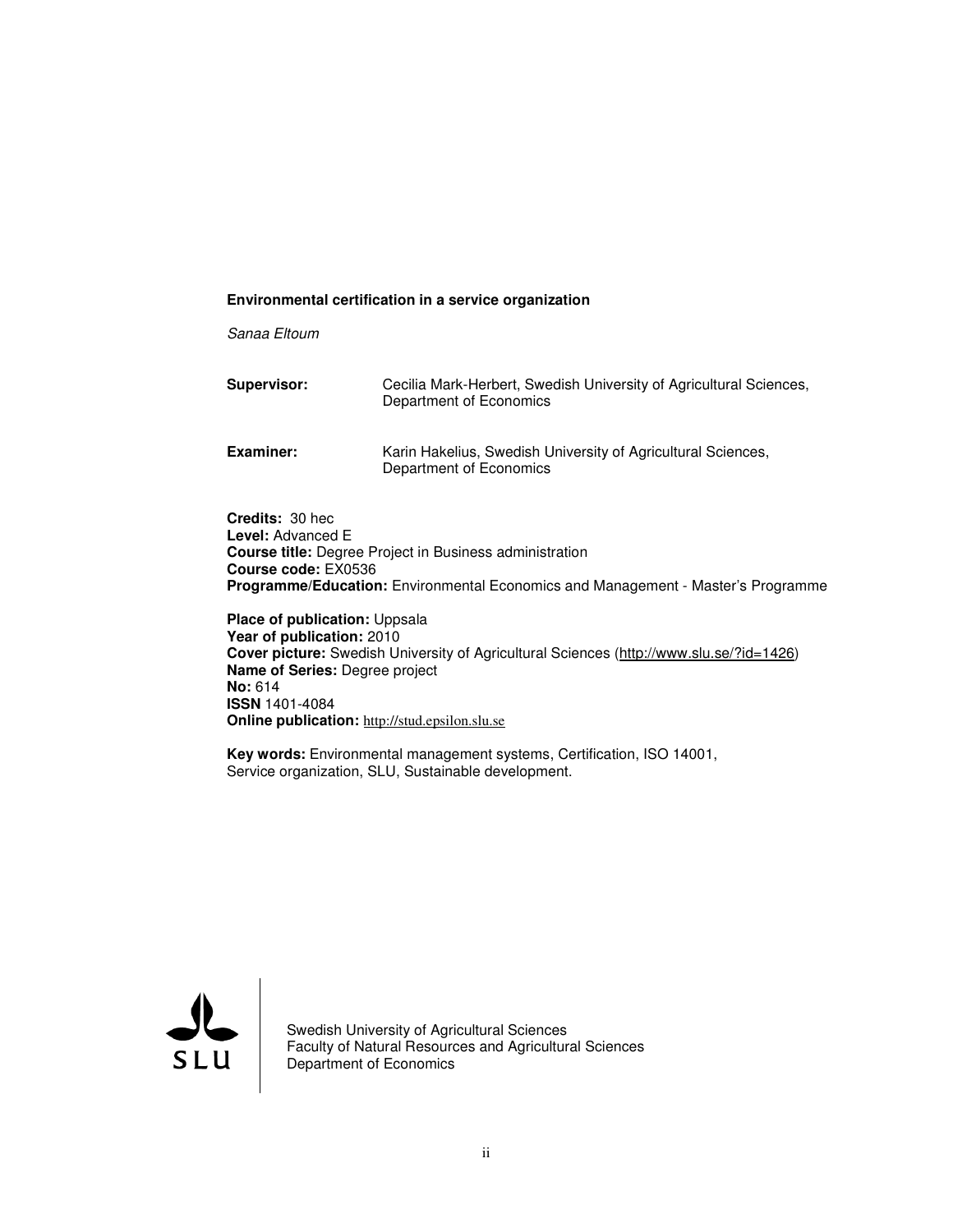# Acknowledgements

I would like to express my gratitude to all those who have contributed in this work. I am most indebted to my supervisor **Cecilia Mark- Herbert** for guidance, support and invaluable comments throughout the work.

I extend my appreciation to Staff of the Department of Economics, especially my teachers: **Karin Hakelius, Bo Öhlmer, Richard Ferguson, Carl-Johan Lagerkvist, and Daniel Lunneryd** for the valuable lectures, seminars and discussions during the courses.

I would also like to acknowledge the contribution of the Environmental Manager of SLU-Agneta Melin, for providing empirical data for this thesis and taking the time to answer my questions. I am also very grateful to her for identifying possible interviewees, share her knowledge, and enthusiasm with me.

I would especially like to thank all respondents at each study unit who took their time and effort to answer my questions; **Björn Ekesten, Dianne Wästerlund, Harald Cederlund, Tiina Sarap, Ulf Heyman.** Your participation has represented a highly valuable contribution to my research and thesis.

My gratitude also extends to **Mohanad Abdelgadir** and **Adil Babiker** for always having time to correct, edit and help in the transcription of interviews.

My profound gratitude is due to my family in Sudan, my father **Abdelazim Eltoum**, my brothers and sisters.

Last but not least, there are no words to thank my family for all their blessings, my husband **Moawia Abdelgadir,** my sons **Ali, Ammar** and daughters, **Hamsa, Afaf** for the support, patience, unconditional love and beautiful things in life. I am awfully ever grateful to my husband, for giving me the courage to continue to do this thesis and for supporting me. I owe you all.

Uppsala, Sweden, May 2010 Sanna Eltoum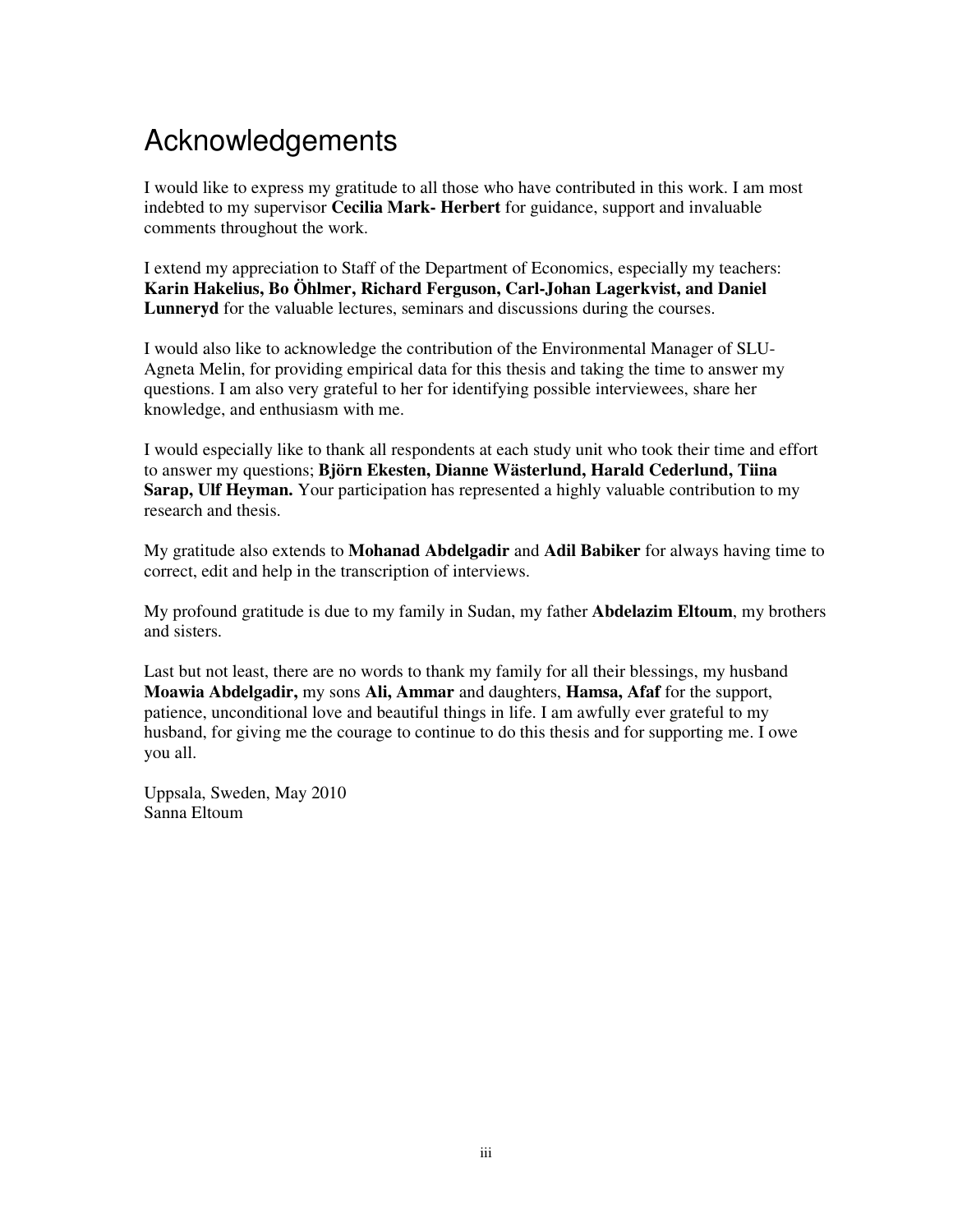# Abstract

In recent years several organizations in Sweden and worldwide are faced with massive practical challenges of transforming today's organizations into environmentally sustainable organization. Consequently, they have or are implementing Environmental Management Systems (EMS). The most common model used by many organizations implementing an EMS is ISO 14001. In this context, this study investigated and described the perceived challenges, driving forces and opportunities in an environmental certification process for an organization in the public science sector according to ISO 14001 as models for EMS. One particular university has been analysed; the Swedish University of Agricultural Sciences SLU) as example of a service organization. In 2009, the Dean of SLU took a formal decision that the entire SLU environmental activities shall be certified according to ISO 14001 standard. Accordingly, this project aims to describe the motivations and challenges in the certification process, and point to the benifits that are expected from certification.

To obtain information and deeper insight into the EMS of the university, a qualitative method with case studies used to study the work with EMS in the SLU`s departments. The empirical material was collected within semi-structured interviews. Theories and previous studies have been used as guidance to the analysis method as well, the methodology of plan–do –check–act (PDCA) used as method of evaluating sustainable development.

The analysis showed that the main drivers at SLU to get the ISO 14001 certification is to create better EMS, meeting legislative requirements, directives from SLU`s headmaster, to be a trustworthy authority, and to be listed in the Environmental Protection Agency ranking list. Moreover, environmental certification consist of many challenges for the study units such as no engagement in the organization, EMS process consists of many detail and needs too much work, difficulty to understand the structure, and have documentation problems.

Major advantages about the SLU's EMS are: increased efficiency and reduced costs, systematic control over documents, measures and taking care of environmental impact, integrated environmental work in the normal routines, and contribute to a sustainable development

Finally, recommendations on the essential findings that play an important role in the future of ISO 14001 in a service organization are presented.

**Key words:** Certification, Environmental management systems, ISO 14001, Service organization, SLU, Sustainable development.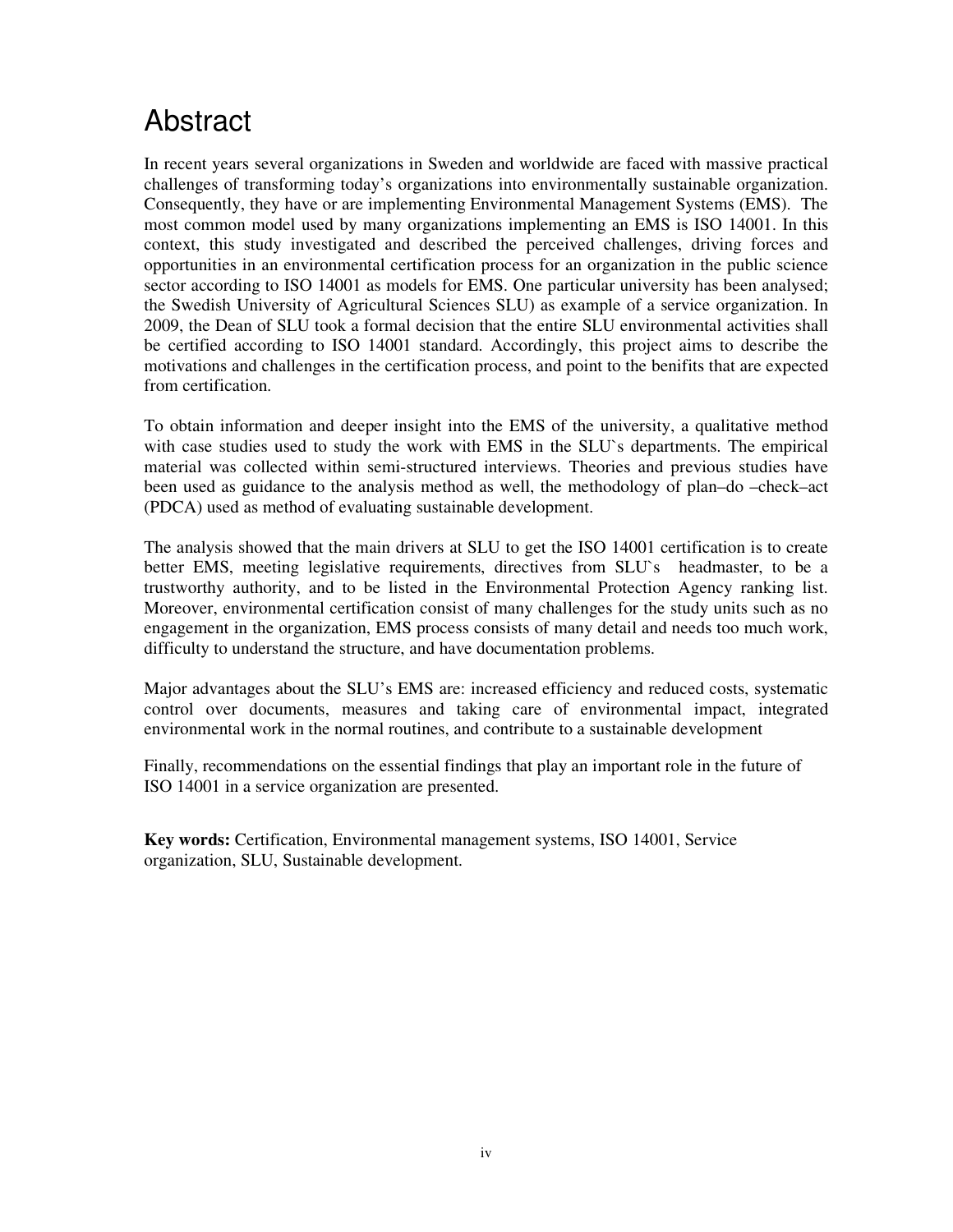# Sammanfattning

Allt fler organisationer världen över står inför utmaningar som är associerade till att miljöanpassa verksamhet för att eftersträva hållbarhetsambitioner. Många organisationer väljer att genomföra sitt miljöarbete vägledda av ett miljöledningssystem (EMS, Environmental Management System). Det mest utbredda systemet är ISO 14001, som också erbjuder en granskning med sikte på en certifiering. ISO 14001 är utvecklat för industriell produktion men är även användbart i serviceproduktion och annan verksamhet.

Den här studien är fokuserad på ett pågående miljöcertifieringsarbete i en statligt ägd serviceverksamhet, Sveriges lantbruksuniversitet (SLU). Under 2009 fattade Rektor ett formellt beslut - hela SLUs verksamhet skall miljöcertifieras enligt standarden ISO 14001. Syftet med projektet är att beskriva drivkrafter och utmaningar i certifieringsprocessen, samt peka på effekter som certifieringen förväntas medföra.

För att få en bild av olikheterna i miljöarbetet inom olika fakulteter och institutioner valdes en komparativ fallanalys. En gedigen litteraturgenomgång gav tema för en intervjuguide. Det empiriska materialet samlades in i en semistrukturerade intervjuer. Teorier och tidigare undersökningar har också använts som vägledning för den analysmetod samt den metod för planer, göra, kontrollera, agera (PDCA-cykeln) som används som metod för att beskriva arbetet för en hållbar utveckling.

Analysen visar att de viktigaste drivkrafterna vid SLU för att få ISO 14001-certifiering är att internt anpassa ett miljöledningssystem som uppfyller lagstiftningens krav, direktiv från Rektor, att upplevas som en pålitlig myndighet, och att anges i Naturvårdsverkets rankinglista. Miljöcertifiering innebär många utmaningar som varierar mellan de olika analysenheterna i studien. En av de främsta är att skapa engagemang i organisationen, att förmedla en helhetssyn mitt i arbetet med många detaljer och att förenkla dokumentationen av processen.

Till de förväntade effekterna med en miljöcertifiering för SLU räknas: en ökad resurseffektivitet som i sin tur medför minskade kostnader, en systematisk kontroll över förbättringsprocesser som kan följas i dokument, väl avvägda val av åtgärder för att hantera miljöpåverkan och ett integrerat miljöarbete som är en del av normala rutiner. Och allt detta ses som ett bidrag till en hållbar utveckling

**Nyckelord:** Certifiering, Hållbar utveckling, ISO 14001, Miljöledningssystem, erviceorganisation, SLU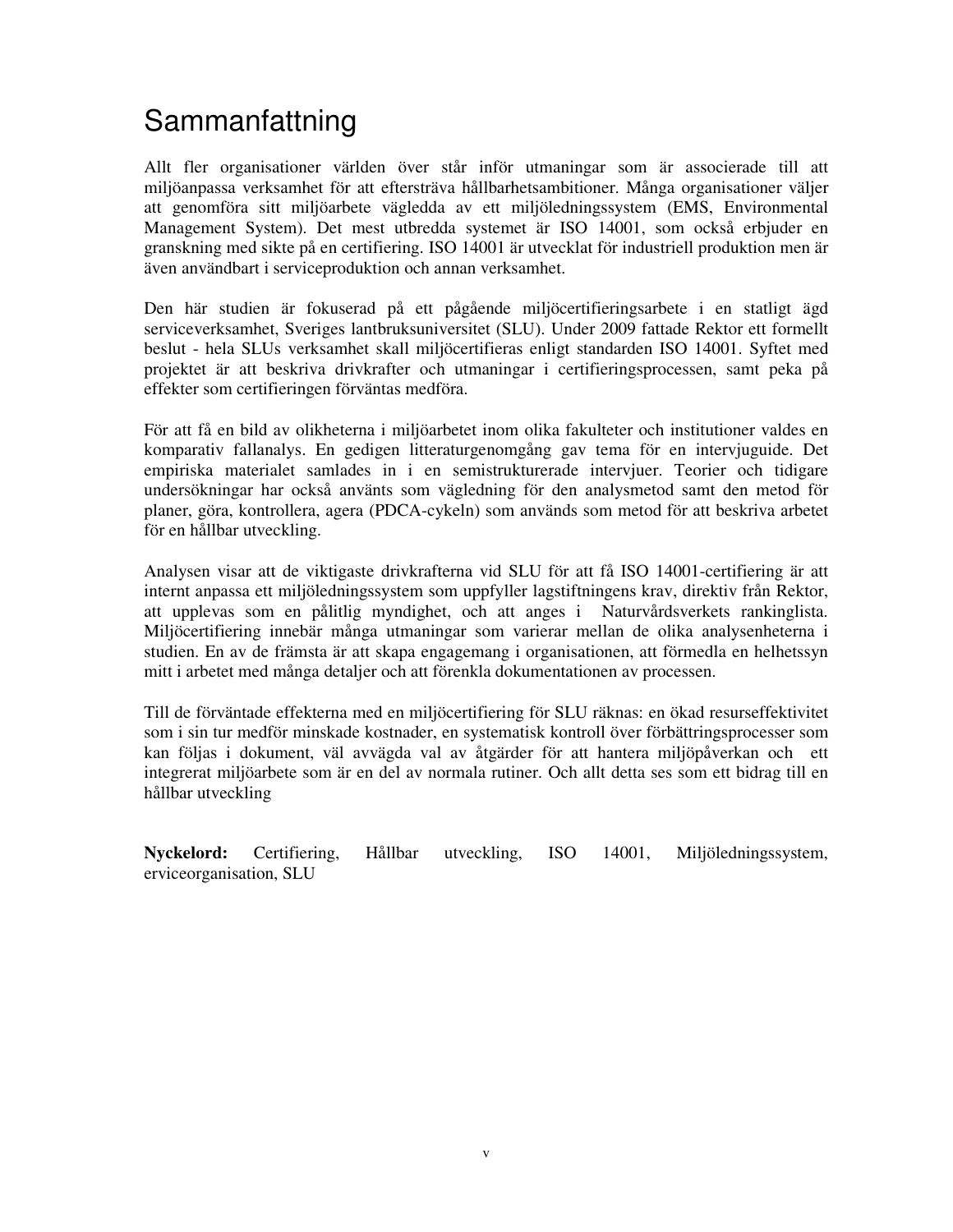# Abbreviatons

| <b>BS</b>                                           | <b>British Standard</b>                                     |  |  |  |
|-----------------------------------------------------|-------------------------------------------------------------|--|--|--|
| <b>EMS</b>                                          | <b>Environmental Management Systems</b>                     |  |  |  |
| <b>EMAS</b>                                         | Eco-Management and Audit Scheme                             |  |  |  |
| EPA                                                 | <b>Environmental Protection Agency</b>                      |  |  |  |
| HEI                                                 | <b>Higher Education Institutions</b>                        |  |  |  |
| <b>ISO</b>                                          | International Organization for Standardization              |  |  |  |
| <b>LTJ</b>                                          | Landskapsplanering, Trådgårds- & Jordbruksvetenskap         |  |  |  |
|                                                     | (Landscape Planning, Horticulture and Agricultural Science) |  |  |  |
| NL                                                  | Naturresurser och lantbruksvetenskap                        |  |  |  |
|                                                     | (Natural resources and Agricultural Sciences)               |  |  |  |
| <b>PDCA</b>                                         | Plan-Do-Check-Act model                                     |  |  |  |
| <b>SLU</b>                                          | Sveriges Lantbruksuniversitet                               |  |  |  |
|                                                     | (Swedish University of Agricultural Sciences)               |  |  |  |
| TC.                                                 | <b>Technical Committee</b>                                  |  |  |  |
| <b>TQM</b>                                          | Total quality management                                    |  |  |  |
| <b>VH</b><br>Veterinärmedicin och husdjursvetenskap |                                                             |  |  |  |
|                                                     | (Veterinary Medicine and Animal Science)                    |  |  |  |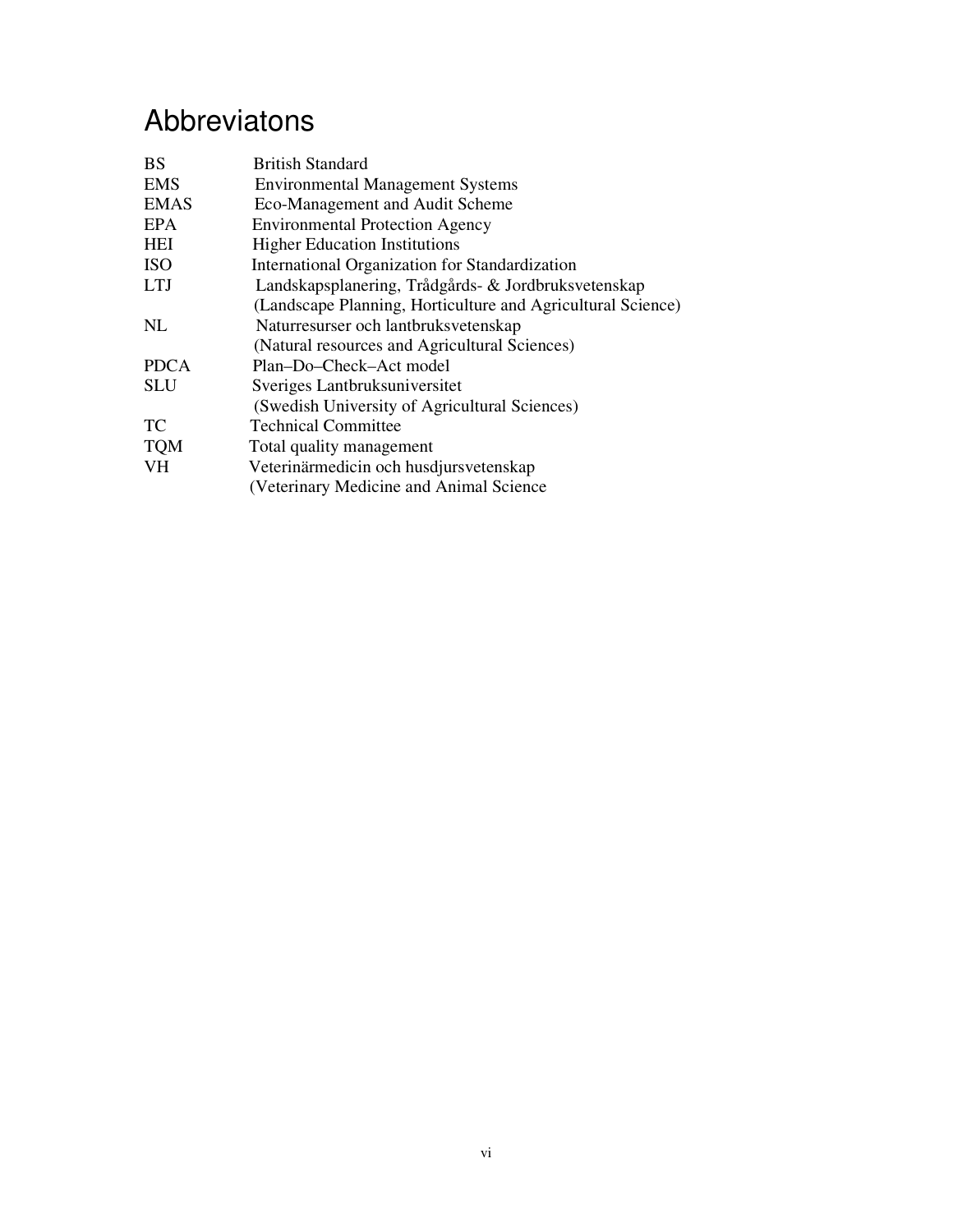# **Table of Contents**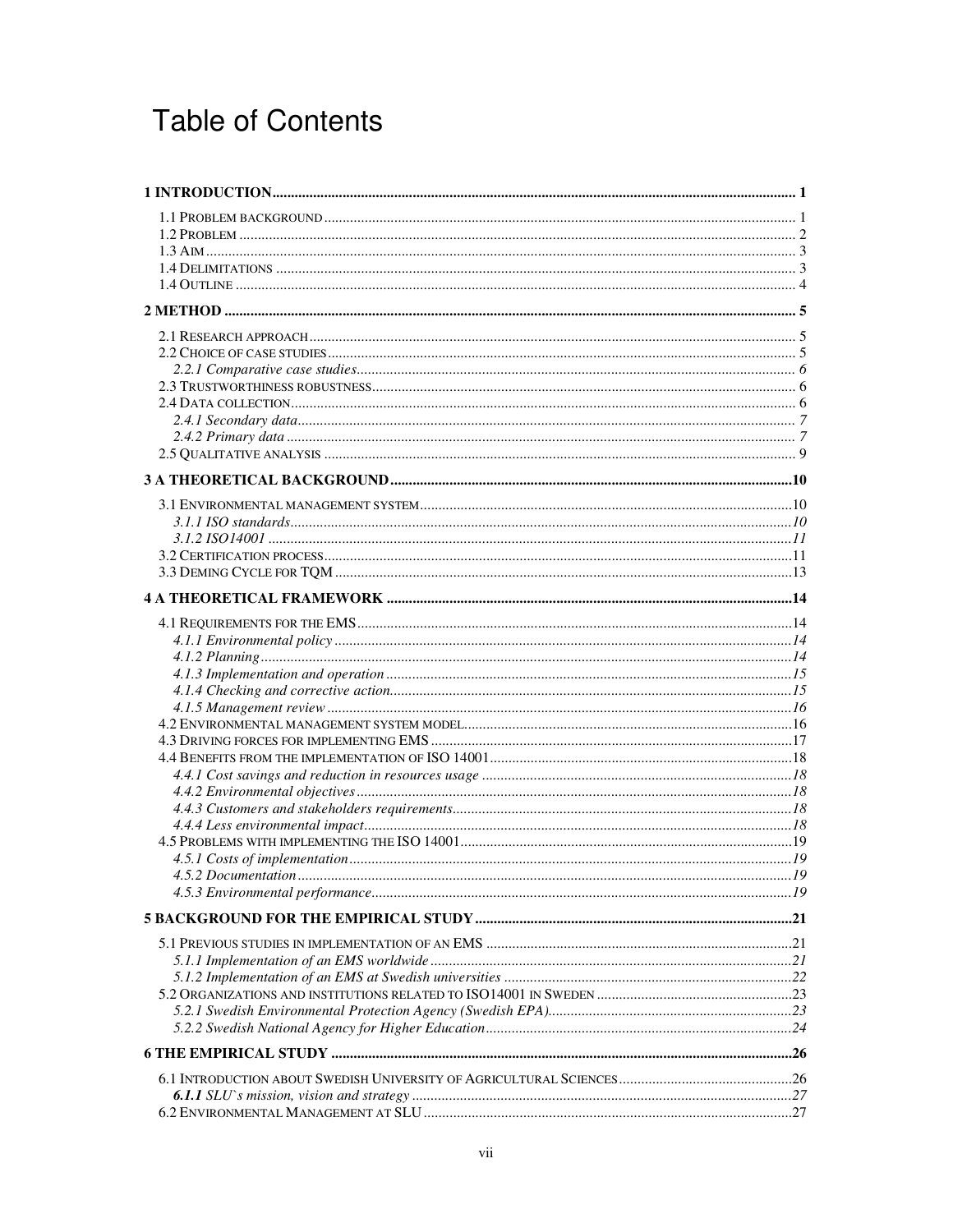| 6.3.3 Faculty of Landscape Planning, Horticulture and Agricultural Science-LTJ (Alnarp) Interview with the |  |
|------------------------------------------------------------------------------------------------------------|--|
|                                                                                                            |  |
|                                                                                                            |  |
|                                                                                                            |  |
|                                                                                                            |  |
|                                                                                                            |  |
|                                                                                                            |  |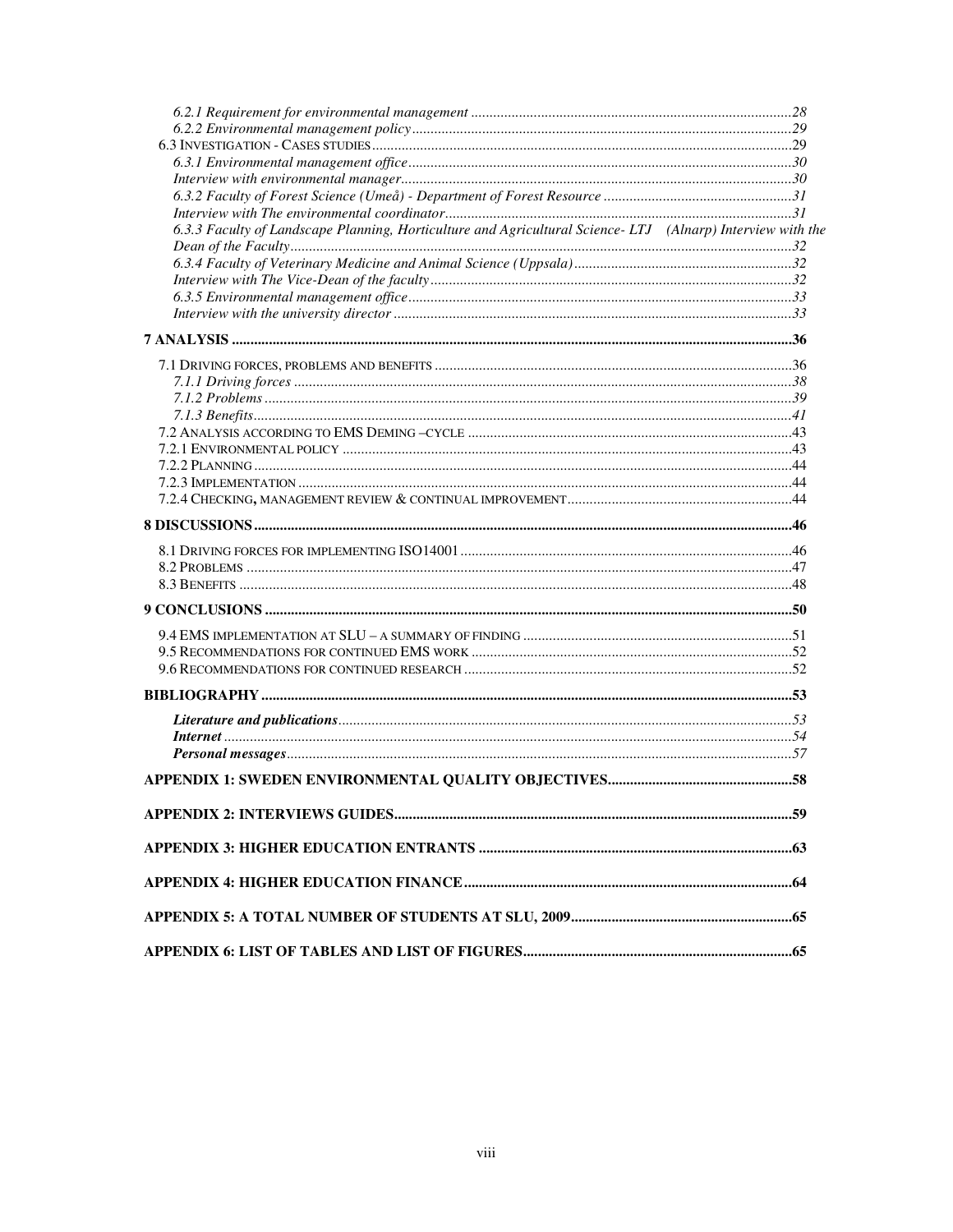# 1 Introduction

*The first chapter of this study presents background to the research area, which also serves as the context for the purpose of this thesis work. In addition, a problem definition, the aim of the study based on the research questions, and delimitations are presented. Finally, an outline of the study is presented.* 

Researchers in diverse disciplines such as economy, sociology, education and psychology have studied the environmental issues since 1970 (Charter & Plonsky, 1999, 17). There is currently a growing emphasis that within the greening process, firms need to be "learning organizations<sup>1</sup>", able to interact with various external stakeholders and internalized new information such that it improves organizational processes (*ibid*, 11). These factors have led to the need for a system that guides managers in their day-to-day work, such as Environmental Management Systems, EMS. An EMS can assist an organization to meet its increasingly heavy burden of managing the responsibility for the future condition of our world environment. The International Organization of Standardization (ISO) contributed specifically in the improvement of environmental management through many standards.

ISO is a non-governmental organization that formulates international standards for businesses, government and society. ISO has a collection of over 18000 international standards (www, ISO, 1, 2010). ISO's work programmed ranges from standards for traditional activities to standards for good management practice and for services (*ibid*). ISO 14001 is the most commonly used environmental management standard internationally (www, ISO, 2, 2010). A voluntary certification system requires an organization of any size or type to identify measure and control the environmental impact of its activities (*ibid*). The purpose of this system is the continuous improvement of the environmental management of the organization (*ibid*). Certified management systems are an important tool for guiding and improving an organization's activities (Tibor & Feldman, 1997). Many multinational corporations have designed, certified, and implemented environmental management systems under ISO 14001 because it provides harmonized standard for managing a corporation's environmental impacts (*ibid*).

The main objective of the Swedish government's environmental policy is to handle over to coming generation a problem-free society in regard to environmental problems which face Sweden in recent time (www, Government Offices of Sweden, 2010)*.* Sweden might therefore be regarded as a modern developed country especially in terms of social living and environmental standards.

### 1.1 Problem background

Environmental liability has become of immense importance during the last three decades (Berry & Rondinelli, 1998, 38). In response to public high pressure on governments to enforce environmental regulations and legal restrictions that counter the adverse effects of pollution by many firms, the shift to proactive environmental management is motivated by pressures from governments, customers, employees, and competitors. Both consumers and investors are becoming aware about of the relationship between business performance and environmental quality (*ibid*). In Sweden, reduced climate impact, a non-Toxic environment, sustainable forests and a rich diversity of plant and animal life are just a few of the 16 environmental quality objectives that have been adopted to guide environmental efforts and to help ensure that future generations can grow up in a clean, and healthy environment (www,

<sup>&</sup>lt;sup>1</sup> An organization that facilitates the learning of all its members and continuously transforms itself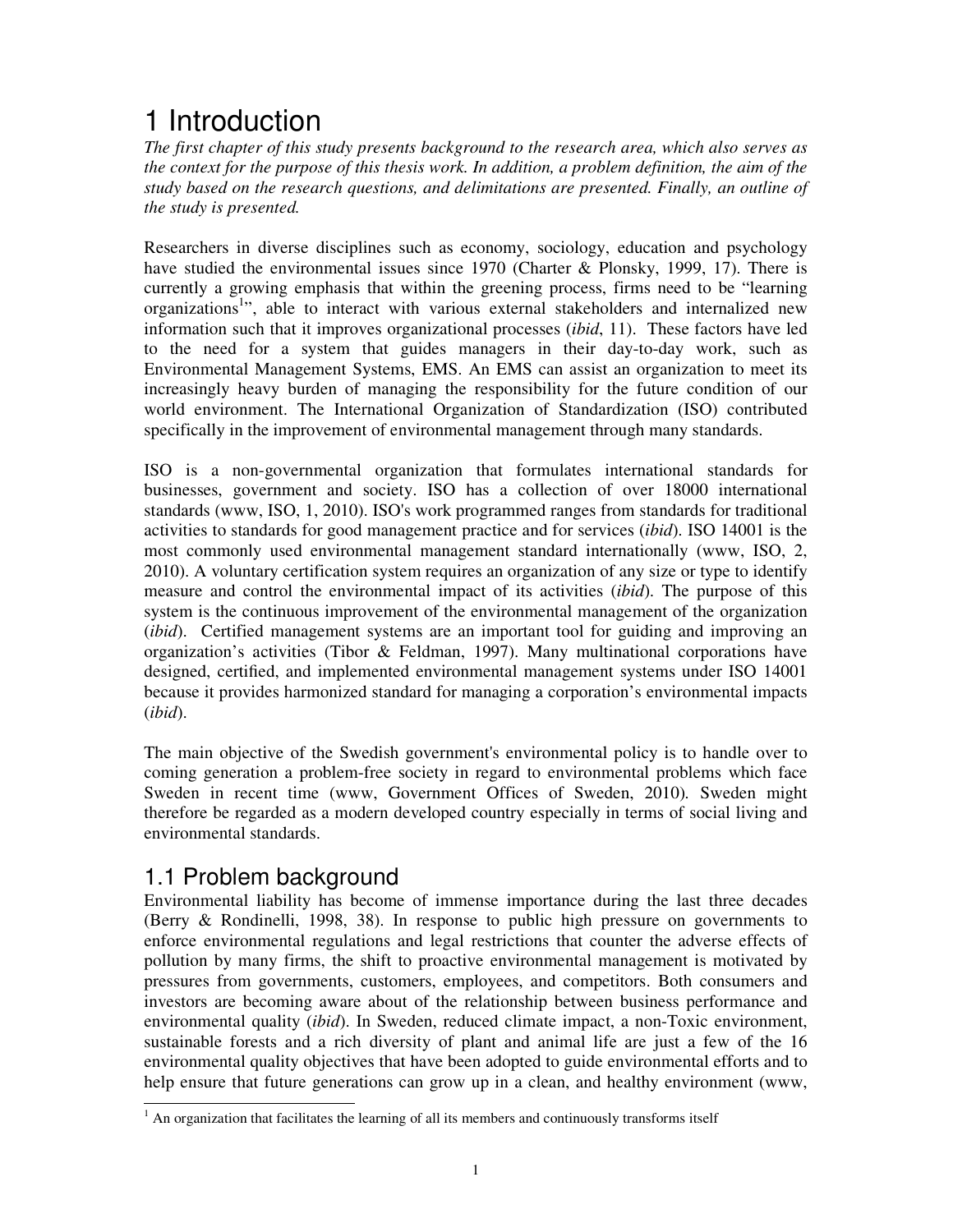1,Naturvårdsverket 2010). These goals have been set by the Swedish Parliament and are to be achieved by 2020 (*ibid*). They cover every major environmental issue and provide a basis for the action needed to improve the state of the environment. Hence, government, industry, organizations and individuals must play a part to meet these goals (*ibid*).

Now, things are moving in the right direction in many areas, but the speed of progress is not sufficient. More than half of the environmental quality objectives are judged to be very difficult or not possible to attain on time (appendix 1) (www, Naturvårdsverket, 1, 2010). The current global economic crisis offers an opportunity to make deeper investigations into the environmental issues, provided that they are channeled into more energy-efficient and environmentally sustainable systems and products (*ibid*).

In 1996, the Swedish government decided that public institutions, which include most universities, should act as role models in contributing towards long-term sustainable development of society (www, Naturvårdsverket, 2, 2010). The public institutions are expected to use environmental management systems (EMSs) to work towards this goal, although no certification would be required (*ibid*).

Since the adoption of environmental management system became part of the legislation by the Swedish government in 1998, The Swedish University of Agricultural Sciences (SLU) as one of the universities in Sweden started to reorganize its policy and to implement environmental issues in its policy in 1999 (www, SLU, 1, 2010). SLU plays a special role in developing and disseminating knowledge aimed at a more sustainable society, being the only university in Sweden with a responsibility for environmental monitoring and assessment (www, SLU, 2, 2010). SLU's strategy for research, education and environmental monitoring and assessment are developed carefully by the environmental managers (Pers.com, Bertlsson 2009 and Melin from December 2009 onwards). SLU takes additional requirements which are conditions for research funding, expectations from students, interest and devotion from employee, and also an important part of SLU`s image. SLU also provide guidelines on how to work towards its environmental goals, first, strengthening the environmental aspects in education program; second, minimizing the environmental impacts of duty travelling (www, SLU, 1, 2010).

## 1.2 Problem

In recent years several universities in Sweden and elsewhere have or are implementing environmental management systems (EMS) in parts of their organization. The most common standard used by most Swedish universities implementing an EMS is ISO 14001. It is mainly focusing on the administrative aspect of environmental management and the internal environmental work.

SLU has serious considerations about how to certify all the departments and units in order to be `greening university<sup> $\textdegree$ 2</sup>with positive outcomes (some of the departments and units have not yet been certified). SLU is specifically keen to increase activities in the environmental field, while also achieving marked development in the environmental management system ISO 14001 that aimed to structure, and connect the environmental operation in all kinds of faculties.

During this developmental process, there are many challenges and opportunities in the process of implementing ISO 14001 certification, such as limited resources due to the big size

 $\overline{\phantom{a}}$  $2^{2}$  Is to make SLU a universal model of university grounds environmental sustainability through the successful implementation of the EMS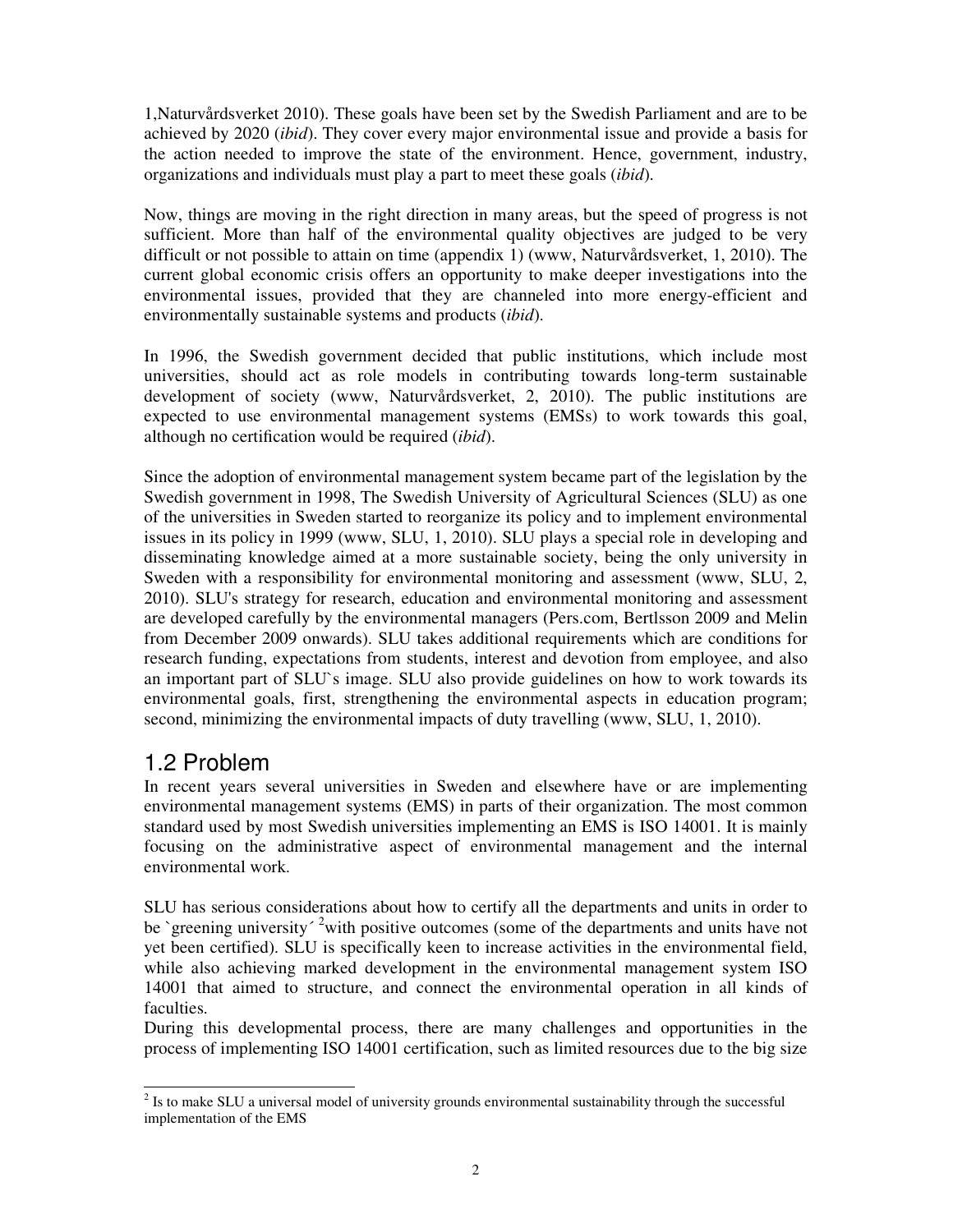of the university, and the responses from all the employees towards the certification process is not high. Therefore, the ambition of this study is to contribute to the understanding of the challenges and opportunities service organization could have when it is implementing an EMS. This study brings forward perceptions of the environmental representatives towards certification process, and debates how SLU can support in green practices. The study is mainly based on views by employees at various departments and units with different devotion and skills; and on feedback response of the employees.

### 1.3 Aim

The aim of this project is to describe the perceived challenges and opportunities in an environmental certification process for an organization in the public science sector. It refers to investigating how environmental representatives at various departments and units at SLU perceive the certification process, to identify what obstacles the university meets in the certification process. The objective is to provide a picture of subdivisions' orientations towards environmental certification at SLU as an example of implementing an EMS in a service organization. The study's aim is to address the following questions:

- What are the key motivation factors in the certification process?
- What are the perceived challenges in the certification process?
- What are considered benefits results of implementing the ISO 14001 at SLU?

### 1.4 Delimitations

It is widely acknowledged that proper Environmental management minimizes the environmental impacts, attains continual improvement and often have a sustainable development, There exist several international ISO 14000 standards, but this research has been delimited to ISO 14001.

In this study SLU was chosen to be an example of a public service organization. The focus was mainly on departments on Ultuna campus, Uppsala, and on environmental aspects of implementing an EMS in various departments. The participants in the interviews were either employees working at the university at Ultuna campus or employees from other campuses (Umeå, Alnarp) all with a task to lead the environmental management work at the respective units.

The delimitation for this study was about finding some relevant documents in English regarding the EMS, since most of the documents were published in Swedish (e.g. government documents, reports, and some of relevant studies).

Due to time constraints, the project reflects the views of a selected number of interviewees. These interviews were conducted February- May 2010, which gives an empirical material that deals with a certain phase in process. This phase varies in the selected units of analysis. However, due to some limitations for the interviewees; such as their capacity and their time the interview questions were adapted, some for appointed interviewees who could not participate in the study, beside there were many challenges and opportunities at a particular time. Since the university is not consistent in the EMS implementations and considering the time limit of the project, I was unable to conduct more interviews with more involved individuals in this work. Six person occupying different academic positions at SLU were interviewed. Therefore, the researcher has to be restricted to the available data and interviews in order to show the already existing EMS system in this university.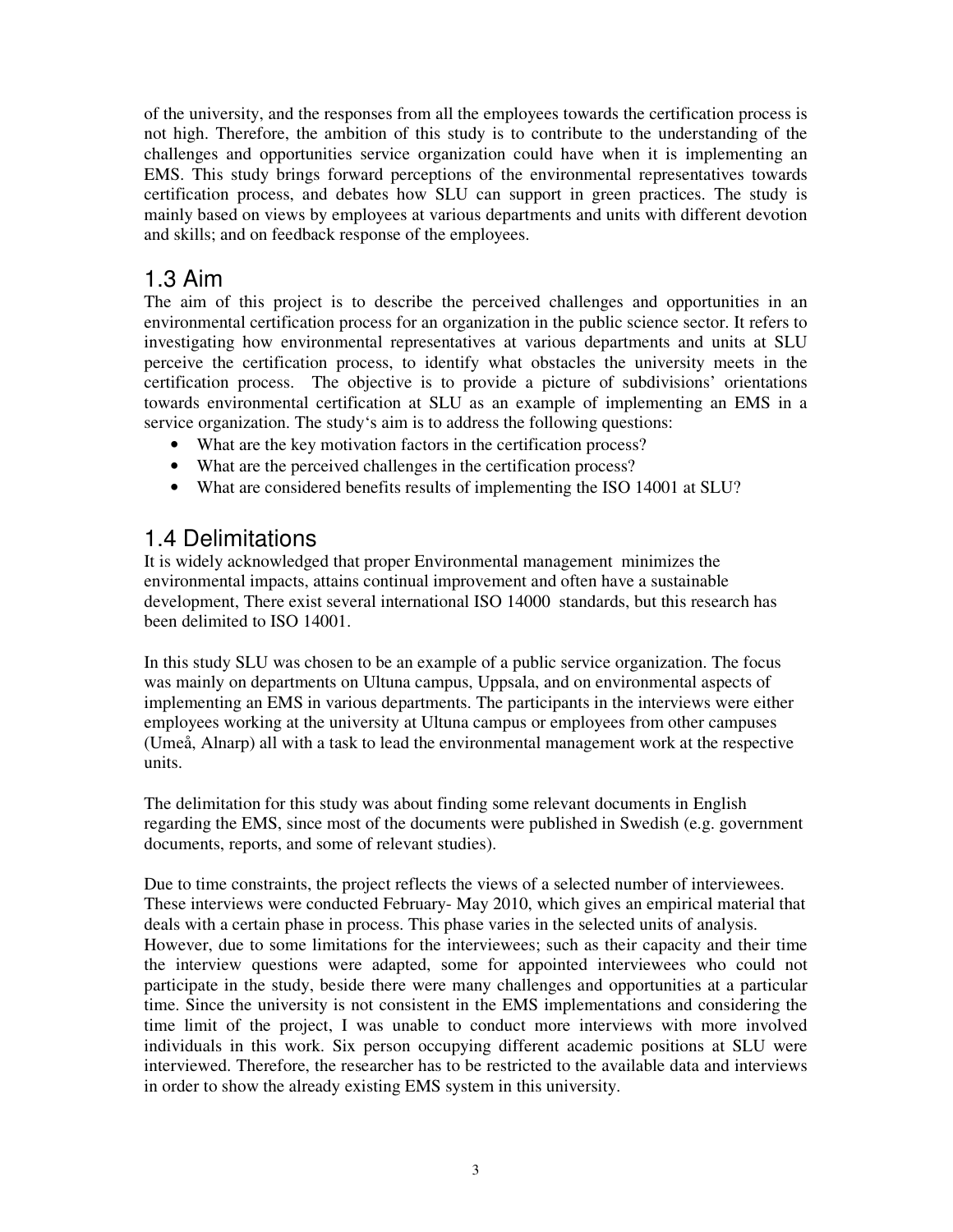### 1.4 Outline

The outline of the thesis, illustrated in Figure 1, is intended to give the reader a picture of the structure of the study. Chapter one gives the reader a background to the research area, this will also serve to form the purpose of this thesis work, problem definition, aim, and finally, an outline of the study is presented. The second chapter gives a summary of the scientific method used in this study, including research approach, primary and secondary data, the method of collecting data and analyzing it.

Chapter three provides an explanation of the central concepts in the study, while chapter four gives a theoretical framework with model that later will be used as analytical tool. Chapter five presents a brief introduction about specific area of study, and then in chapter six the empirical findings of the case studies are presented. In chapter seven these results are analyzed and then will be discussed in chapter eight. Finally, the drawn conclusions and suggestions for action to be taken are presented in chapter nine.



*Figure 1 Illustration of the outline of the study* 

Figure 1 illustrated the outline of the study in order to give the reader the whole picture of the structure of the study. The next chapter gives a summary of the scientific method used in this study.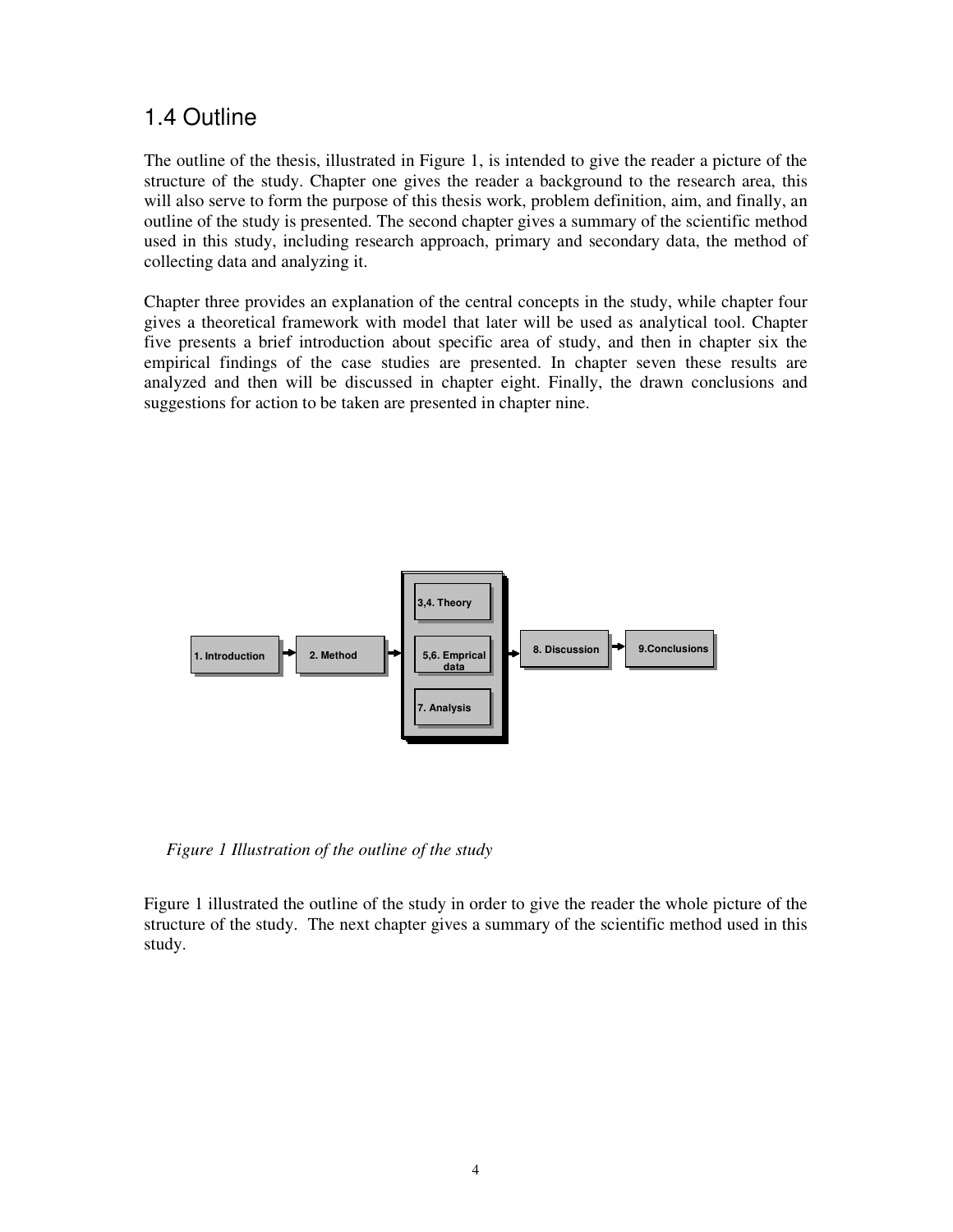# 2 Method

*This chapter gives a presentation of the scientific method that is being used in this study, including research approach, primary and secondary data, the method of collecting data and analyzing it.* 

## 2.1 Research approach

A qualitative research method was used during the four months study from February- May 2010. The study was focused on environmental certification at SLU as an example of implementing an EMS in a service organization. In this comparative case study multiple cases were studied by a collection of data from a number of targeted interviewees; through interviews with management and employees involved in the university I have tried to make an interpretation of their actions in relation to the implementation of ISO14001. The aim was to explore and understand the processes of the implementation and its impacts (advantages and disadvantages) on all involved actors.

## 2.2 Choice of case studies

The empirical material analyses is obtained from SLU as a case study and was used as method to study the work with EMS in the SLU`s departments. The case studies are primarily built on interviews with an environmental manager, university director, the faculty dean, the vice-dean and two environmental representatives in the following faculties and units:

- Faculty of Landscape Planning, Horticulture and Agricultural Science (LTJ) (Alnarp)
- Faculty of Forest Science (Umeå) Department of Forest Resource
- Faculty of Natural resources and Agricultural Sciences-Uppsala BioCenter SLU
- Faculty of Veterinary Medicine and Animal Science (VH)
- University Administration
- Environmental management office

Each of the case studies was chosen to represent different stages of ISO14001 certification process (considering suitability, planning to implement, currently implementing, successfully implemented). The main criteria for selected these cases were that the departments at varying phases in the certification process experience different motives, challenges and benifits. Some have already been certified with ISO 14001 for Property Management and forest resources management (e.g. Umeå campus). Other units are prepared to start the certification (e.g. Alnarp campus for Landscape Planning, Horticulture and Agricultural Science Environmental management office). The rest of units screened for certification, have already started the documentation process Uppsala Biocenter and university head office of SLU), and some didn't start yet (Faculty of veterinary medicine and science).

The targeted interviewees were selected according to different academic positions at SLU with different skills to provide a picture of subdivisions' orientations towards environmental certification at SLU as an example of implementing an EMS in a service organization.

In SLU, there are currently 2 units that are certified with ISO 14001. However, there are many departments and units that are currently undergoing the implementation of ISO 14001 and some have recently been certified. Interviews were conducted at six departments/units located in Uppsala, Umeå and Alnarp. In each departments/units, interviews were conducted with one member of management or employee. Some limiting criteria for selection of the departments/units were that most of faculties were in the process of implementing ISO 14001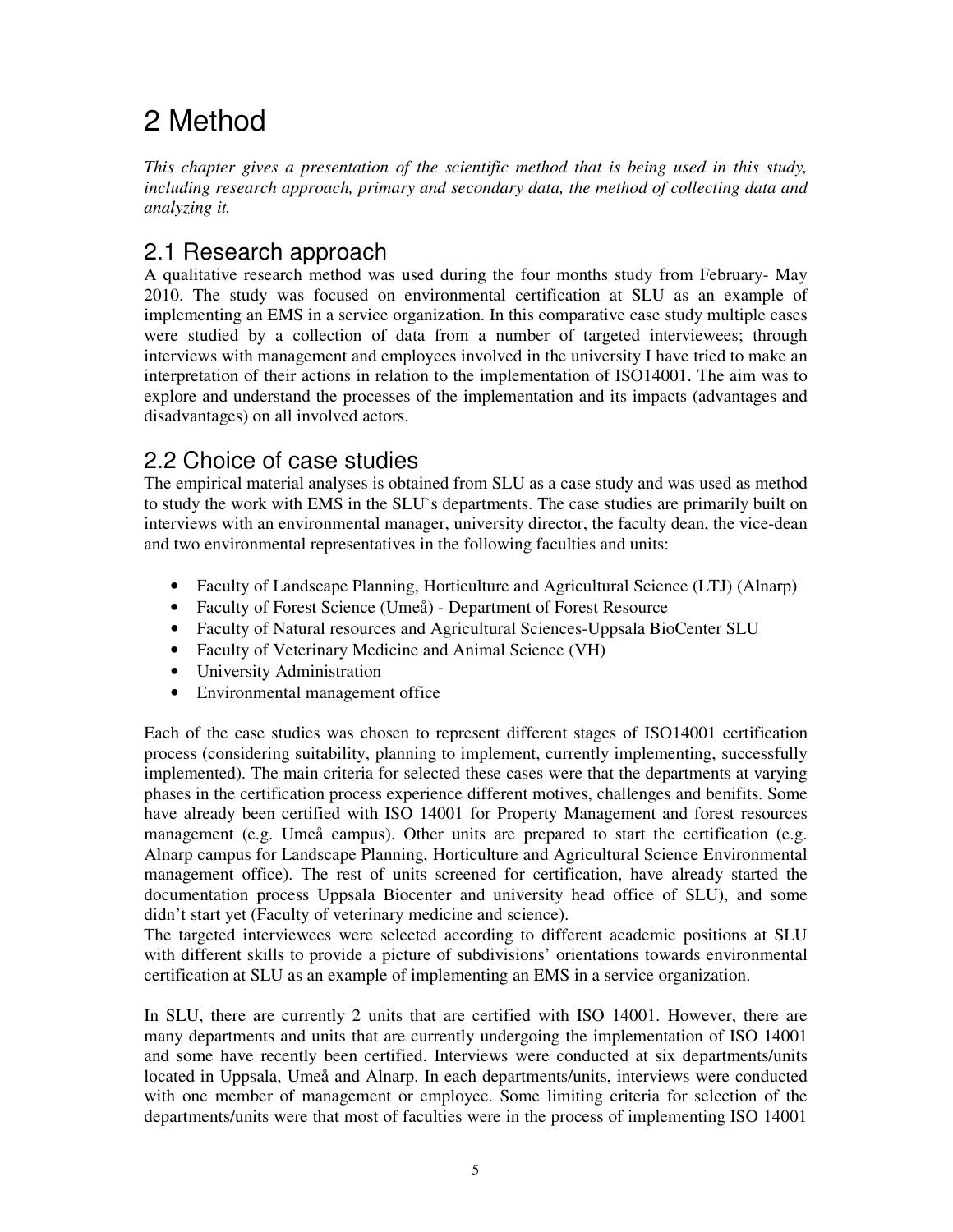or were already certified. In the selected departments/units, interviews were made with two environmental representatives, environmental manager, university director, dean, and vicedean depending on their time and availability. In total, six people were interviewed (Table 1).

#### 2.2.1 Comparative case studies

This method is suitable for this study since case study may defined as a sustained process (e.g. the adoption, implementation and institutionalization of an innovative program) in which a certain unit is described and analyzed in qualitative, and widespread terms (Mils & Huberman,1994, 26). The strength in this method is its capacity to handle many different kinds of empirical materials such as observations, documents, and interviews (ibid, 9).

A case study of SLU contains cases of specific departments as Mils & Huberman (1994) stated that cases may have sub cases within them; and it must be sampled. They argue in their books, that multiple cases sampling offer the researcher deeper understanding of processes and outcomes of cases. Sampling in qualitative research should be theoretically driven and purposive rather than random (ibid, 27). Accordingly, purposive - theoretical sampling is the main ground for selecting these comparative case studies because it allows the researcher to choose cases in term of the theory, choosing deviant cases to make comparison between each, and choosing the size of the sample during the research (Silverman, 2000, 105). Therefore, each of the targeted interviewees selected was chosen according to their work in various study units which differ in the stages of ISO14001 certification for example: considering suitability, planning to implement, currently implementing, successfully implemented; with the possibilities to compare the results and generalize them to other service organizations.

### 2.3 Trustworthiness robustness

The validity is to check and control the quality of investigation throughout the seven stages (Kvale & Brinkmann, 2009, 248-249):

- 1. Thematizing: is to formulate the research questions of the study with relation to the theoretical perspective.
- 2. Designing: is about the sufficiency of the aim and the methods used for the study. In a qualitative approach, the ethical perspective is important issue to minimizing harmful consequences.
- 3. Interview: should be relevant to the trustworthiness of the subject's reports and to the quality of the interviewing with a continual checking of the information obtained.
- 4. Transcription: should be done in valid translation from oral to written language with choice of linguistic technique of transcript.
- 5. Analysis of the validity: here is to put the interviews questions in to a text and the meaning of the text should be understand in the logic way.
- 6. Validating: is about what forms of trustworthiness are relevant in specific study. Reliability and validity should be assured with a quality control.
- 7. Reporting: is about the validity of the given report. The main finding of study should be reported in a scientific way that the reader of the report could be validating the results.

### 2.4 Data collection

Data collection is known as primary and secondary data. Primary data is related to data that is gained by different methods such as interviews and questionnaire distribution. The sources of secondary data are for example, literature studies, reports, related articles, and internet. The data collection in this study has focused on the driving forces for an EMS, the problems and opportunities that SLU has perceived with the system ISO 14001. The empirical material in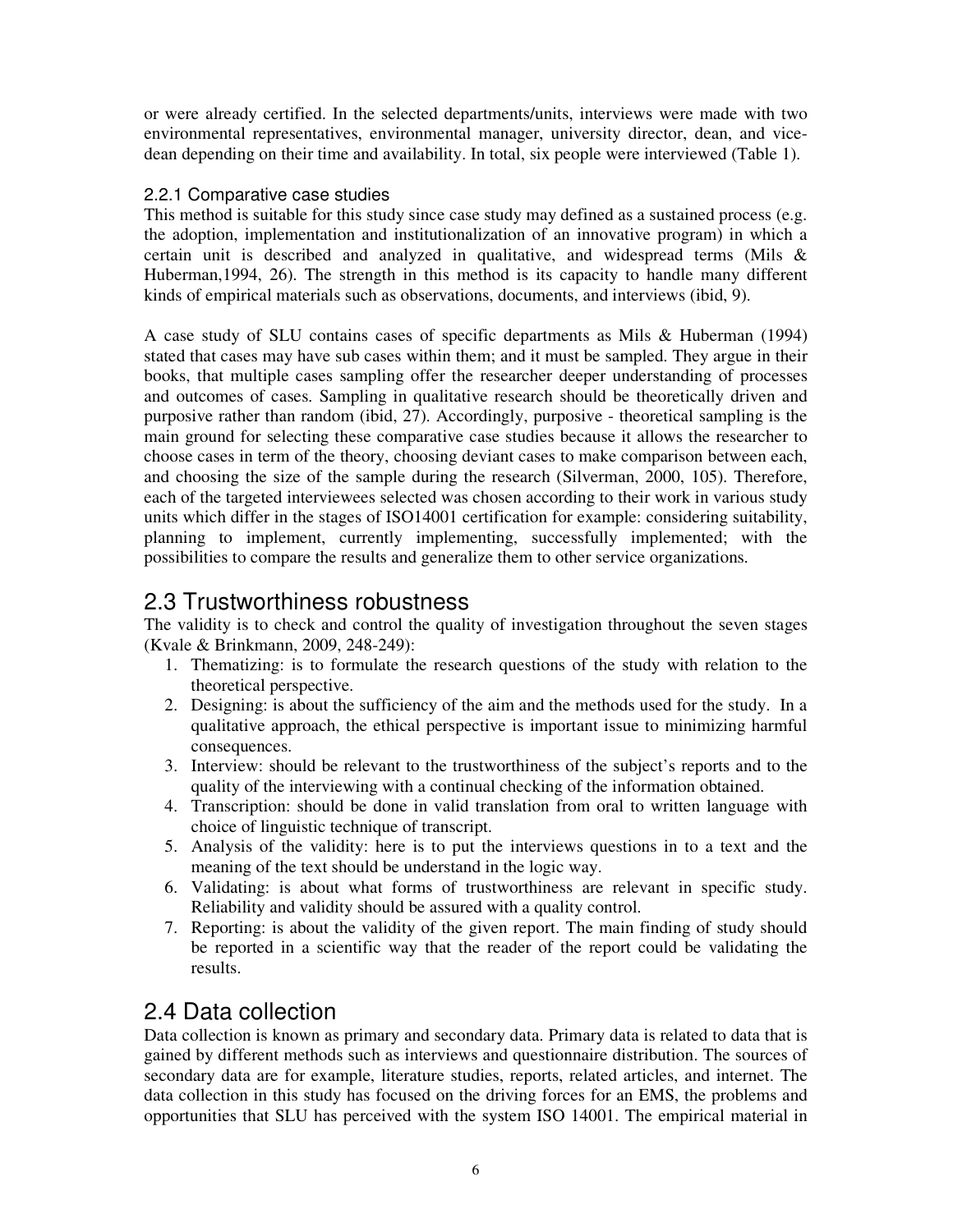the study consists of the data that was collected through studying the relevant literature concerned in environmental management system ISO 14001, for example appropriate written public documentations, journals and internet, and from interviews.

#### 2.4.1 Secondary data

It is most interesting for my research to understand the concepts of ISO14001 certification process, its impacts (advantages and disadvantages) and driving forces for the implementation. Accordingly, once an interesting article was found, the relevant ones were identified and requested. These publications were also in turn reviewed. To get more information concerning the methods that used in the work, books and articles that regarded relevant were reviewed. The main empirical data were collected through personal contacts to obtain more details. These personal contacts have been taken either directly or via e-mail. Moreover, essential information was found on searching in the internet; such as www.iso.org; www.naturvardsverket.se; and www.slu.se.

#### 2.4.2 Primary data

The sources of relevant information are interviews with six persons of different academic positions at the SLU (an environmental manager, university director, the faculty dean, the vice-dean and two environmental representatives). Interviews have been chosen as the major data collection method. The reasons for choosing interviews are to make a deeper dialogue with interviewees, focus on their opinions about the work with environmental aspects, and follow up the process of certification.

Early in the research process suitable departments and units were identified in accordance with the criteria established above and all the interviewees were appointed by the environmental manager. To strengthen the conceptual validity of the study, the environmental representatives were chosen as the main interview respondents, because they have good insights into how the organization has dealt with environmental aspects and environmental policy implementation and were usually responsible for the recognition and assessment of environmental aspects. Beside they can be expected to know the internal environment-related procedures better than anyone else does. Nevertheless, the weaknesses of choosing these respondents might influence the validity of the study because they have to communicate their own social role within the organization as a positive one, so that they will not give any information that could harm the organization or themselves as environmental experts. This might lead to bias (Zobel, 2005, 48).

A semi-structured interview- presented in Appendix 2, was prepared and the questions were derived from the literature review in Chapter 4 and developed from the research questions. Then the authors' supervisor has checked them. However, during the interviews the number of the questions was sometimes decreased due to the limited time related to the respondents. Six out of ten identified key informants agreed to participate in the interview.

Initially, electronic mails were sent out with a general interview guide and background about the study to the person that had been recommended to the researcher. The e-mail was informative in its formulation but as only a few replies were received within the first week, an alternative approach was set off.

The researcher made note of when the email was sent to the respondents - and gave them one week and then re-sent the same mail (with the same request). Some of the respondents do not have the time to respond to many questions so the interview questions were adapted to their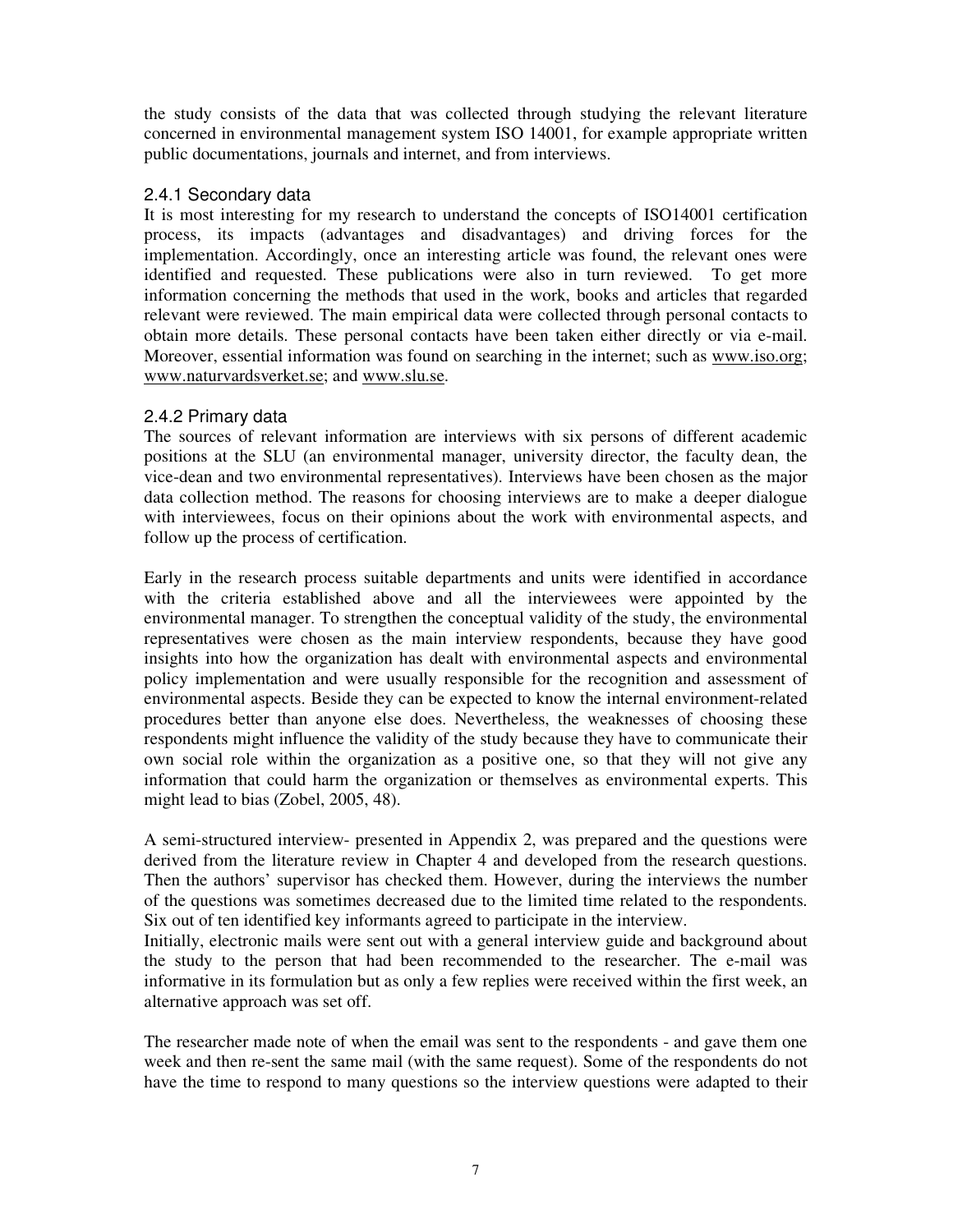capacity and their time. Finally, the case studies were primarily built on interviews with six persons of different academic positions at different department and units as shown bellow:

| <b>Names of</b>                                                   | Date / kind of                                                           | <b>rush 1:</b> The respondents participated in the investigation<br>Faculty/                           | <b>Stage of</b>                                     | Date sent                                              |
|-------------------------------------------------------------------|--------------------------------------------------------------------------|--------------------------------------------------------------------------------------------------------|-----------------------------------------------------|--------------------------------------------------------|
| interviewees/<br><b>Position</b>                                  | interview                                                                | department/unit                                                                                        | implementation                                      | summary of<br>interview and<br>date of<br>confirmation |
| <b>Agneta Melin</b><br>Environmental<br>manager                   | Direct<br>personal<br>contact - 18<br>April-2010,<br>1:00AM              | Environmental<br>management<br>office                                                                  | Prepared to start                                   | 26 april 2010<br>3ed May 2010                          |
| <b>Björn Ekesten</b><br>Vice-Dean                                 | By email-<br>Send: Friday,<br>April 30, 2010<br>11:55 AM                 | Faculty of<br>Veterinary<br>Medicine and<br><b>Animal Science</b>                                      | didn't start yet<br>- would like to<br>be certified |                                                        |
| <b>Dianne Staal</b><br>Wästerlund<br>Environmental<br>coordinator | By email-<br>Send:<br>Tuesday, May<br>04, 2010 11:55<br>AM               | Department of<br>forest resource<br>management of<br>SLU in Umeå                                       | Successfully<br>implemented<br>(Certified 2004)     | 25 May 2010                                            |
| <b>Harald</b><br><b>Cederlund</b><br>Environmental<br>coordinator | Direct<br>personal<br>contact-<br>Monday 19<br>April-2010<br>kl.10:00 AM | Faculty of<br>Natural<br>resources and<br>Agricultural<br>Sciences-<br>Uppsala<br><b>BioCenter SLU</b> | Planning to start                                   | 3ed May 2010<br>18 May 2010                            |
| <b>Tiina Sarap</b><br>Dean of the<br>faculty                      | By email/<br>Send:<br>Wednesday,<br>April 28, 2010<br>11:13 AM           | Faculty of<br>Landscape<br>Planning,<br>Horticulture and<br>Agricultural<br>Science<br>(Alnarp)        | Prepared to start                                   | 25 May 2010<br>26 May 2010                             |
| <b>Ulf Heyman</b><br>Director of<br>University<br>Administration  | Direct<br>personal<br>contact-8<br>April-2010,<br>1:00 AM                | University<br>Administration                                                                           | Planning to start                                   | 26 april 2010                                          |

**Table 1:** *The respondents participated in the investigation*

A possible problem with interviewing is the actual recording of the data. It may be difficult to write notes while people are speaking. While tape recording seems fairly suitable during the interview, transcribing or summarizing the tape afterwards is time consuming (Pole &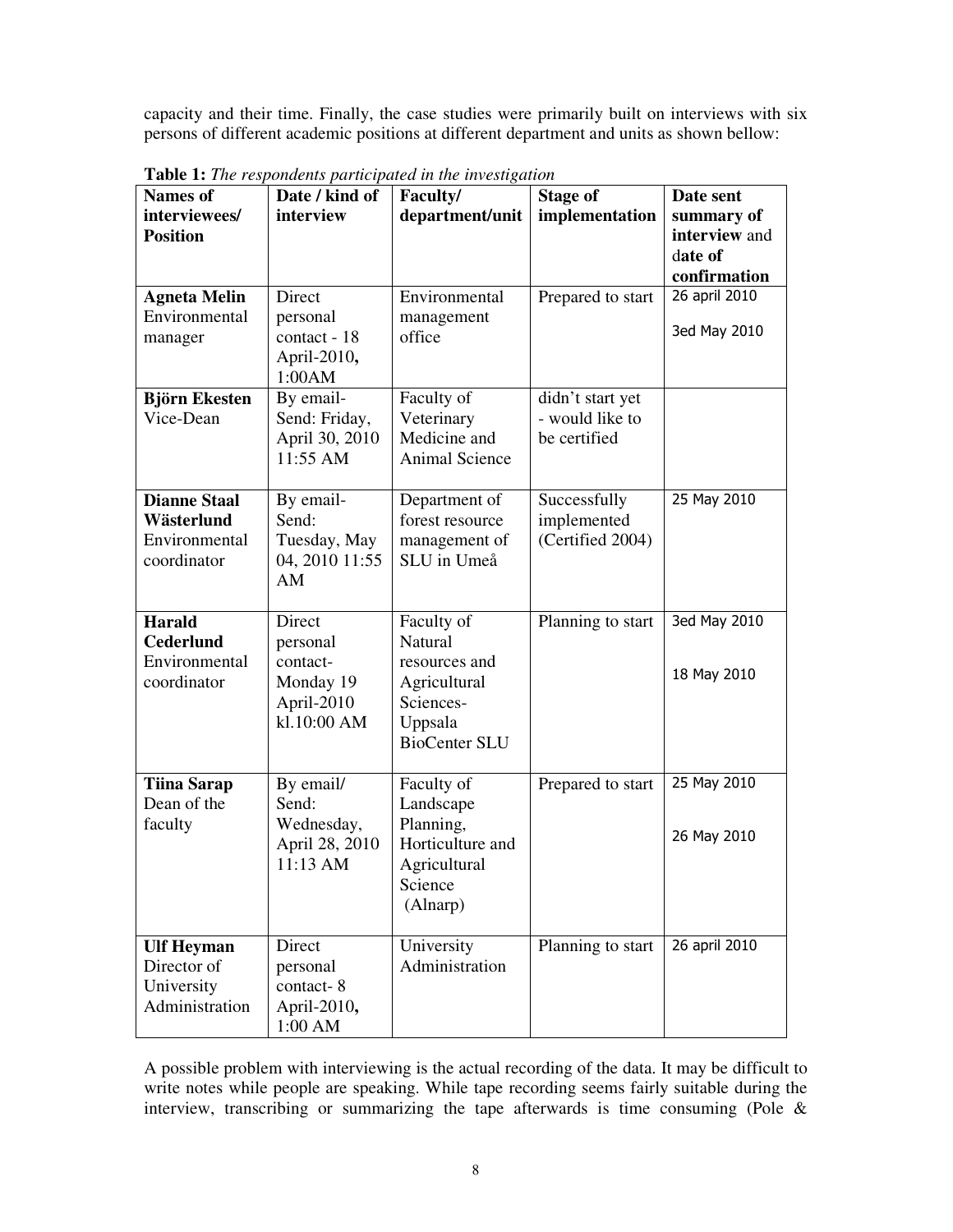Lampard, 2002). Therefore, all direct personal interviews were recorded as it provides the opportunity to listen to what was said on later times and thus facilitate analysis.

Each of the interviews lasted from 45 minutes to 1 hour the respondents answered the questions and also provided further information, such as internet links and annual reports in order to further deepen the understanding for their particular viewpoint.

The method used in transcribing the primary empirical data refers to the method which was used for recording interview. It was audio recording -digital voice recorders- because it provides a high sound quality and can record for many hours without interruption. The recording was transferred directly to a computer where it can be stored, played, analyzed and then transcribed (Kvale & Brinkmann, 2009, 179).

The transcription of research interviews transformed into a more formal, written style as a conversational analysis that to be reporting later in a readable way. It took about 6 to 10 hours to transcribe a 1hour interview results into 6 to 10 pages, depending on the length of dialogue and how it is set up in typing. The constructive nature of transcripts appears when we take a closer look at their reliability and validity (Kvale & Brinkmann, 2009, 179). The transcripts were sent back to the interviewees by email in order to validate the data with the possibility to clarify misunderstandings, make corrections and addition. Then there were follow up contact by e-mails and telephone.

### 2.5 Qualitative analysis

The strengths of qualitative data based on the capability of the analysis and how it carried out. Analysis is consisting of three existing flows of activity: data reduction, data display and conclusion drawing/verification (Miles & Huberman, 1994, 10). In analyzing the empirical findings, theories and previous studies have been used as guidance for the analysis method. Accordingly, gathered data from empirical interviews were reduced and transformed through summary and displayed into matrices to drawing justified conclusion. In this study the analysis based on Cross-case displays analysis to enhance generalizability, to know something about the relevance or applicability of the findings to other similar settings and to examine similarities and differences across cases (Miles & Huberman, 1994, 177). Initially, the gathered data was made comparable via common codes and common report formats for each case, then the data sorted and reduced into analytic categories ( according to key variables such as driving forces, problems and benefits) and entered the data in commonly formatives matrices so-called meta-matrix. According to Miles and Huberman (1994, 178) *Meta – matrices are master charts assembling descriptive data from each of several cases in a standard format. The simplest form is a juxtaposition of all of the single case displays on one very large sheet or wall chart.* Furthermore, there were several paragraphs of analytic text clarifying and deepening the entries in the display for each case, which can help in condensation (Miles & Huberman, 1994, 179).

Further analysis is performed, based on the theoretical framework presented in chapter 4. As ISO14001 requires a continuous evaluation of environment performances, the analysis include the methodology of plan–do–check–act (PDCA) as method of evaluating sustainable development. Finally, discussion is drawn and a conclusions and suggestion for further research were presented in the last chapter

The purpose of the following chapter is to provide the reader with sufficient insights about the chosen theoretical framework.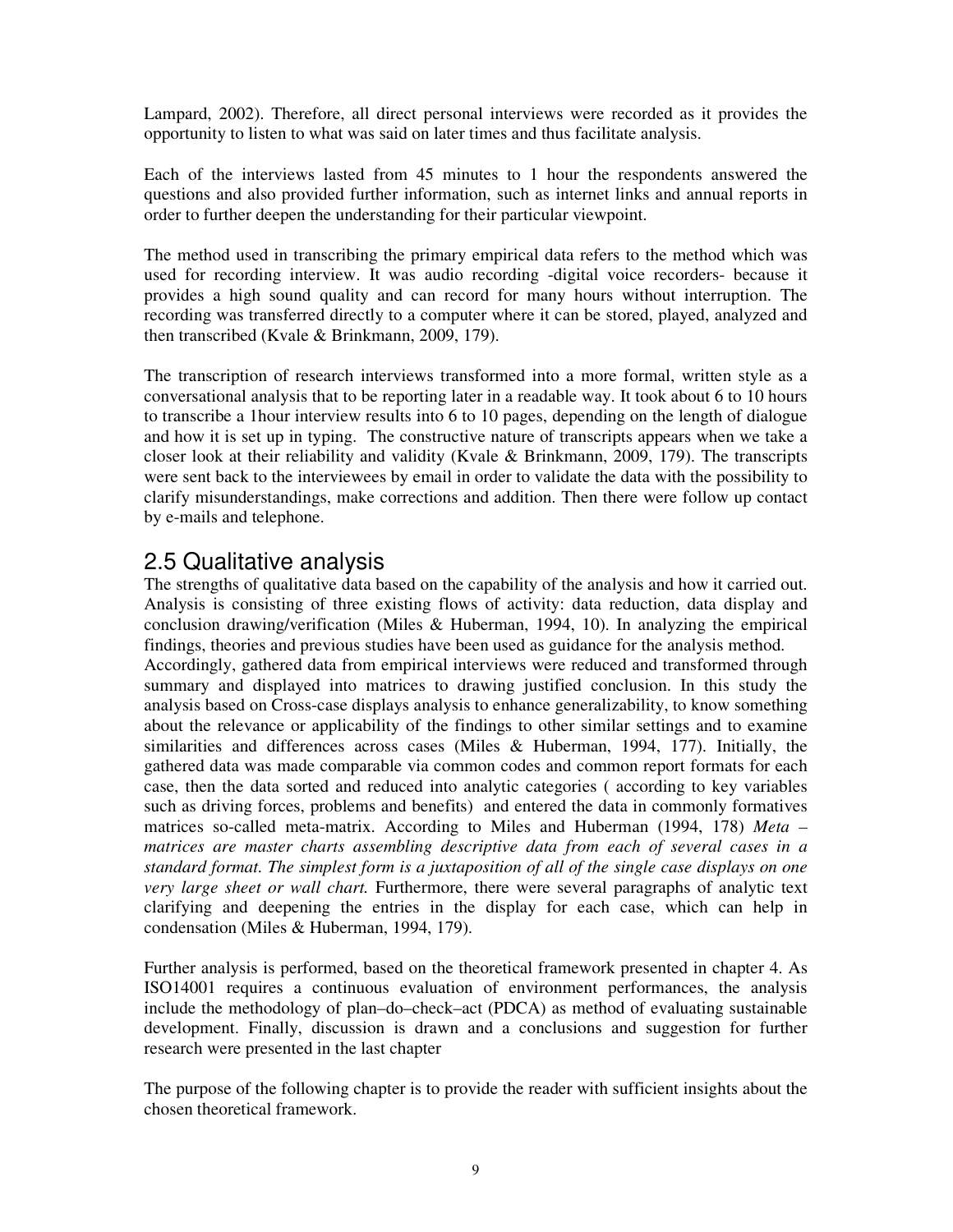# 3 A theoretical background

*This chapter gives an introduction to concepts and definitions of importance to the study, so that the understanding of the forthcoming chapters will be facilitated regardless of the reader's previous knowledge in the field. Some concepts of EMS are presented in this chapter, such as, ISO standards, ISO14001. In addition, after defining a specific EMS and it is main requirements a model of Deming Cycle Diagram for total quality management (TQM) will be discussed.* 

## 3.1 Environmental management system

From a theoretical point of view, an environmental management system (EMS) is a set of management tools, principles, and process that an organization can use to facilitate, protect human health and the environment from the potential impacts of the organization's activities, products, and services (Tibor & Feldman, 1997, 8). Beside that, an EMS also supports sustainable development by improving the quality of the environment (*ibid*). The adoption of environmental management systems as frame works for integrating corporate environmental protection policies, programs, and practices is growing among both domestic and multinational companies (Morrow & Rondinelli, 2002, 159).

Many companies that adopt an EMS follow industry standards, such as 'Responsible Care' in the chemicals sector, or international guidelines such as ISO 14001 or the European Eco-Management and Audit Scheme (EMAS) (Morrow & Rondinelli, 2002, 159-171). By adopting, an EMS a company ensures that responsibility is well assigned to maintain a process that is aimed at continuous improvements. However, adopting an EMS may lead to satisfaction of customer pressures and it may ensure that suppliers are operating in responsible ways (*ibid*). Therefore, EMS is the framework used by the management of the organization to guide, measure and evaluate their work. Multinational and domestic corporations around the world are adopting EMS and certifying them by international standards (ISO) (*ibid*).

An EMS consists of various parts like: an environmental policy, targets, objectives and organizational provisions for implementing environmental measures, and dispositions for monitoring and reporting (Sheldon, 1997.p23).). The requirements for an EMS are conditioned by, for example, British standard (BS 7750), the European Environment Audit Scheme (EMAS) or the ISO 14000 Series (North., 1997, 175).

#### 3.1.1 ISO standards

 $\overline{\phantom{a}}$ 

ISO is a specialized international non-governmental organization established in 1947 and located in Geneva, Switzerland. The organization function is mainly to develop voluntary technical standards that aim at making the development, manufacture and supply of goods and services more efficient and with higher quality (Tibor & Feldman, 1997, 15).

The idea of setting up an ISO to develop international standards on environmental management is coming out during the preparations for the United Nation conference on environment and development, which was held in Rio de Janeiro in 1992. ISO created a Technical Committee<sup>3</sup> (TC 207) in 1993 to investigate how such standards might benefit

 $3$  TC 207 on Environmental Management is the committee responsible for developing the ISO 14000 series of standards and guidance documents.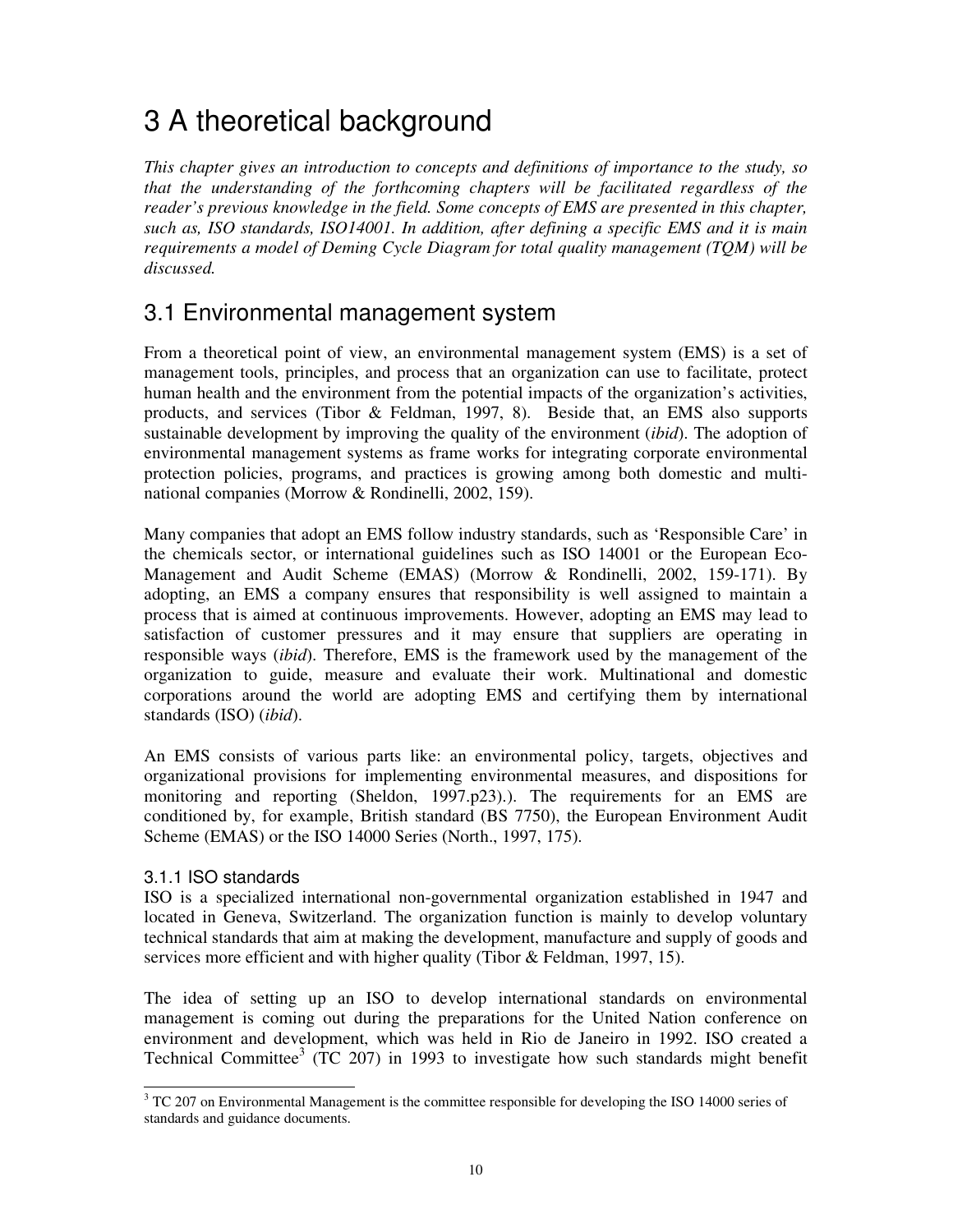business community. As the result of that, investigation, ISO technical committee (TC 207), developed international standards in environmental management called ISO 14000 (Sheldon, 1997, 20).

The ISO 14000 is a series of standards that addresses a variety of aspects of environmental management and provides a framework for the development of an environmental management system. The main objectives of the ISO 14000 series are to address what the organization does to minimize the environmental impacts caused by its activities, and to attain continual improvement of its environmental performance (www, ISO, 1, 2010).

The series consists of many standards, for example ISO 14001:2004 which offers the requirements for an EMS and ISO 14004: 2004 which gives general EMS guidelines (www, ISO, 2, 2010). While other standards in the series reflect different aspects of environmental management like: Environmental Auditing (19011), Environmental Labeling (14020, 14021, 14022, 14023, 14024, and 14025), Environmental Performance Evaluation (14031), and Life Cycle Assessment (14040, 14041, 14042, and 14043) (Tibor & Feldman, 1997, 23). ISO 14001 is a globally recognized standard for an environmental management system.

#### 3.1.2 ISO14001

ISO 14001 which was first published in 1996 and recently revised in 2004, specifies the actual requirements for environmental management system. ISO 14001 sets rules for maintaining and improving the environmental performance of an organization. It can be adopted by any organization and applies to environmental aspects, which the organization has control over and which it is expected to have ability to influence. ISO 14001 is often seen as the corner stone standard of the ISO 14000 series. However, it is not only the most well known, but also the only ISO 14000 standard against which it is currently possible to be certified by an external certification authority. It does not itself state specific environmental performance criteria (www, ISO, 3, 2010).

Morrow & Rondinelli (2002, 161) defined ISO 14001 as "a set of guidelines by which a facility, a single plant or a whole organization can establish or strengthen its environmental policy, identify environmental aspects of its operations, define environmental objectives and targets, implement a program to attain environmental performance goals, monitor and measure effectiveness, correct difficulties and problems, and review its management systems to promote continuous improvement".

Many multinational corporations have designed, certified, and implemented environmental management systems under ISO 14001 because it provides harmonized standard for managing a corporation's environmental impacts (Tibor & Feldman, 1996). This standard defines the requirements for controlling and improving the organization's environmental impact and defines the basic structure for an EMS. However, a commitment to compliance with applicable environmental legislation and regulations is required, along with a commitment to continual improvement (www, ISO, 2, 2010).

### 3.2 Certification process

Environmental certification means that an activity is trying to work its system towards a better environment by meeting the requirements of ISO 14001, and therefore be approved and certified as environmentally friendly by an accredited certification company (Tibor & Feldman, 1996).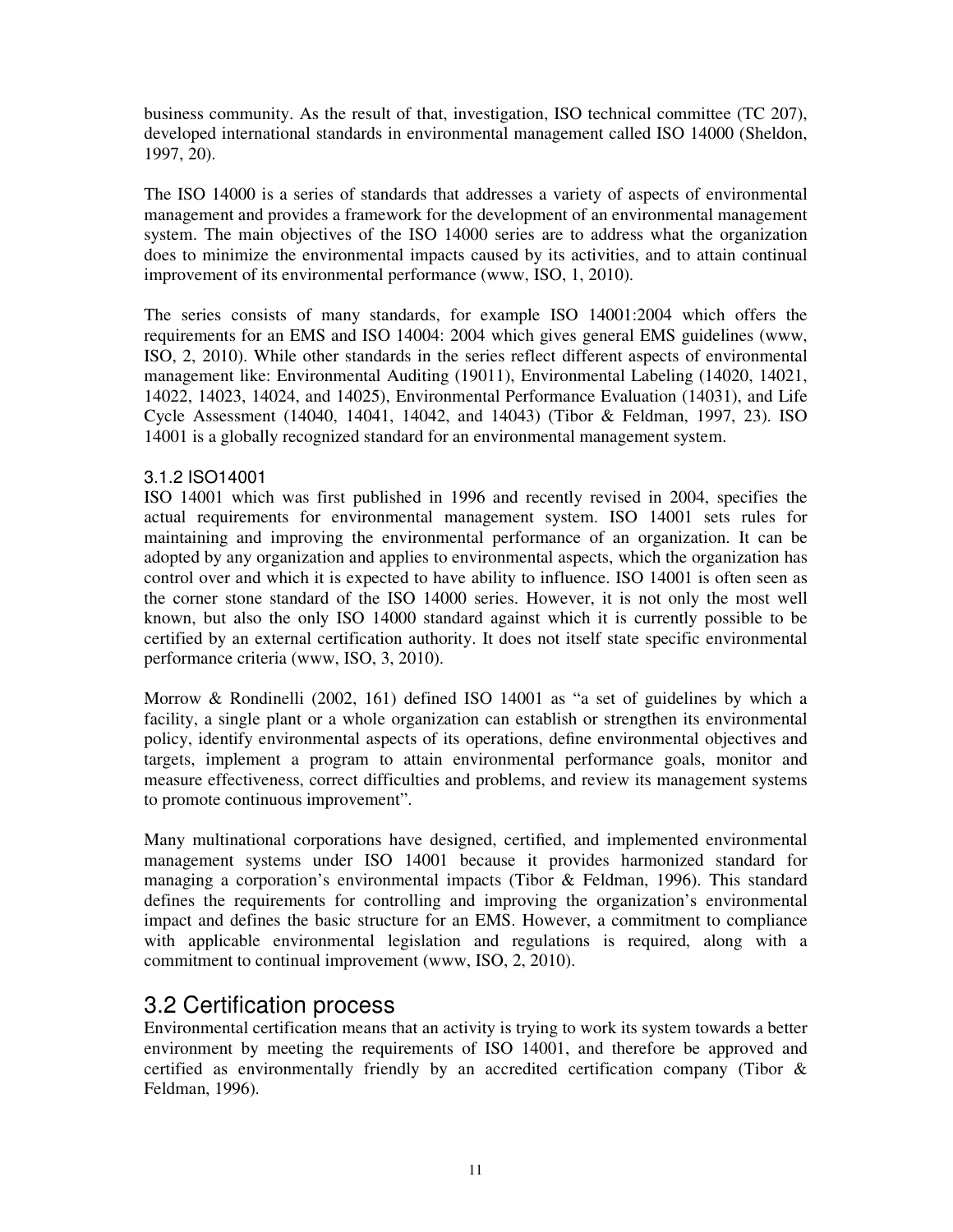This certification agency can be accredited or not. Here the reliability issue is important when choosing the certifier. To certify the organization's EMS, an external, autonomous and independent certification agency is usually hired, that officially assures conformity with the requirements of ISO 14001. Certification is generally conducted by the following steps (Lopez, 2006, 17-18; Zobel, 2005 b, 1):

#### • Step 1: Initial review or "gap analysis"

ISO 14001-implementation begins with an initial review and analysis of the present situation, to find out whether the organization is ready to adapt certification procedures. The initial review outlines the basis for the environmental policy, objectives and targets and environmental management programmers. The review itself includes an inventory of all environmental aspects, relevant laws, regulations, and existing environmental procedures.

#### • Step 2: Document review

The system afterwards is constructed upon documented procedures and instructions controlling activities related to the most significant environmental impact.

#### • Step 3: Main assessment or certification audit

When the system is implemented, system audits are conducted to determine the efficiency of the system and use and improve an organization EMS

• Step 4**:** Certification

The top management carries out a management review to check the system and provide evidence that their management systems are effective and continuously improving. To achieve certification, organization will need to select a Registrar that will come and perform a registration audit, and then regular surveillance audits.

• Step 5: Surveillance

After the company gets the certificate, external audits will be run every six months to check that they are complying with ISO 14001 requirements and ensure that continuously improvement is taking place.

In order to obtain environmental certification, the relevant environmental aspects and impacts of an organization must be recognized; then, starting from these, an environmental program will be defined, the environmental objectives must be drawn up, and a sufficient EMS has to be set. This system needs to be continuously modified and periodically confirmed by the audited. To sustain a certification; the organization has to show that its environmental performance is improving. Environmental certification of an organization requires taking control of direct and indirect aspects.

Environmental aspects are often different types of emissions, use of resources such as energy, water and raw materials or production of different kinds of waste. However, an environmental aspect can also be of more organizational nature, such as lack of communication and insufficient environmental training if these elements lead to impact on the environment (Zobel, 2005 a, 14). Accordingly, the environmental aspects of an organization's activities result in environmental impacts (Tibor & Feldman, 1997, 31). Environmental impact is an important global issue, with pressure to minimize that impact coming from many sources, such as governments, trade associations, supply chains and other social and financial stakeholders. An EMS provides a framework for managing environmental responsibilities efficiently in a way that is integrated into overall operations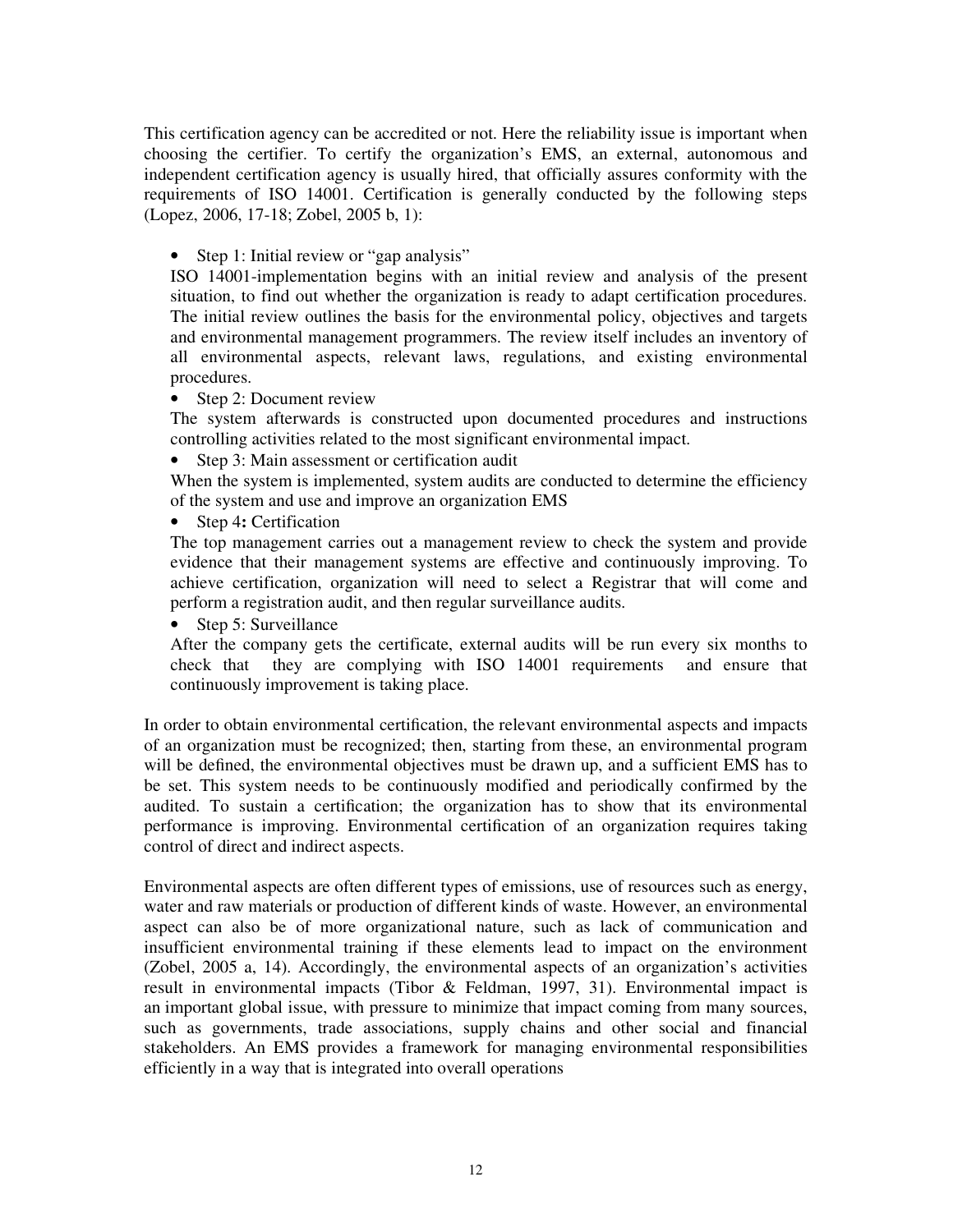The ISO 14001 Standard consists of a five-step process: Environmental policy, Planning, Implementation and operation, Checking and corrective action and management review. This arrangement of elements is often referred to as a total quality management (TQM) approach which is based on the methodology of plan–do–check–act (PDCA), with objective to instruct the organization toward continuous environmental improvement (Tibor & Feldman, 1997, 25- 26).

### 3.3 Deming Cycle for TQM

Dr. Deming who was one of the famous experts in the context of quality drew the diagram shown below in Figure1; this diagram is known as the Deming Cycle. This diagram describes graphically the action steps that we use every day to manage our lives and our businesses, and is considered as a methodology in the frame of Total Quality Management (TQM) references. Nowadays this cycle is almost an active part of the quality work in every organization and institution; Quality defined as satisfaction of customer by a product or service (Weib  $\&$ Bentlage, 2006, 24). PDCA-cycle or Deming Cycle Diagram (Figure 2) is a method designed to analyze and improve the processes of evaluation the sustainable development.



*Figure 2 Deming's cycle diagram* for analysis and improvement the TQM to achieve sustainable development *(Söderstedt et al., 1997, 213).* 

This diagram shows there are four steps (Plan-Do-Check- Act) in order to complete one action. In fact, this cycle highlights the importance of continuous improvement in every action and clearly exposes that which step or steps might go wrong in every action.

This model has later been adapted with additional elements according to ISO 14001 standards (Figure 2) such as Environmental policy, Planning, Implementation and operation, Checking and corrective action and management review.

In the previous chapter, the discussion was about defining the EMS, ISO14001 standard, and the steps of implementing this standard. However there were several applicable and useful points that can be used by every organization in this definition to implement this system. Now the second phase of an EMS i.e. implementation and certification process will be described in the next chapter, where a theoretical framework with basic concepts related to the research questions will be presented. Besides, implementation and certification process are presented in theoretical model in order to make the EMS applicable for every organization.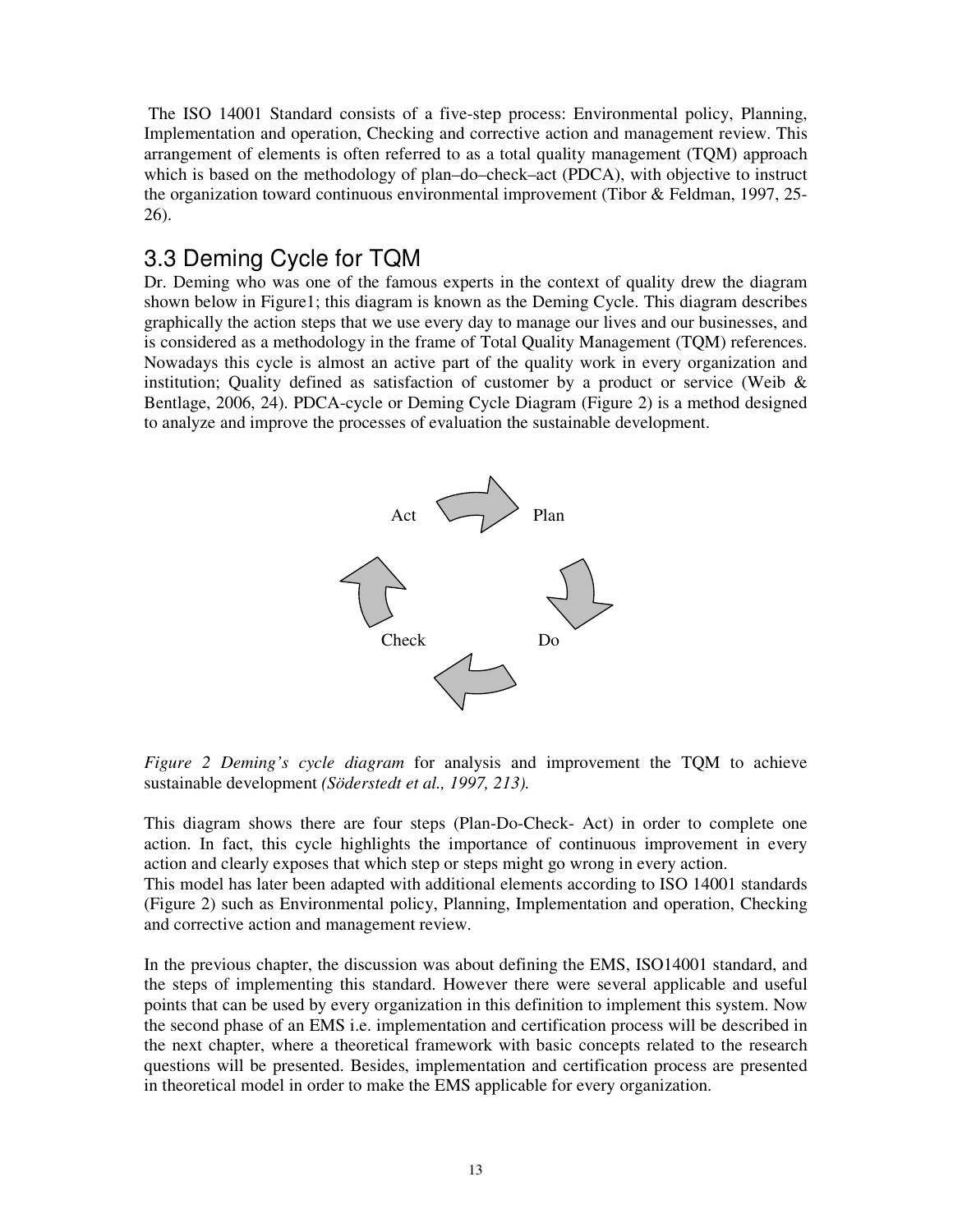# 4 A Theoretical framework

*This chapter gives the reader an explanation of the theories that will be applied on the empirical findings. It covers the driving forces for implementing EMS, benefits from the implementation of ISO 14001, and the problems with implementing the ISO 14001. Also it introduced a model of EMS Deming –cycle. This model later will be used as analytical tools.* 

## 4.1 Requirements for the EMS

ISO 14001 is the only standard intended for registration by a third party. It provides a specification detailing the requirements an organization must meet in order to achieve thirdparty certification (Sheldon, 1997, 23). The objective of ISO 14001 is to define the requirements for the EMS and maintain guide lines for its implementation. Main requirements for implementing an EMS included in Figure 2:

- Environmental policy
- Planning
- Implementation and operation
- Checking and corrective action
- Management review

#### 4.1.1 Environmental policy

Top management is responsible for setting environmental policy. According to ISO14001, environmental policy should be implemented according to the organization's responsibilities, including compliance with relevant legal requirements, a commitment to continuous improvement, and the review and establishment of environmental objectives, targets, and management program which must be communicated to all persons working in the organization and available to the public (Sheldon, 1997, 68-70).

#### 4.1.2 Planning

The planning elements of the ISO 14001 serve as a basis for establishing management programs that will force minimization or elimination of environmental impacts. They consist of many requirements of ISO 14001, here presented in four aspects: environmental aspects, legalization requirements, objectives and targets and EMS programs (Tibor & Feldman, 1997, 245).

Significant **environmental aspects** according to ISO 14001 must be identified to serve as a basis for setting future objectives and targets (Mac Donald, 2002, 638). Accordingly, organization should try to identify all environmental aspects of activities, products, or services that can have a significant impact on the environment and to consider these impacts in setting objectives and targets for the EMS (Tibor & Feldman, 1997, 246). The aspects are judged for their significance and a measurement system is developed to separate those aspects which are significant and those that are not (Sheldon, 1997, 71).

The ISO 14001 states that an organization must consider **legal and other requirements** in establishing its objectives and must make a commitment to regulatory compliance (Tibor & Feldman, 1997, 248). Therefore, companies are now developing environmental policies for their operating facilities, services and supply-chain partners while trying to maintain consistency with the new regulations (Sroufe & Sarkis, 2007, 13).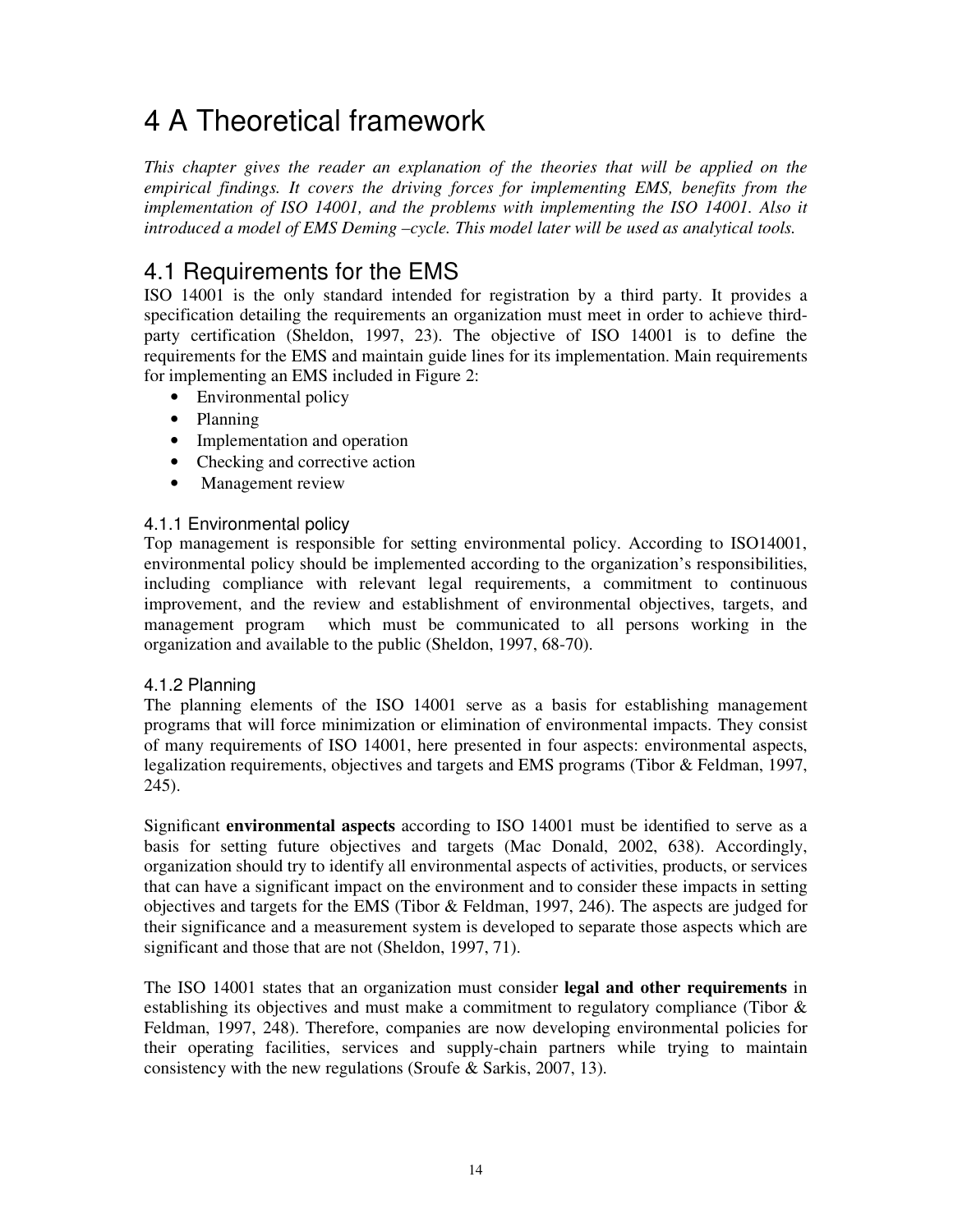Organizations must set up documented and quantifiable environmental **objectives and** targets including time frame and monitoring method, and it is of immense importance to convert its policy into defined goals. Accordingly, the organizations should be able to consider significant environmental aspects, and the views of interested parties into account, must be consistent with the policy, which it self must include commitments to comply with the law, prevention of pollution and continual improvement (Sheldon, 73). Organizations must establish an **environmental management programs** for achieving objectives, including defining responsibilities, goals and time frame by which they are to be achieved (Tibor & Feldman, 1997, 246).

#### 4.1.3 Implementation and operation

ISO 14001 defined essential elements to implement and support improvement in management system. The elements that can be necessary are (Tibor & Feldman, 1997, 248-251):

- Structure and responsibility: Assign, document, and communicate responsibility and authority to ensure that management system are implemented and reported to top management.
- Training, awareness and competence: All employees associated with environmental systems need to understand how their work impacts the environment and the result if they do not follow procedures. Employees should obtain training in the skills needed to carry out their work.
- Communication: set up methods for communicating environmental information to employees and procedures receiving input from external parties. Consider implementation of a process for providing information to external parties.
- Environmental management system documentation: Establish documentation system to describe systems and their interaction.
- Document control: guarantee documents are available, current, completed and controlled. Documents held for legal purposes should be so marked.
- Operation control**:** Requires the implementation of processes to manage and control environmental aspects of activities. Also provides for communicating relevant procedures to suppliers and costumers.
- Emergency preparedness and response: provides systems and processes for preventing environmental impacts and responding to releases.

#### 4.1.4 Checking and corrective action

According to ISO 14001, Tibor and Feldman (1997, 251-253) subdivided this step into four elements:

- Monitoring and measurement**:** The organization should monitor and measure its operation that have significant impacts in the environment for the purpose of tracking performance controls, and to be able to follow up environmental legalizations and meeting its objectives and targets.
- Non-conformance, corrective and preventive action**:** The organization needs to define responsibility, and authority for control of nonconformance in terms of identification, improvement, and correction of nonconformance.
- Records: In order to identify, maintain and control environmental records, the organization should set up and maintain specific procedures.
- Environmental management system audit: The organization needs to establish a program and processes for periodic EMS audits to evaluate a system's ability to identify all environmental aspects, significant impacts, and risk levels of process, and reasonableness of corrective action programs, and then report the result to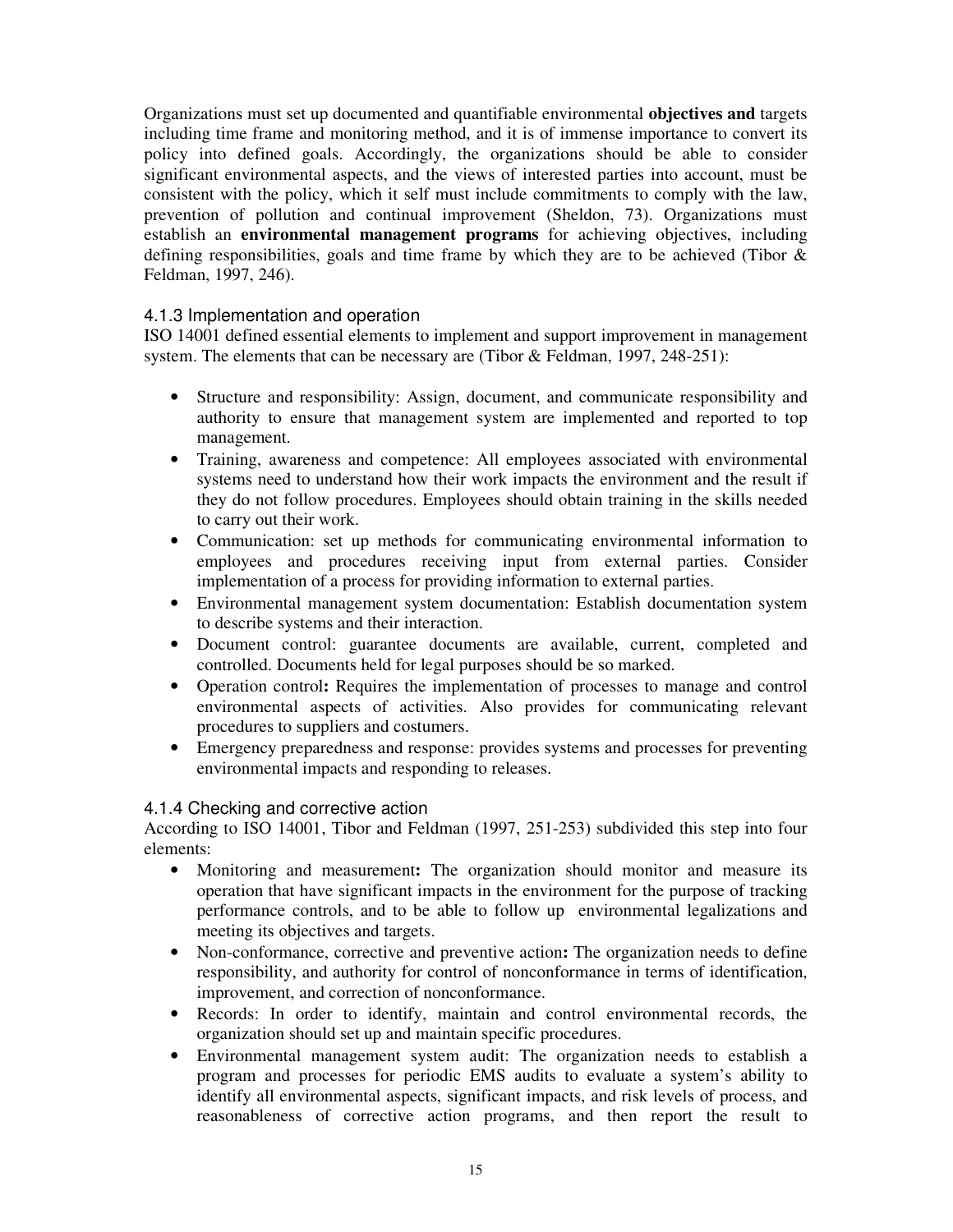management. Accordingly, management should use these results to address the need to change policy, objectives, and elements of the EMS.

#### 4.1.5 Management review

The management in an organization should periodically review the EMS to maintain its continuation. This review should consider the alternations in the organization's policy, objectives and other elements of the EMS in accordance to the audit result.

### 4.2 Environmental management system model

The ISO 14001 Standard based on a five-step system model (Figure 3), according to the methodology of plan–do–check–act (PDCA) (Tibor & Feldman, 1997, 25-26). However, by looking at these five steps and going back to the Deming cycle (Figure 2) we will find similarities between them. These similarities means that we can put the steps defined by ISO 14001 into Deming cycle with some changes, then the new created model (Figure 3) will have more efficiency. Inside these steps, as Mac Donald (2002, 632) pointed out, there are many sections or general requirements (Figure 2), which describe general outcomes of the system, gives a structured activity for making environmental improvements in the organization, and seeks sustainable development.



Figure 3 EMS Deming –cycle with different components adapted from ISO 14001 (Tibor & Feldman, 1997, 26).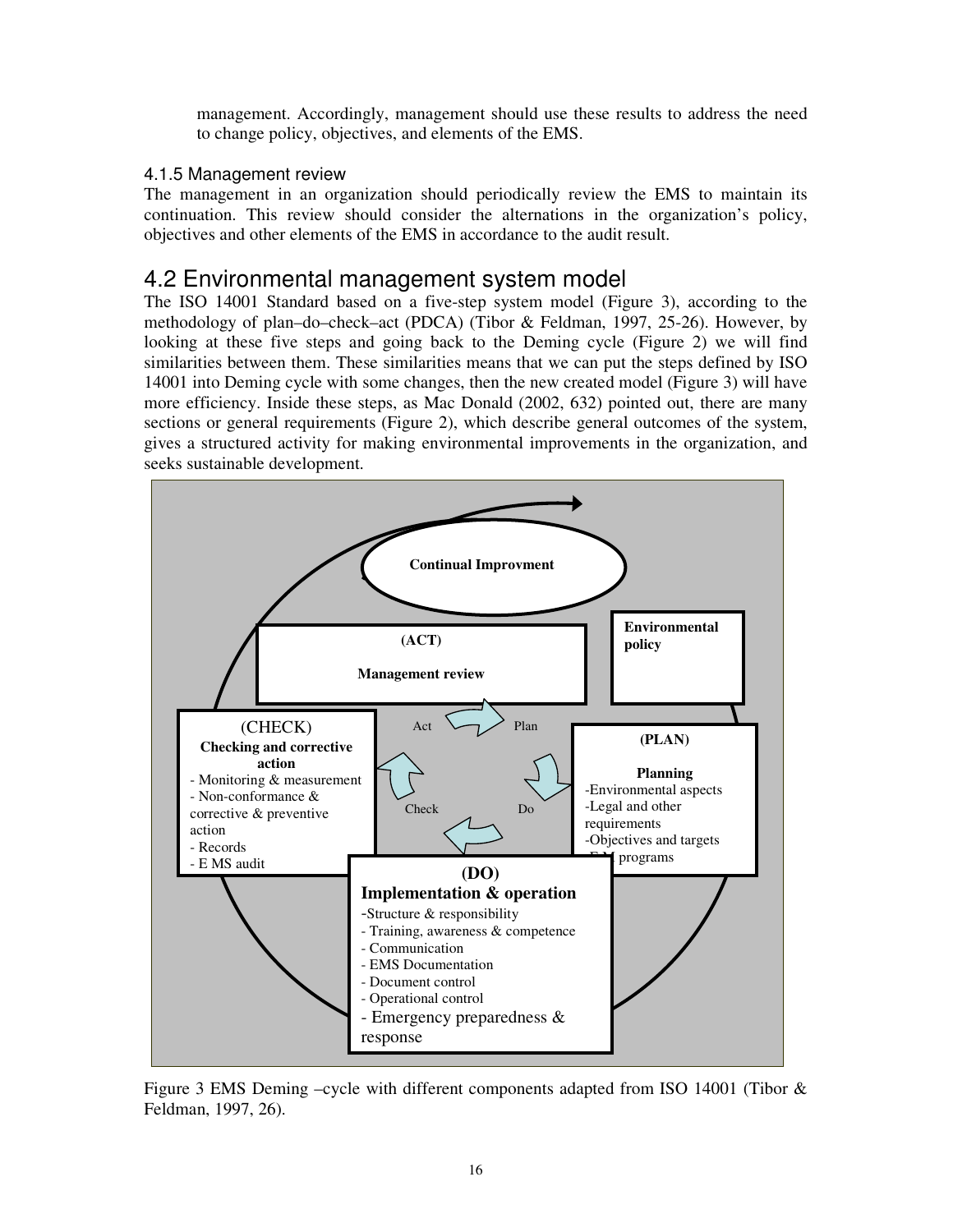ISO 14001 provides a specification detailing the requirements an organization must meet in order to achieve third- party certification (Sheldon, 23). Therefore EMS Deming –cycle (Figure 3) illustrate the suggested model, which its components are as follow:

- Plan step is a start with an initial review. The initial review outlines the basis for the environmental policy, objectives and targets and environmental management programs. The review itself includes an inventory of all environmental aspects, relevant laws, regulations, and existing environmental procedures.
- Do step is about an implementation of an EMS and document review including documented procedures and instructions, controlling activities, training, awareness, communication, and emergency preparedness and response.
- Check step has been regarded as evaluation step. This step has to do with evaluation of the plan and do steps by conducting audits, measuring performance, implementing corrective and preventive actions.
- Act step provides management review of an EMS to check the system and providing evidence that their management systems are effective and continuously improving.

### 4.3 Driving forces for implementing EMS

Recently, an increasing number of organizations around the world are certifying their environmental management systems by ISO 14001 standard. The driving forces for implementing environmental management practices are self-commitment and business management. This suggests that implementing environmental management practices are motivated by the willingness of management to implement an EMS and by the assumption that it pays to be green (Sroufe & Sarkis, 2007, 200). In addition Kenneth *et al* (1998, 1181) have identified four factors driving proactive environmental management: Regulatory demands; cost factors; stakeholder forces and competitive requirements.

Advocates of International Standards for EMS certification state many benefits that should motivate organization managers to adopt an integrated system of environmental management (Morrow & Rondinelli, 2002, 162):

- Save companies money by improving efficiency and reducing the costs of energy, materials, fines, and penalties. Moreover, the development and certification of EMS can increase investor confidence in a company and give it international competitive advantages.
- Simplify and integrate their environmental protection programs into a more coherent framework.
- Make it easier for corporations to develop voluntary EMSs and assess a company's commitment to improving environmental performance and reducing risks.
- Satisfy customer pressures and to ensure that their suppliers are operating in environmentally and socially responsible ways. Growing interest among corporate stakeholders within and outside of the firm.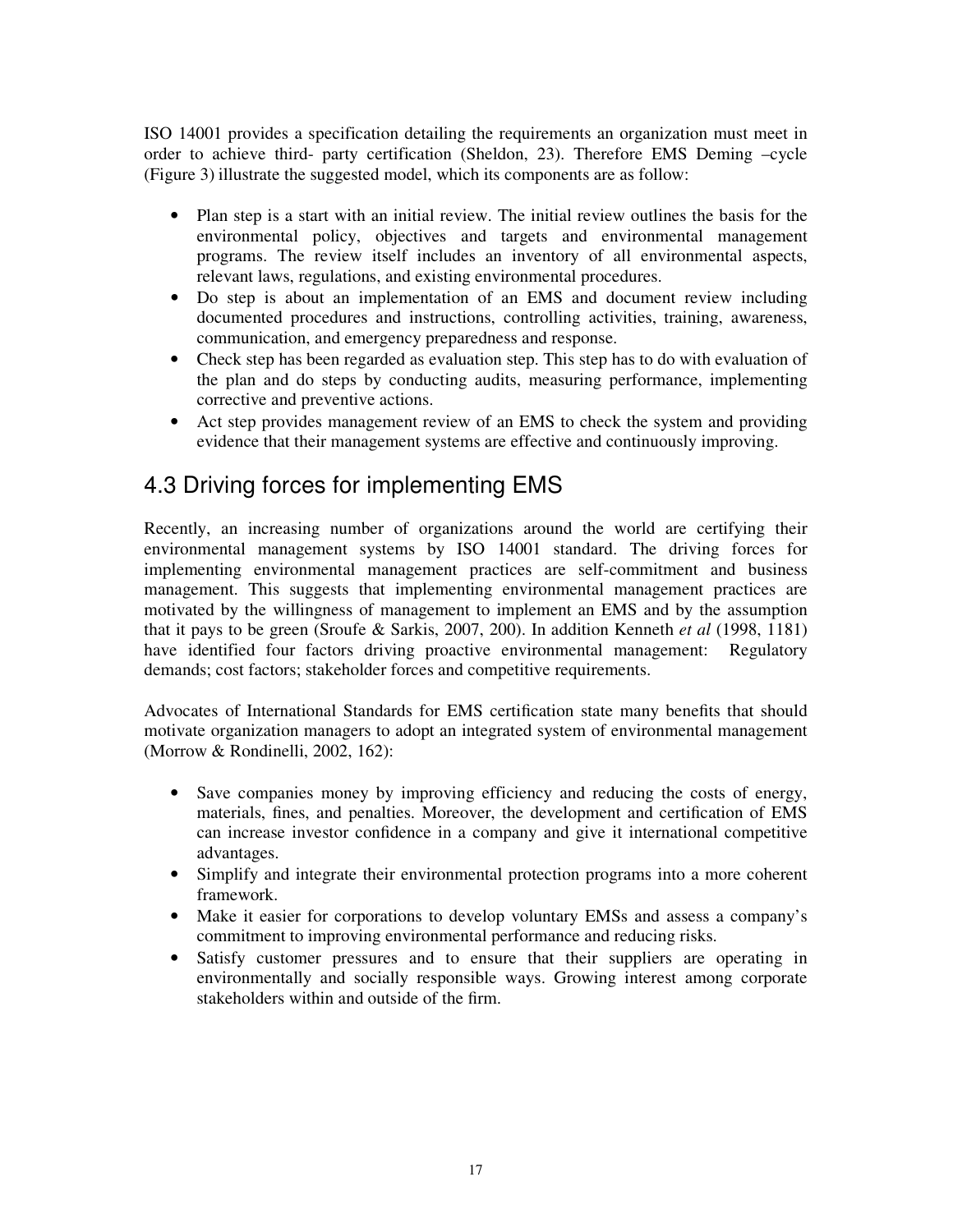## 4.4 Benefits from the implementation of ISO 14001

ISO14001's voluntary approach gives companies the flexibility to develop EMSs that are suitable for their operations, traits, location, and levels of risk (Morrow & Rondinelli, 2002, 163). Adoption of ISO14001-certified EMS are perceived as improved performance, compliance with environmental legislation and regulations, reduction of the risk of penalties due to non-compliance with environmental legislation, raise motivation, commitment and communication with employees; ameliorate image and competitive advantage (Lopez, 2006, 6).

#### 4.4.1 Cost savings and reduction in resources usage

According to Sheldon (1997) many of the benefits may be difficult to measure in financial terms, but effective environmental management can help organization to develop processes to decrease energy and raw materials consumption, reduce waste and pollution, and reduce risks of accidents and emergency situations. Such procedure will not be only environmentally friendly, but more profitable and efficient. Therefore, Implementation of ISO14001 leads to long-term cost savings

#### 4.4.2 Environmental objectives

The main objective of the ISO 14001 EMS standard is to enhance and continuously improve compliance with environmental laws and regulations, and the environmental stewardship policies of organizations. Accordingly, organizations must set their objectives and targets, as well as a time frame and monitor method for these objectives to translate its policy into action. Therefore organizations should be able to consider significant environmental aspects *(*Weib & Bentlage, 2006, 50). As a result; Implementation of ISO14001 shows commitment to the protection of the environment.

#### 4.4.3 Customers and stakeholders requirements

An environmental management system (EMS) which certified to ISO 14001 enables an organization to stand strong against the competition. Certification increases confidence in the company and enhances organization competitiveness globally. adopting EMS leads to satisfaction of customer pressures and ensures that their suppliers are operated in responsible ways by environmental and social means; Improved relations with stakeholders (i.e. the environment, neighbors, NGOs, employee, shareholders, customers, clients, financial institutions, insurers, authorities, competitors, etc).

#### 4.4.4 Less environmental impact

Implementation of environment management system gives the structure for an organization to attain a very good level of environmental performance that shows the complete commitment of an organization in controlling the impact of environment waste, pollution and energy consumption. It helps companies reduce their environmental incidents and liabilities, increase efficiency of operations by removing waste from production and sharing processes, increase awareness of environmental impacts of among all employees, and set up a strong image of corporate social responsibility. Therefore, it is ensuring all operations have procedures to minimize their environmental impacts (Tibor & Feldman, 1996, 383-384).

Morrow and Rondinelli (2002, 164) found many advantages after ISO14001 certification, in the study held by Rondinelli and Vastag (2000) about Alcoa's Mt.Holly plant: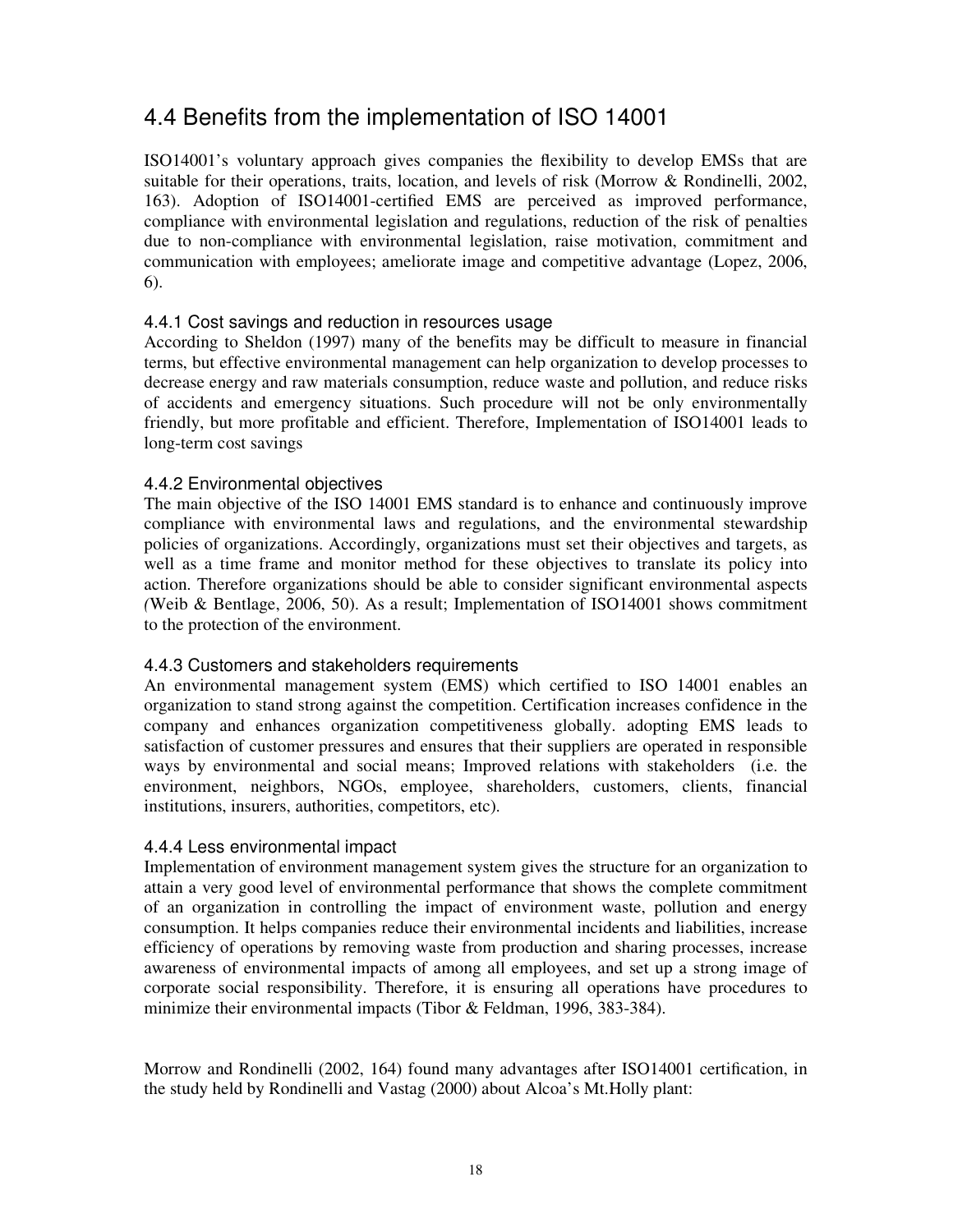- Employee training programs increased awareness of the importance of waste reduction throughout the plant and encouraged many departments to track and monitor their waste.
- The process of developing the EMS for ISO14001 certification also generated procedural improvements.
- In developing and certifying the EMS, managers were required to improve existing practices for processes, equipment, and areas of the plant that could increase emissions.
- The Environmental Department had to develop and maintain environmental management manuals for waste water management, cooling water treatment, waste management, chemical management, air quality control, spill prevention, control and counter measure plans, and emergency preparedness and response.
- The EMS required more and better record keeping and documentation, which led to improved controls in several of the plant's departments.

## 4.5 Problems with implementing the ISO 14001

A report by Arvidson (2004) pointed factors that limit some Swedish universities to fulfill commitments towards implementation of EMS such as, cost of implementation, documentation, environmental performance.

#### 4.5.1 Costs of implementation

There is concern that the benefits offered by ISO14000 may not be sufficient to offset the costs incurred in meeting the requirements of the program. Many managers are hesitant to pursue ISO14000 certification due to the high economic costs associated with EMS development and implementation. These costs include cost of acquiring information, cost of record, documentation, and changes in practices, cost of employee training, costs of internal auditing and third party auditing, and registration cost. The costs of ISO 14001, however, depend on factors like type and size of the organization, stringency of the EMS, stakeholder awareness, and the approach used for certification process (Yiridoe & Marett, 2004, 40-58). Nevertheless, many companies see the problem of costs as not that important since the implementation of ISO 14001 leads to increased benefits rather than cost (Nordström, 1997).

#### 4.5.2 Documentation

The main obstacle that faces the implementation of ISO 14001 is the high demand on documentation (Morrow & Rondinelli, 2002, 162). Instead of achieving the environmental objectives and developing the environmental performance the organizations may assign vast resources on documentation, which represents a major risk (Nordström, 1997). Nevertheless there is another risk that documentation could be a real time-consuming process for most employees, taking in consideration that documentation is an important process for successful implementation. However, efforts needed to decrease the risks that could arise from this process.

#### 4.5.3 Environmental performance

Despite the perceived benefits, critics argue with this view and say a wide criticism of ISO 14000 standards is that it is not connected directly and sufficiently to environmental performance because ISO 14000 EMS standard does not inform a company how to achieve its stated objectives (e.g. improve efficiency and reduce environmental impact). For example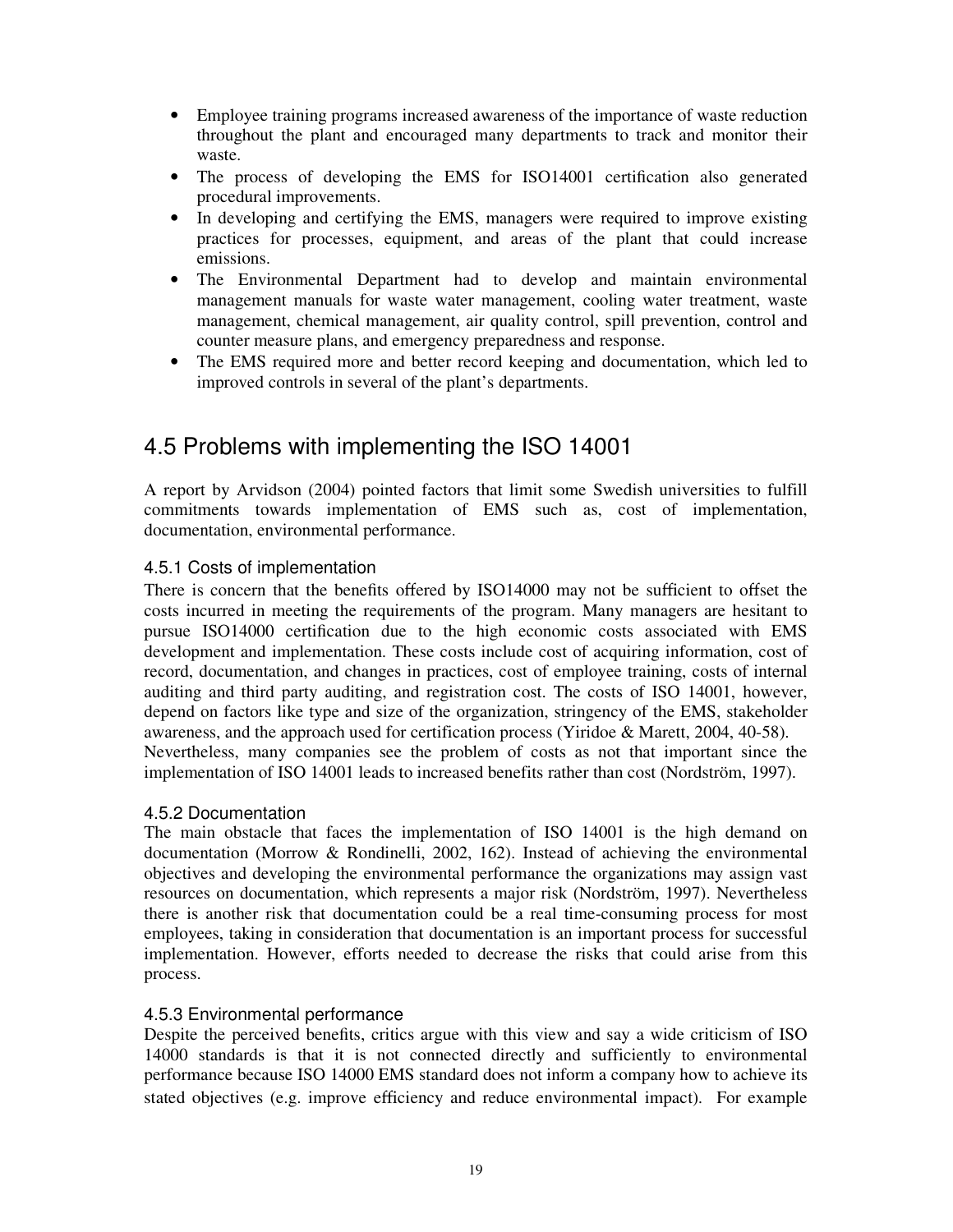Tibor and Feldman (1997, 20) argued that ISO 14000 standards are a system, not performance because it doesn't dictate how the organizations will reach their policy's goals like compliance with laws and regulations and prevention of pollution. Thus, the general goal of implementing ISO14000 is to increase confidence among all stakeholders that an organization has a system in place that is likely to lead to better environmental performance. Beside, environmental performance differs between the organizations because the standards are flexible enough to recognize the differences in EMSs approaches (Tibor & Feldman, 1997, 20). Therefore, the main problem that applies for an organization is that: there is no level for environmental performance, and the stakeholders can lose confidence in the organization if the organization does not act in accordance with this communicated environmental perspective.

In the next chapter a brief introduction about specific area of the study will be presented including selected departments and units.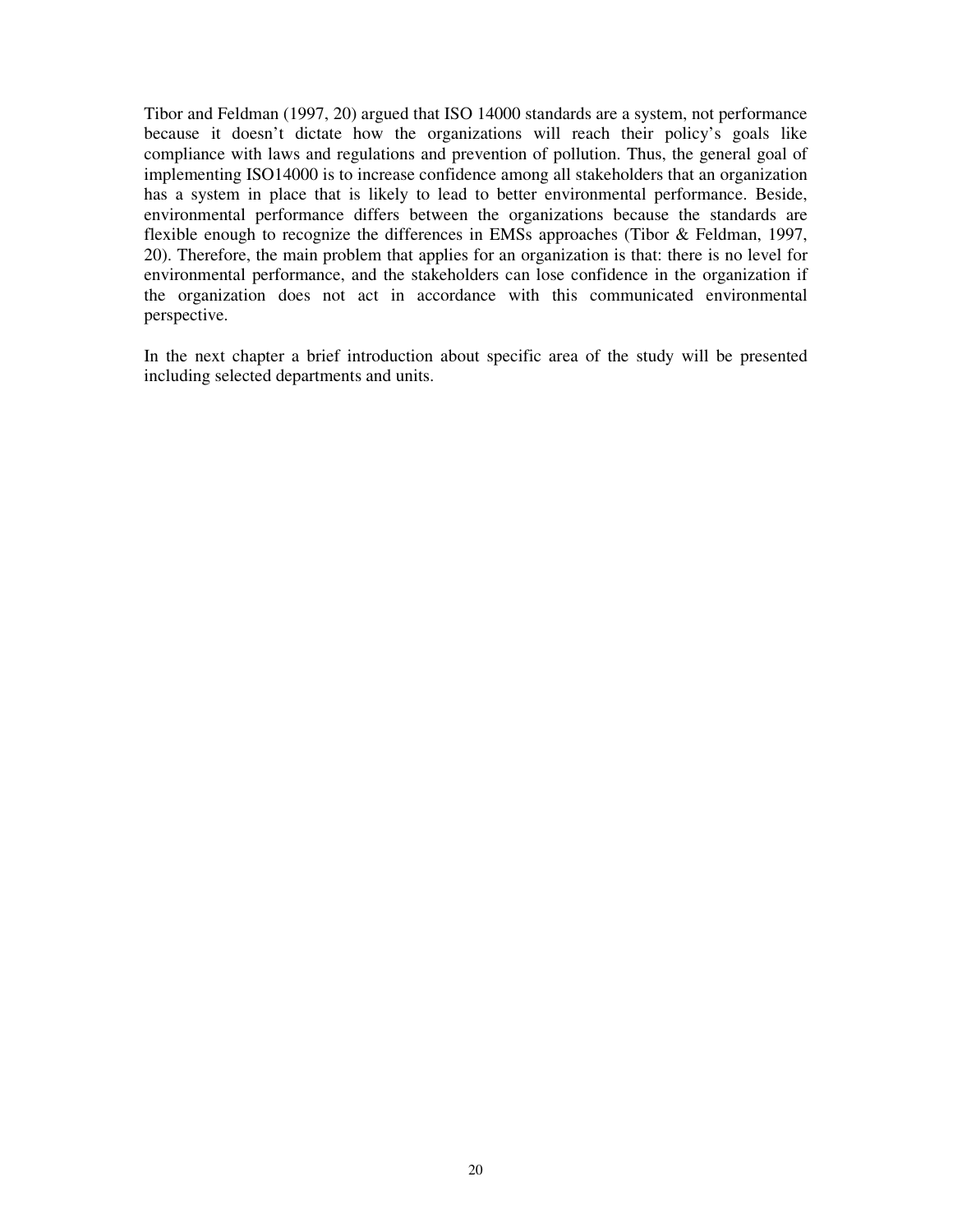# 5 Background for the empirical study

*This chapter serves as the background chapter for the empirical study, there will be a brief review about earlier studies in implementation of an EMS, which included Implementation of an EMS worldwide and Implementation of an EMS at Swedish universities , afterwards a brief presentation about organizations and institutions related to ISO 14001 in Sweden.* 

## 5.1 Previous studies in implementation of an EMS

According to some studies which performed previously about the implementation of an EMS in universities it has been found that the awareness of EMS work increasing, serious discussions were raised about the possible drivers, problems and benefits of EMS; however similar issues about implementation of an EMS have been identified in areas where EMS is commonly applied.

#### 5.1.1 Implementation of an EMS worldwide

In the article named *A decade of ISO 14001* by Peglau & Baxter (2007), there is special report covering the period 1996-2006. This report highlights a selection of users to illustrate the enormous variety of organizations that implement ISO 14001 and addresses their environmental challenges. The authors put a list of governmental and regulatory programmers in different countries to encourage use of ISO 14001. Peglau & Baxter (2007) reported secondary results from many surveys in different periods for example; in 1996 a survey by SGS Yarsley in four European countries within more than 500 companies that confirms the main benefits of ISO 14001 is long-term business security, compliance with legislation; and improving market share.

In 2000 there were comprehensive surveys of ISO 14001 users published by the German Federal Ministry for the Environment and the German Federal Environmental Agency (Peglau & Baxter, 2007). The result of the survey shows that 83% certified respondent's state that they intend to continue with certification. The main benefits found by the users are improved organization and documentation, and greater legal security. But the most cited dissatisfaction is lack of image *(ibid*).

In 2004 Administrators of Chester Zoo in the United Kingdom identified direct benefits from ISO 14001 certification including improved performance and monitoring, legal compliance, reduced waste and energy use and lower operating costs (Peglau & Baxter, 2007).

In 2006 more than 600 environmental experts in the United Kingdom reacted to a survey on EMS; most of respondent state that an EMS brings useful and sustained benefits to organizations, going beyond those that would have been achieved by many drivers. They believed that implementing an EMS increases the regularity that whether an organization in legal compliance. All respondents confirmed that an EMS improves understanding of the organization's legal status (Peglau & Baxter, 2007).

Peglau & Baxter (2007) concluded that since1990s the users of EMS have increased gradually particularly in the heavy industry, manufacturing sectors and companies which had largescale environmental impacts and experience of using standards in management. The number of EMS users will continue to grow, particularly as ISO 14001 penetrates more effectively into supply chains (Peglau & Baxter, 2007, 21). As environmental issues have increased, the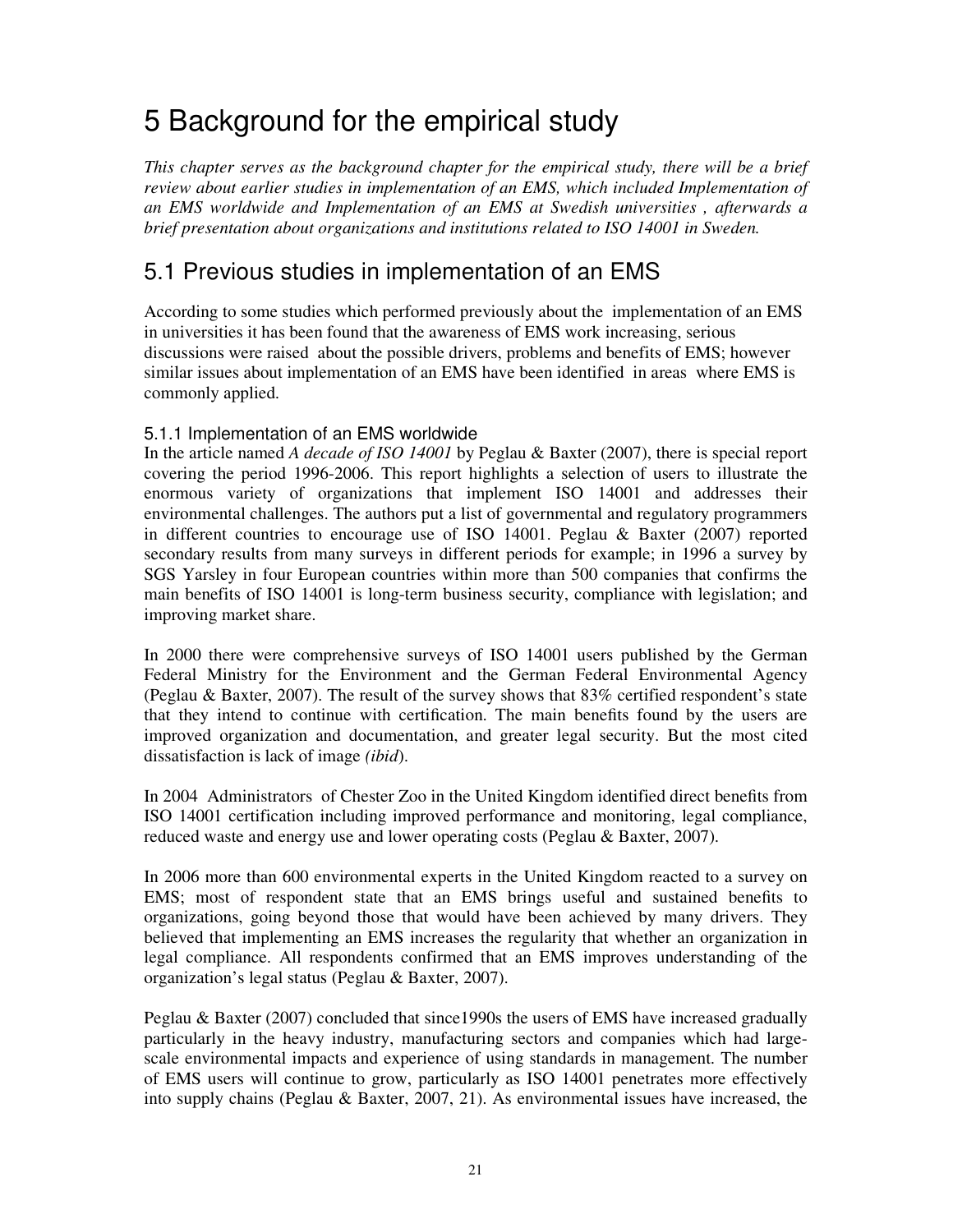range of EMS users has expanded to areas including zoos, farming, schools and universities, military services, media, ships and airlines (Peglau & Baxter, 2007, 21). The future challenge for ISO 14001 will be how to maintain its international currency as a force for environmental protection, behind that challenge ISO 14001 will need to show its ability to deal with climate change, resource use, biodiversity loss and legal compliance along with remaining an efficient tool for sustainable consumption and production (Peglau & Baxter, 2007, 21).

A similar international survey, based on 131companies across the world and undertaken by Raines (2002), concluded that majority of respondents reported environmental improvements related to the implementation of an ISO14001 EMS, despite their reasons for becoming certified. In addition, ISO14001 should help industries improve their ability to meet the expectations of regulators, which imply improved relationships between the regulators and the regulated.

Another study in Austria performed by Schylander & Martinuzzi (2007, 145) examined 71 ISO 14001 certified sites in Austria. The study focused on experiences and effects obtained by Austrian organizations working with ISO 14001 and it discusses future challenges. The results showed that ISO 14001 often results on less environmental impact. Strong driving force behind implementation is the expected improvement of an organization's image.

#### 5.1.2 Implementation of an EMS at Swedish universities

EMS at Swedish universities and other public agencies can be seen as an example of an important tool to achieve a sustainable society (Sammalisto & Brorson, 2006, 300). Therefore, Swedish universities as public authorities are responsible for contributing to the sustainable development of the society so it is expected to use EMSs to work towards this goal. The importance of using EMSs has been discussed by Arvidson (2004); in her study she provides a review of the activities at the 35 Swedish universities. She reported some issues including the motivation, benefits and problems when such systems are adopted.

Arvidson (2004) found that, most common driving forces are: employee and student commitment, the governmental commission, management commitment, and legislation.

In the case study at the University of Gävle, Sammalisto & Brorson (2006) concluded that EMS training and communication are very significant activities, in both industry and at universities , since they always inform and motivate management and employees about internal and external driving forces and it expresses the practical and economical benefits of the EMS.

Sammalisto & Brorson, 2006 also stated that the university savings and legal compliance are obvious driving forces for the implementation of the EMS

The over all outcome of implementing accredited (EMS) gives benefits at environmental, social and business aspects. Arvidson (2004) on her study indicated that there is a well developed awareness about environmental issues among the staff and the students. Besides, it has been shown that by offering environmental education and research, an evidence of great environmental ambitions could be seen (*ibid*).

In a report by Arvidson (2004) pointed factors that, limit some Swedish universities to fulfill commitments towards implementation of EMS such as, lack of financial resources, nearsighted economic planning and organizational structure instability. However, adoption and implementation of (EMS) at a given university is not a problem-free route; difficulties may be found at the level of environmental training of employees and creating and organizing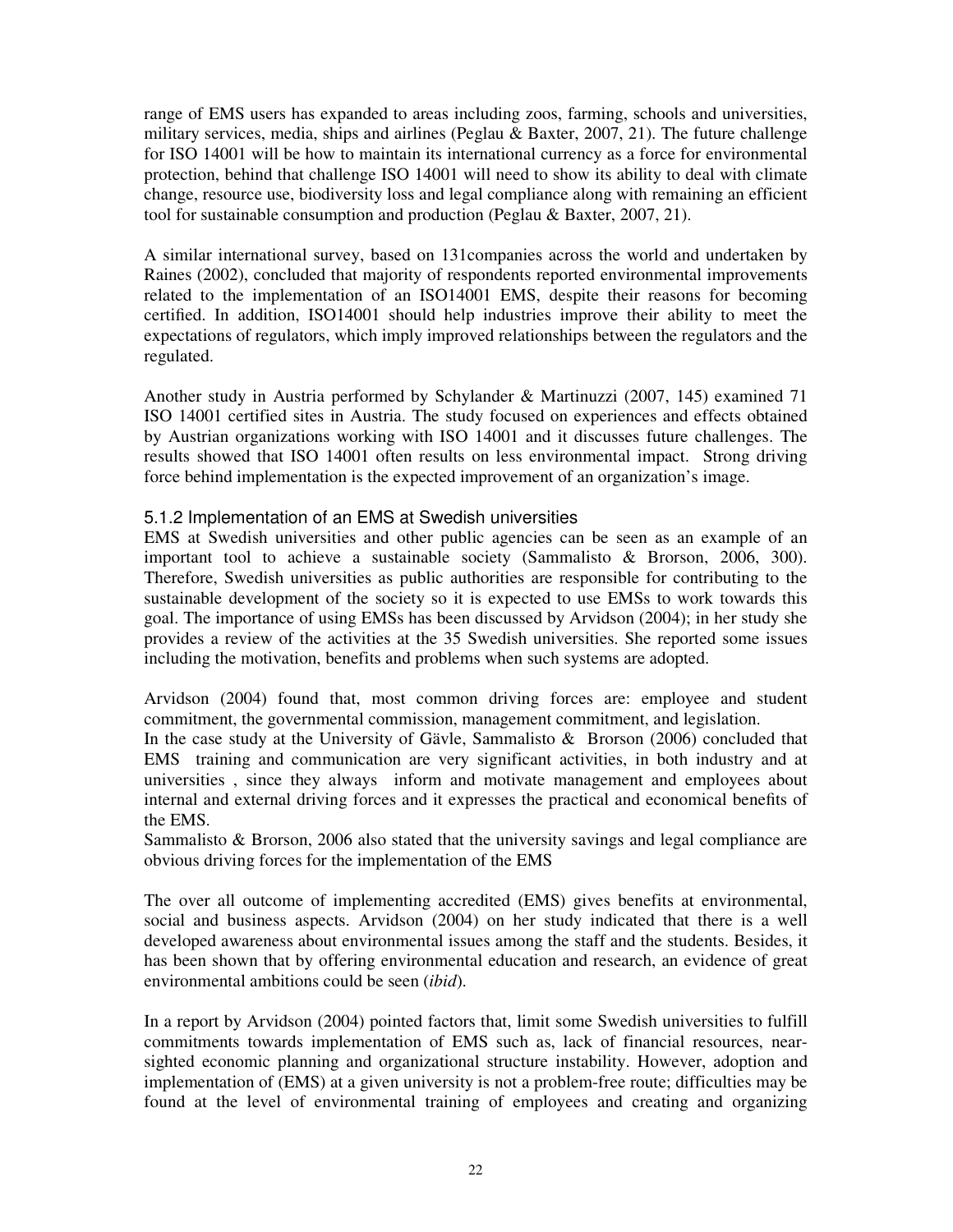environmental training programs. Other obstacles include challenges associated with followup, evaluation, and environmental auditing. According to Sammalisto & Brorson (2006), the knowledge about implementation and certification of EMS (ISO 14001) at universities is quite limited due to different factors including the awareness and attitude of the employees at the universities.

General agreement has been drawn that EMS work at the Swedish universities is becoming increasingly more restricted, but is progressing gradually. Despite the fact that EMS work is easier for the smaller universities, which can organize around a single goal (Arvidson, 2004, 91).

## 5.2 Organizations and institutions related to ISO14001 in Sweden

#### 5.2.1 Swedish Environmental Protection Agency (Swedish EPA)

Swedish Environmental Protection Agency (EPA) formed in 1967, it is a central governmental environmental authority under the Swedish Government (www, Naturvårdsverket, 3, 2010). The main tasks of EPA are to coordinate and enhance environmental work nationally and internationally. EPA follows the ISO 14001 environmental management standard and EMAS for both direct and indirect environmental impact. EPA focuses on the ecological dimension of sustainable development with cooperation with other agencies and organizations. The Agency's most important task is to guide other government agencies in how to use Environmental Management System (EMS) like: development of environmental work, implementation of environmental policy, follow-up and assessment (www, Naturvårdsverket, 2, 2010). The organization of the Swedish Environmental Protection Agency (Figure 4) working through many employees distributed organizationally across an Executive Staff, four Secretariats and five Departments (www, Naturvårdsverket, 2, 2010).



Swedish Environmental Protection Agency

Figure 4 the organization of the Swedish Environmental Protection Agency (www, Naturvårdsverket, 4, 2010).

Figure 4 illustrates the organization of the Swedish Environmental Protection Agency (SEPA). SEPA consists of four secretariats, four councils, five departments, deputy director and director general (head of the organization). The administrative departments are: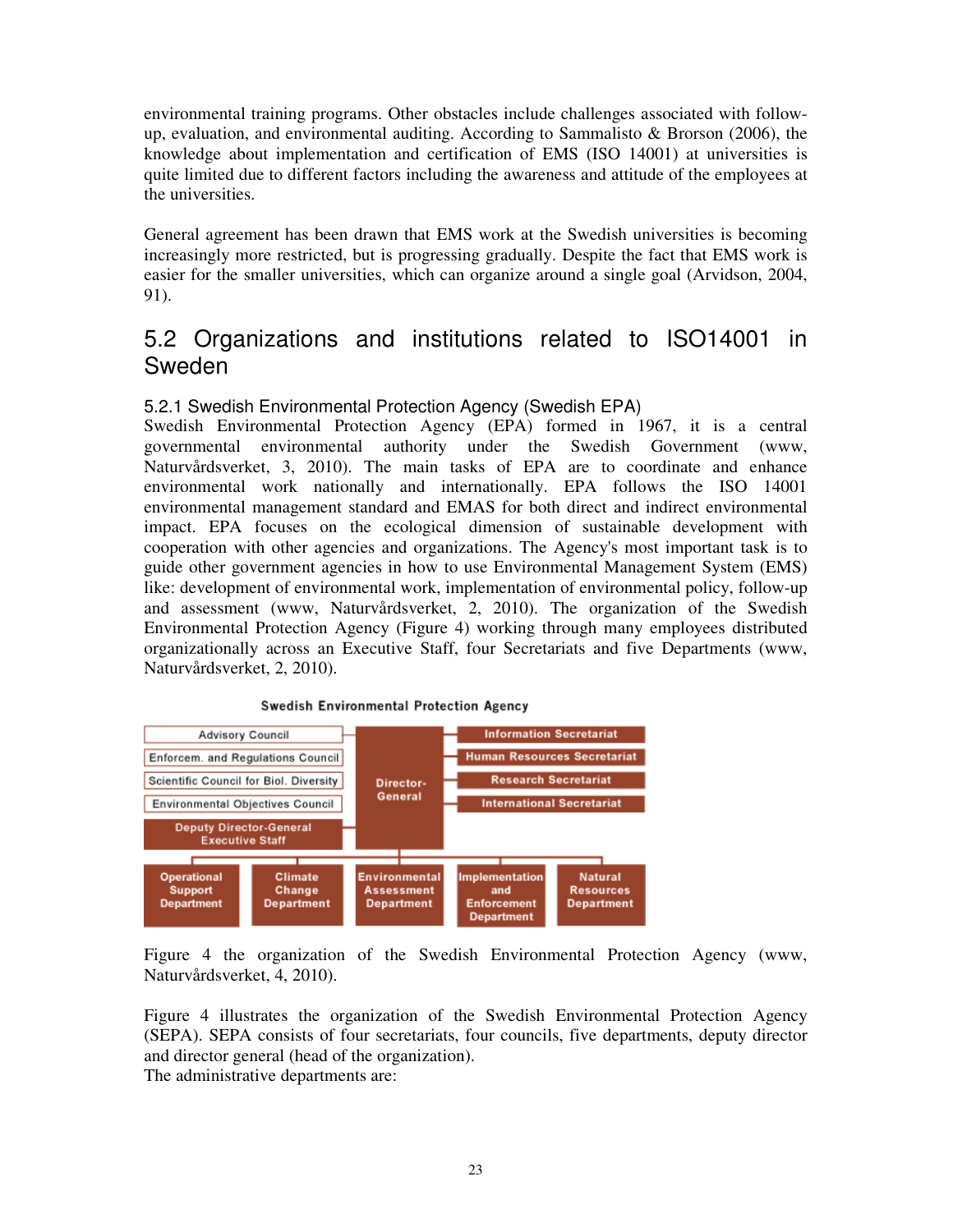- Implementation and Enforcement Department: Responsible for the Swedish EPA's activities as regards the implementation and enforcement of environmental legislation, such as inspections, fees and sanctions (www, Naturvårdsverket, 5, 2010).
- Natural Resources Department**:** Responsible for the work related to conservation of biological diversity and the sustainable use of natural resources such as, outdoor recreation issues and coordinates the Strategy for the Management of Land, Water and the Built Environment (www, Naturvårdsverket, 6, 2010).
- Climate Change Department: Responsibility for the work related to the climate objective, ecological sustainable development and for evaluations of environmental activities. The Department coordinates the Swedish EPA's work relating to the action strategy for more efficient energy use and transport (www, Naturvårdsverket, 7, 2010).
- Environmental Assessment Department: Responsible for the work relating to collect and build knowledge on the state of the environmental impact, it also coordinates international reporting, follow-up, evaluation and information provision in relation to the national environmental quality objectives. The department encourages consultation and collaboration in work relating to regulations and in inspection and enforcement activities under the Swedish Environmental Code (www, Naturvårdsverket, 8, 2010).
- Operational Support Department: Responsible for the work relating to administration, legal affairs and information. It also coordinates internal matters relating to quality improvement, planning and follow-up (www, Naturvårdsverket, 9, 2010).

#### 5.2.2 Swedish National Agency for Higher Education

Swedish National Agency for Higher Education is the public authority that reviews the quality of higher education by: Ensuring the compliance with the regulations, monitoring the trends and developments in higher education, and offering information about higher education (www, Högskoleverket, 1, 2010).

Higher education institutions (HEIs): At the beginning of the twentieth century a strong growth in higher education was started in Sweden. Currently, there are about fifty-two institutions of higher education run by either central government regional authorities or private sectors (www, Högskoleverket, 3, 2010). In the latter part of the twentieth century, there was a major expansion of higher education and the student population grew drastically. Statistics shows that, there is a quick increase in the number of university entrants at higher education institutions in Sweden during the academic years of 1997/98-2007/08 (Appendix 3).

In Sweden, higher education is in focus on three sets of activities research, education and cooperation with the rest of society (www, Högskoleverket, 4, 2010).

The government is playing an important role in higher education, where most of finance for education is funded by government (see appendix 4) (www, Högskoleverket, 2, 2010). There are 36 government-funded higher education institutions (fourteen universities and twenty two university colleges) (www, Högskoleverket, 2, 2010). According to Sammalisto & Brorson,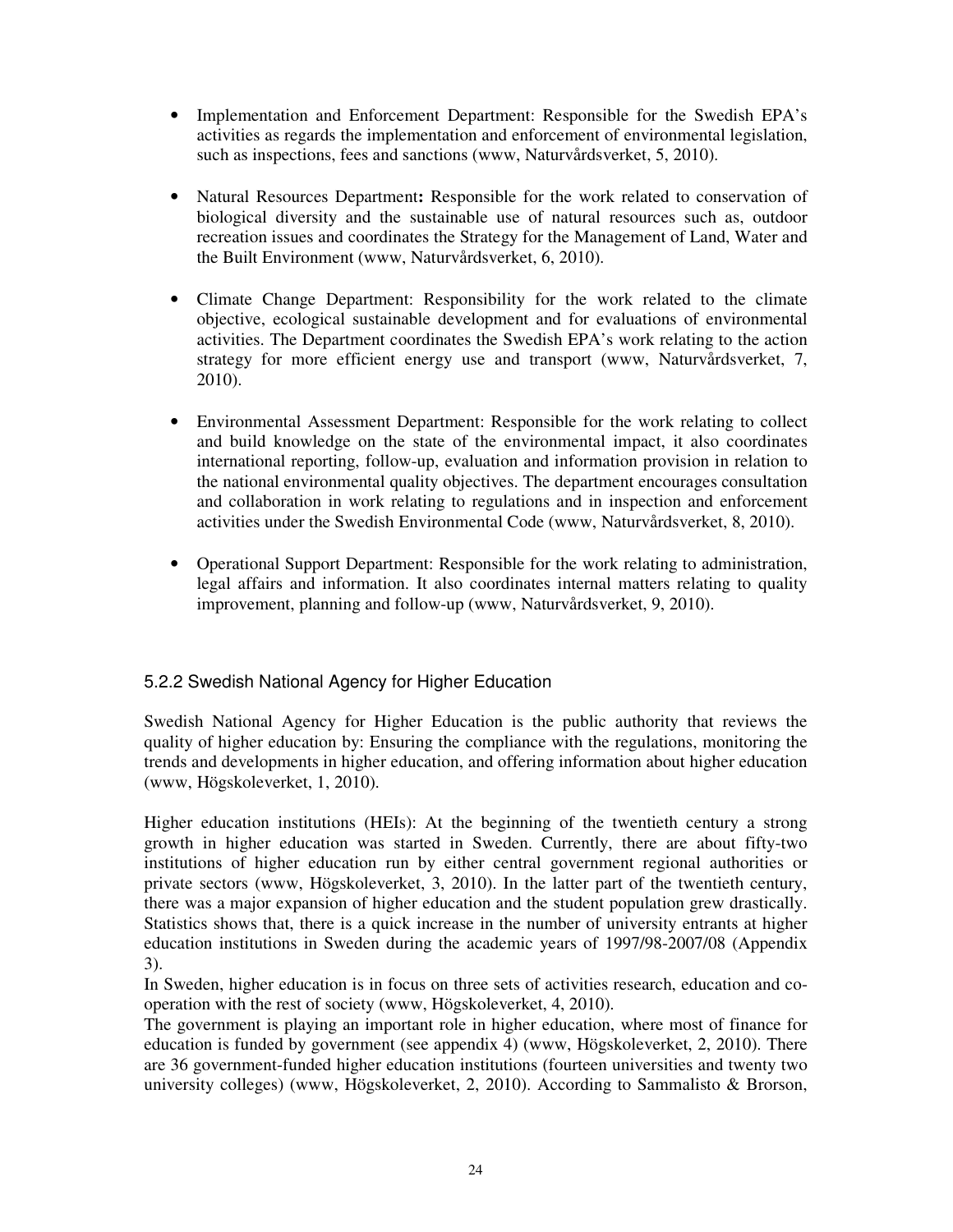(2006, 300) environmental management system at Swedish institutions and other public agencies can be seen as an example for a sustainable society as shown in (Figure5).



Figure 5.The role of EMS in higher education in the steps towards a more sustainable society (Sammalisto & Brorson, 2006, 300)

This figure illustrates the six steps towards a sustainable society that public agencies can follow to achieve the objective. The steps begin with driving force from Swedish governmental side, implementation of EMS in higher education, increase environmental awareness of faculty and staff, greening of courses and researches and then students apply principles of sustainability in their future careers which lead to a more sustainable society.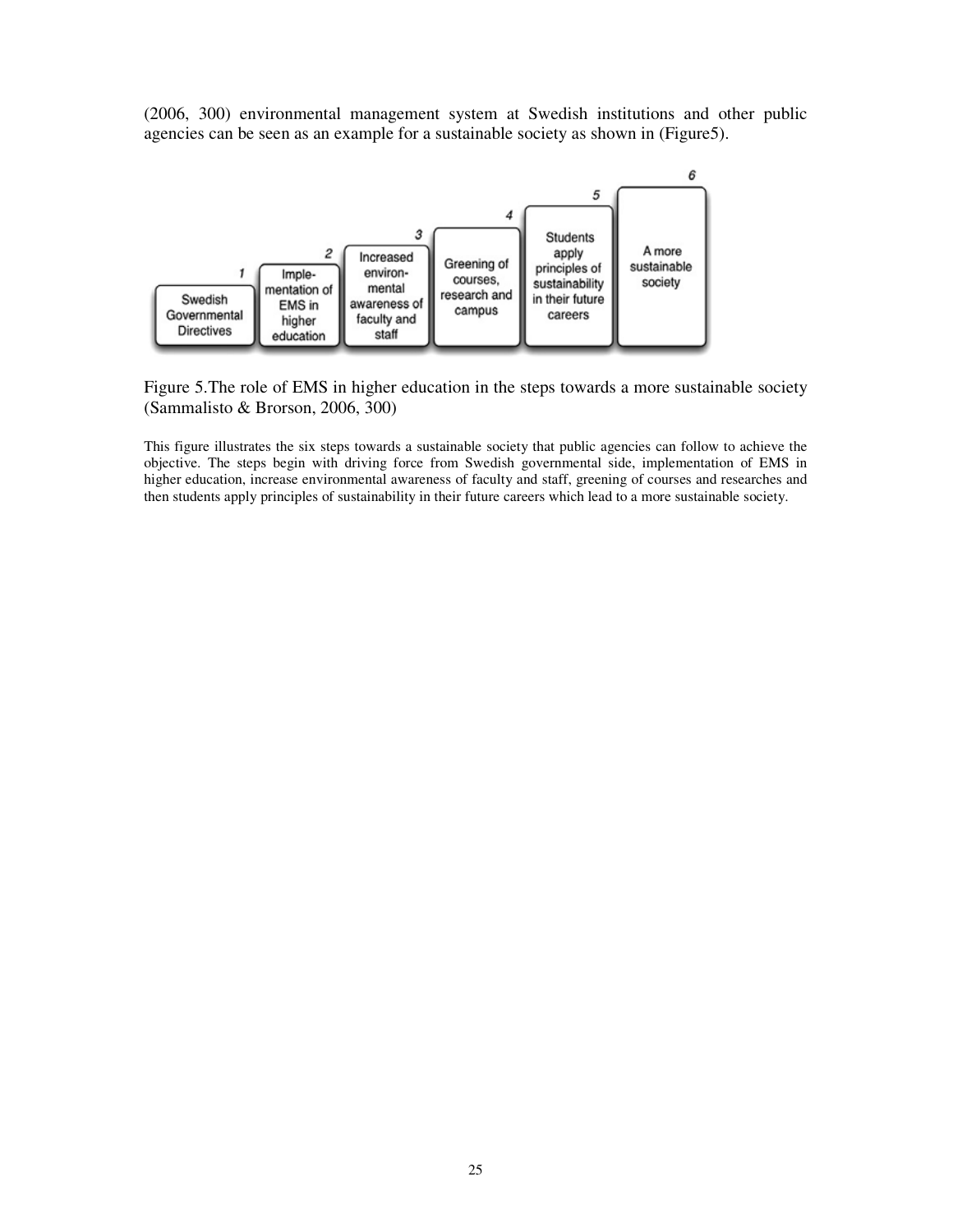# 6 The empirical study

In the following chapter, the introduction and some facts about SLU and its departments will *be reviewed; results of the qualitative findings from both documents and interviews regarding to the EMS of this university will be presented in order to give the reader an insight into the problems.* 

## 6.1 Introduction about Swedish University of Agricultural **Sciences**

SLU has broad responsibilities concerning the biological resources, learning and biological production. Through wide range of agricultural, forestry and food industry, veterinary medicine and applied biotechnology; SLU has leading responsibilities towards the teaching and contact with industry and society (www, SLU, 3, 2010).



Figure 6 Structure of the organization - Swedish University of Agricultural Sciences (www, SLU, 3, 2010).

Through the different departments and faculties spread within the university, SLU offer broad educational programs and courses for undergraduate and postgraduate students. These activities are organized in four faculties which found at different locations around Sweden. The Faculty of Landscape Planning, Horticulture and Agricultural Science are based at Alnarp, the Faculty of Forest Sciences at Umeå, the Faculty of Natural Resources and Agricultural Sciences at Uppsala. The Faculty of Veterinary Medicine and Animal Science is mainly based in Uppsala, but also carries on a significant part of its work at Skara. A total of 3 200 people are employed within the university and over 3500 students enrolled within the different campuses in Alnarp, Skara, Ultuna and Umeå (see appendix 5) (www, SLU, 3, 2010):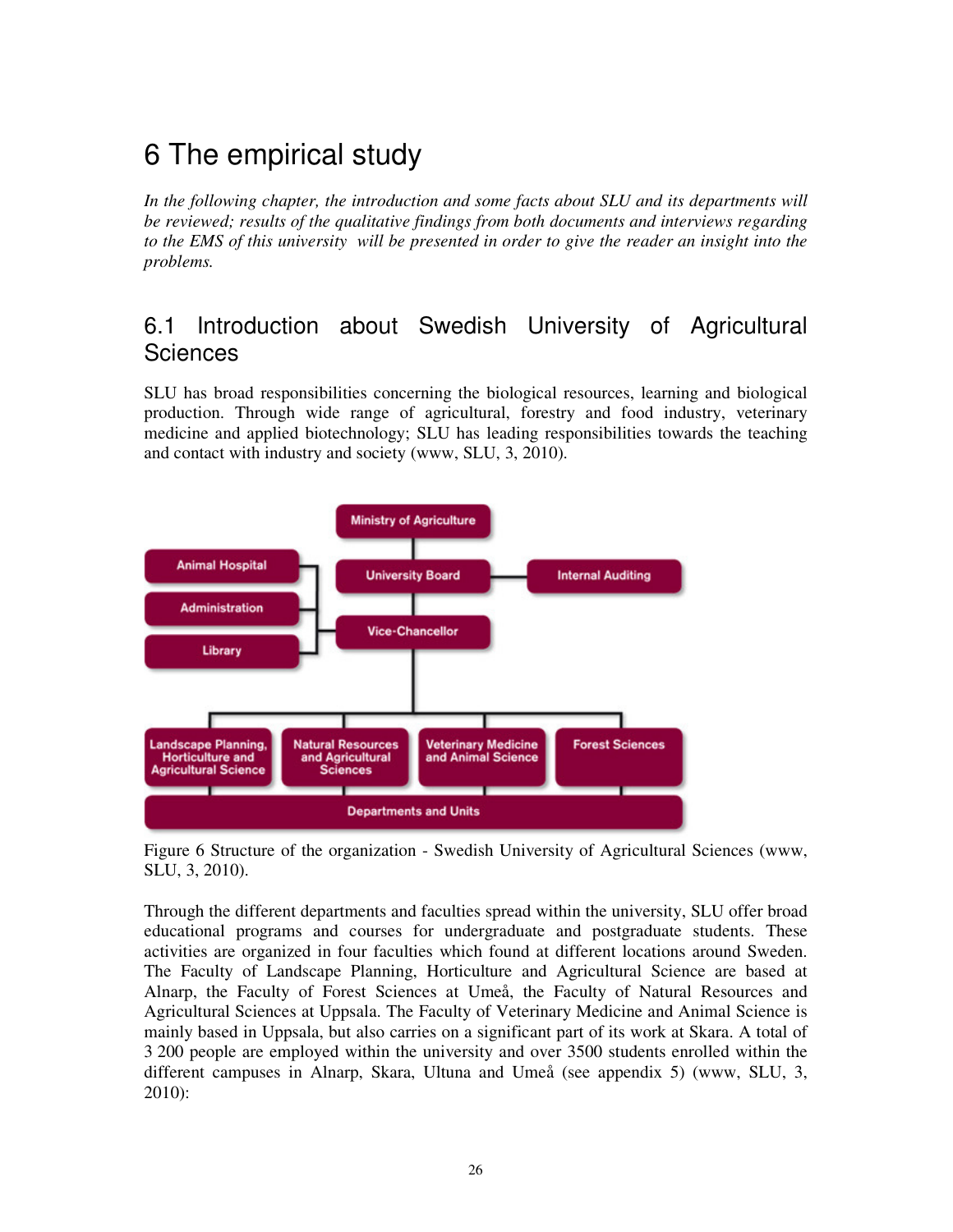- Faculty of Landscape Planning, Horticulture and Agricultural Science (Alnarp): Lying within different areas in plant protection and horticulture, the Faculty of Landscape Planning, Horticulture and Agricultural Science had several researches concerning these fields (www, SLU, 8, 2010).
- Faculty of forest science (Umeå): One of the most leading faculties in Sweden concerning the higher educational and research, with 11 departments within this area. The faculty is provides 80 programs and courses covering wide range of topics (e.g. functions of forests). Also, the faculty combines the functions of research in soil, vegetation, condition, water and climate to be used also in teaching and further education. The main campus is located in Umeå (www, SLU, 6, 2010).
- Faculty of Natural Resources and Agricultural Sciences (Uppsala): The BioCenter in Uppsala consist of different departments and faculties working together in collaboration to offer better and higher standard environment for research and education. Those departments are Chemistry, Food Science, Microbiology, Molecular Biology, Forest Mycology and Pathology and; Plant Science and Forest Genetics. Those departments have advanced facilities and equipments to enable better quality for research among the different fields (www, SLU, 5, 2010).
- Faculty of Veterinary Medicine and Animal Science (VH) (Uppsala and Skara): Linking the farm, education and research in Sweden, is one of the Faculty of Veterinary Medicine and Animal Science (VH) concerns. The faculty provides popular teaching programs (e.g. veterinary medicine, animal science, ethnology and animal welfare, animal caring science and equestrian science). The research within this faculty lay around the deep research in basic biosciences as well as applied science and production (www, SLU, 7, 2010).

#### **6.1.1** SLU`s mission, vision and strategy

SLU develops the understanding and sustainable use and management of biological natural resources. This is achieved by research, education and environmental monitoring and assessment, in collaboration with the surrounding community. The strongest vision for the university is to be *a world leader in the field of Life Sciences*. (www, SLU, 4, 2010). SLU's strategy for research, education, and environmental monitoring and assessment (2009-2012) are expressed in the life science and knowledge for a sustainable future as (www, SLU, 10, 2010): *SLU is able to track changes in environmental conditions, assess problems, and provide a basis for the sustainable utilization of natural resources.* 

## 6.2 Environmental Management at SLU

According to Governmental decision in1997 the SLU should introduce and then work as an EMS. In order to realize this SLU must be committed to: (www, SLU, 10, 2010):

- Chart direct and indirect environmental impacts
- Maintain an environmental policy
- Set goals for environmental management
- Develop an action plan with responsibilities and time frames
- Implement the policies
- Recognize and evaluate the results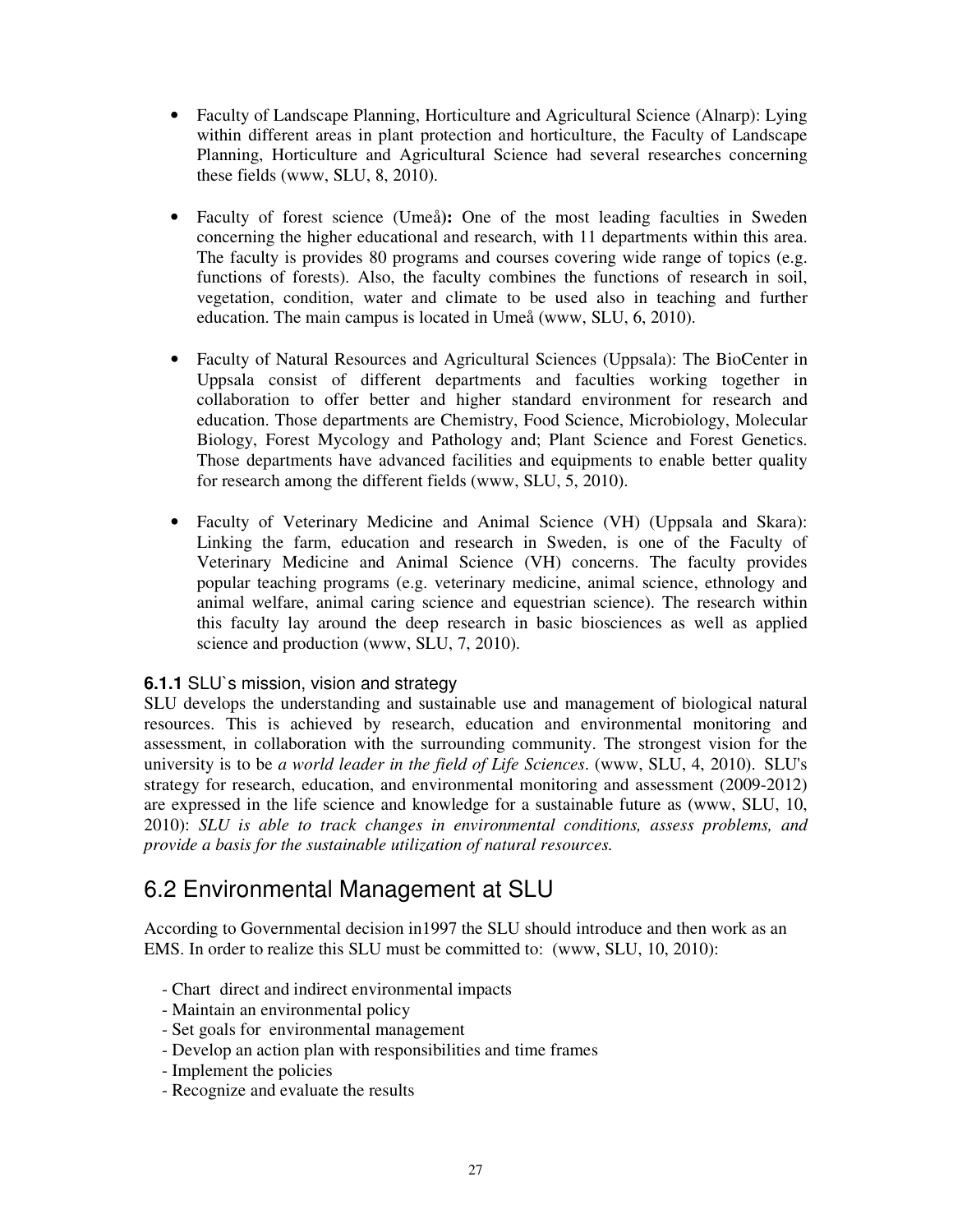- Annual review of environmental objectives and continuously improve environmental policy

In the  $15<sup>th</sup>$  of June 2009 the Vice-Chancellor's decided that the whole university should be certified under the ISO 14001 standards. Accordingly, a model of SLU's Environmental Management System has been developed and used now (figure 7). The certification process has already lasted some years and some units have so far received environmental certificates.

#### 6.2.1 Requirement for environmental management

Each SLU unit, or group of entities, such as clusters or faculty, will implement the following (figure):

- Environmental review: Identify their environmental impact and evaluate what is most important (positive and negative).
- Make sure they are abiding by environmental legislation (Environmental Code, etc.).
- Determining objectives and action plan based on the environmental review, Writing a simple action - like a checklist - with what should be done, who should do, and when?.
- Implement environmental improvement according to their plan.
- Follow-up results; the results are reported to management with a need of improvement. This is often called "management review".
- Environment court audited results.
- Annual Report; report submitted to the SLU's annual report.



Figure 7 Environmental management systems for SLU (www, SLU, 11, 2010).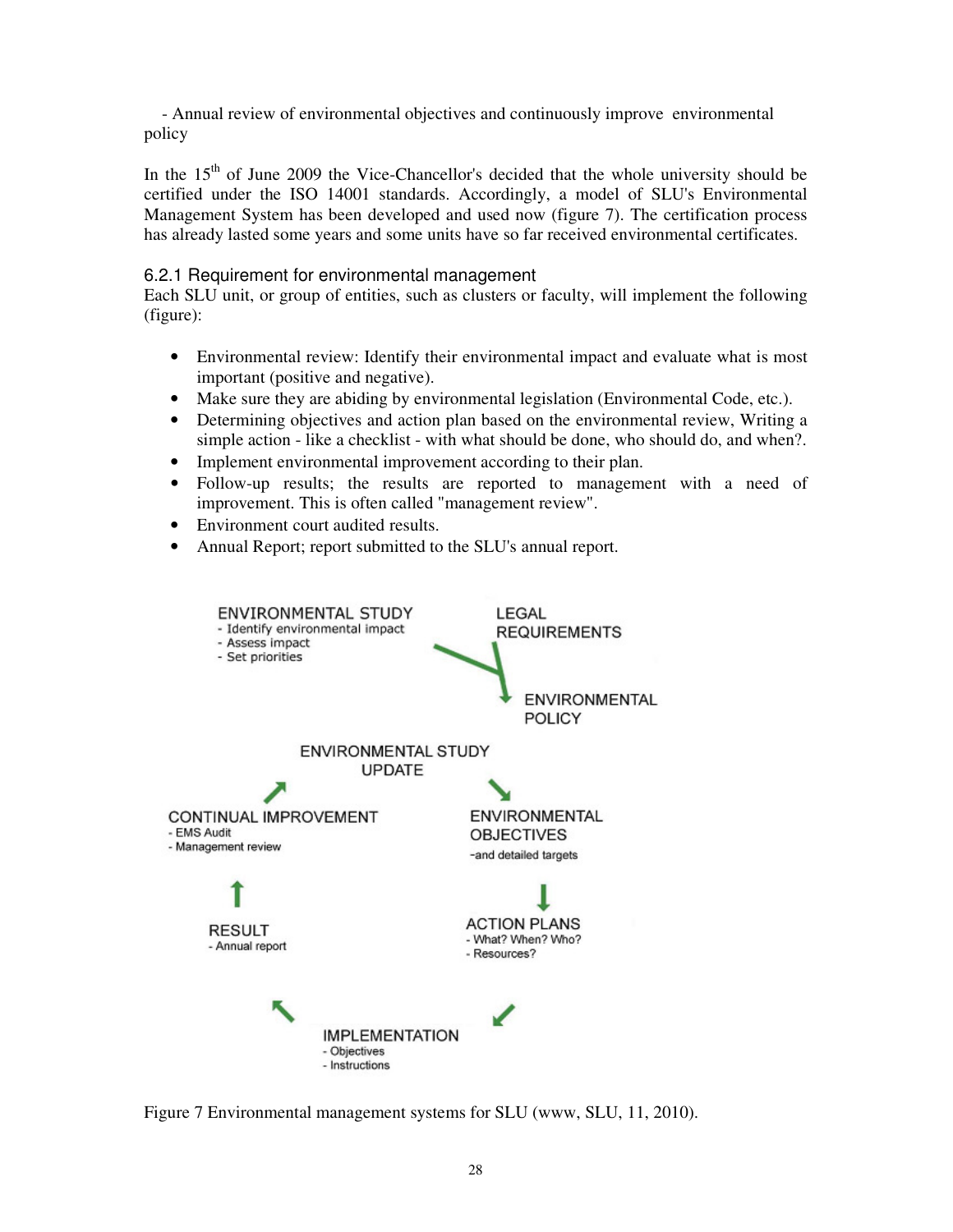Figure 7 illustrates the guidelines for implementing an EMS at SLU. After completion of environmental review, the departments or units, prepare and adopt targets and determined an action plan for each environmental objective to implement the work as well as reporting the results to the top management. Environmental management must be monitored and reported to the EMS audit to check the results.

SLU environmental goals could be discussed in two steps in term of time aspects of setting goals: overall, long-term environmental goals for 2-4 years each, and detailed milestones, three steps of one year each as a part of the long-term goals.

The choice of the overall environmental goals should be based on SLU's Environmental Policy and the individual institution or equivalent self-updated environmental review to identify the most significant environmental issues.

#### 6.2.2 Environmental management policy

The university has a policy with the visions and principles for the work with long-term sustainable development. The philosophy of sustainable development is present throughout the university in research, education and environmental monitoring and assessment. SLU environmental policy indicates aims to work towards ecological, social and economical sustainable development in relation to the national environmental objectives of the Swedish government (www, SLU, 12, 2010).

SLU aims to continually strengthen environmental aspects of courses and research. Their policy is related to the international standard for environmental management ISO 14001. SLU`policy is to make continuous improvements in the long term. SLU will provide opportunities for all staff and students to obtain a good understanding and knowledge of environmental aspects. Thus all staff and students can contribute to sustainable development. All students and staff should be committed to sustainable development and should comply with the environmental policy. The university should pay attention to possible environmental circumstances, both positive and negative. The university aims to focus on saving energy, such as from electricity and cars. In the policy, SLU should try to integrate environmental issues into all courses, decision making and in all activities carried out within all of SLU`s units.

## 6.3 Investigation - Cases studies

This section is investigating the findings of the researchers regarding the EMS applied at SLU in order to address my project questions about motivation factors in the certification process, perceived challenges and expected results. Selected questionnaires were chosen to highlight the strength of the results.

Since the university is not consistent in the EMS implementations and considering the time limit of the project, I was unable to conduct more interviews with more involved individuals in this work. Six person occupying different administrative positions at SLU were interviewed in this section with different question categories. Selected quotations are made to enlighten and strengthen the results. The question categories were highlighted below (see appendix 2):

- Planning**:** The question on specific environmental plan.
- Implementation: These questions were concerned with the evaluation of the present situation on the implementation process of the EMS (ISO 14001).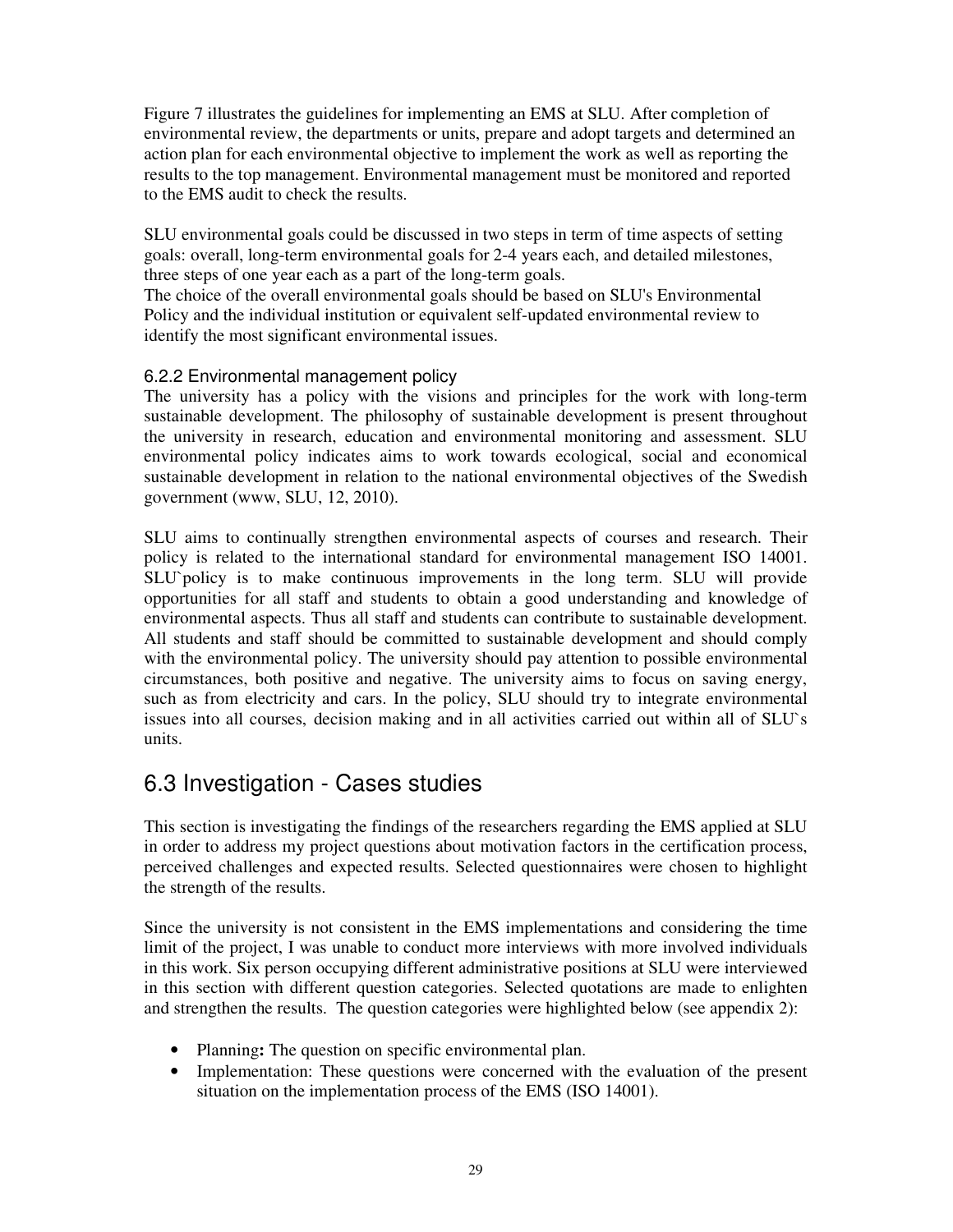- Checking & management review: Set of questions to evaluate the monitoring, follow up and the frequency of managerial review.
- Driving forces: The major driving reasons to implement the standards for environmental management at SLU.
- Problems: This category was designed to evaluate the obstacle and problems that may be encountered during the implementation process of the environmental management system.
- Benefits: This questions category dealt with the major benefits that result from the implementation of ISO standards.
- Continual improvement**:** a measure of the opinion about how to improve the future of the system.

#### 6.3.1 Environmental management office

#### Interview with environmental manager

In the interview with the environmental manager of SLU the following results has covered a variety of topics

The environmental manager works as coordinator of environmental management system in SLU. She was responsible for the external but not the internal environmental issues and the working environment within the department. There is no specialized staff responsible for the environment at SLU but this issue is supported by a network of persons. SLU has one environmental policy for the whole organization.

The manager has specific environmental plan for 2010 (called LOTS®). This plan consists of goals for long and short terms perspectives. The goals were set to make measures, collecting data about the environmental impact of the university, listing the most important environmental aspects, listing the activities that ought to be done during the year, and for making a list of stakeholders and their interest in the environmental work of SLU. The level of commitment is in the organization regarding the work with environmental goals is not so high. SLU affected by many regulations like the Environmental Code in Sweden regarding the SLU farming and legislation about chemicals and hazards waste (Pers.com, Melin, 2010).

In the implementation process**,** SLU started to certify all the departments and units by ISO 14001standard. Two certificates were issued, one for Property Management "Egendomsförvaltningen" and one for Department of Forest Resource "Institutionen för skoglig resurshushållning". Some departments/ units started the certification process but the rest didn't start yet. There is no standard plan for communication with employees except for orientation rounds and lectures with the expected feedback.

The main driving forces for certification were to follow the demands of the Swedish Government and legislation and the decision of the headmaster of the university.

Also to get a better management system according to ISO 14001and to be listed in the ranking list of Environmental Protection Agency one of the driving forces. One of the driving forces to be certified is to present SLU as a trustworthy authority and to satisfy the stakeholders by following the standard of ISO 14001.

Since SLU is a big organization, the major obstacle during the implementation process was the shortage of resources. There is no participation in the whole SLU because people believe that it is a complicated system with a lot of daily tasks, time and resource consuming.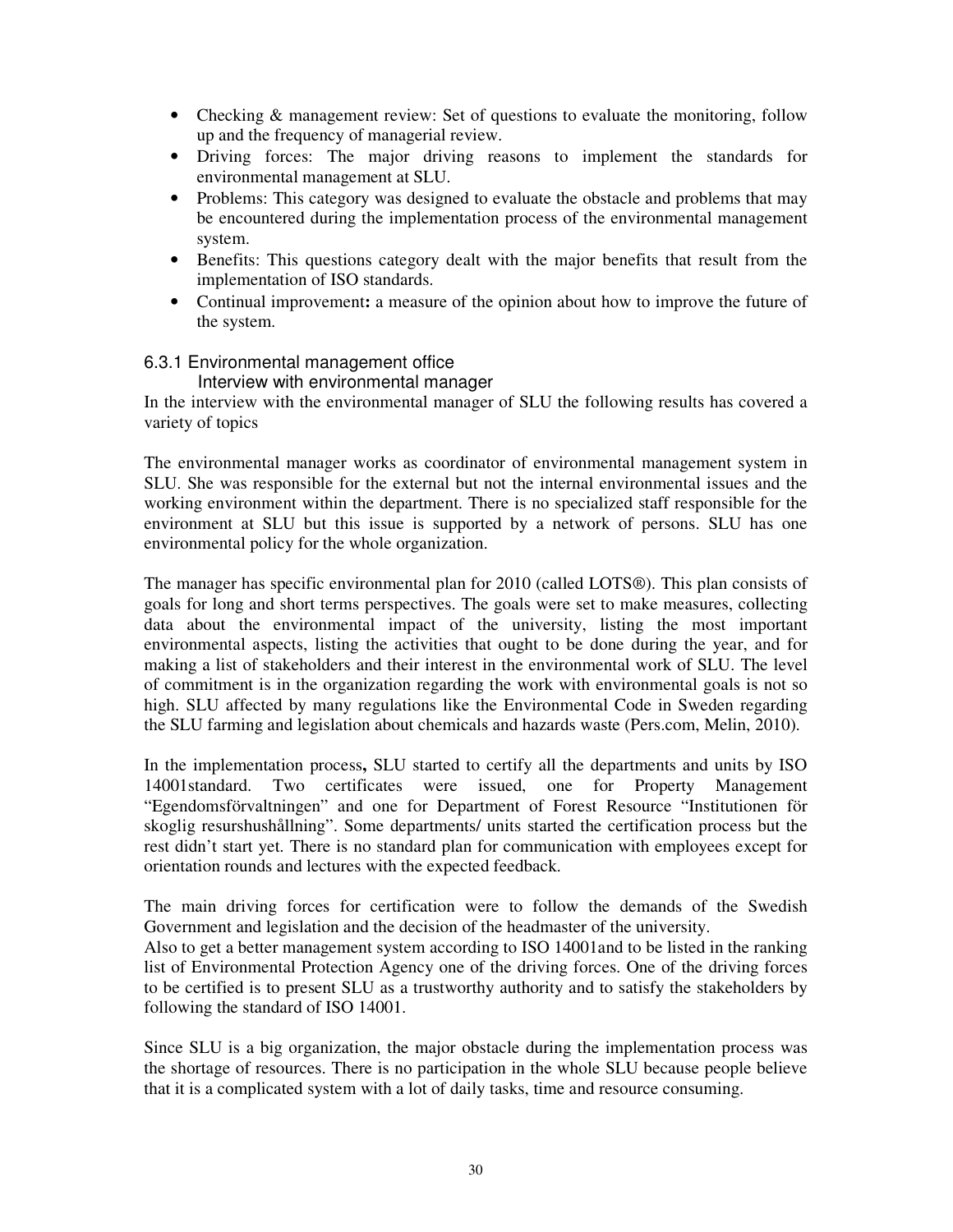To deal with this problem, people must be appointed to be engaged in writing the routines and structures and follow it afterwards, and explain to them how to implement the management system.

Since there is no certification for all unites, the benefits expected to provide better and systemized environmental work and give good measures of the impact on the environment (*i.e. how many chemical we use, how much energy we consume, how much paper we buy and so on*) (Pers.com, Melin, 2010).

In a way to improve the system, the environmental manager should make the system more understandable, establish a clear structure and make the information easy to access. It is also good to point out the must important environmental aspects, write a plan and a road map for how to continue the work.

#### 6.3.2 Faculty of Forest Science (Umeå) - Department of Forest Resource Interview with The environmental coordinator

The environmental coordinator performs her duty as a part-timer at the department resembling 15 % of her work. The department is working according to the environmental policy of SLU, but they formulated their own environmental objectives/goals. They are preparing a specific plan for 2010.

According to government decision 1997 the department started the work with environmental management systems in the period between 1998 and 2002, and accordingly the department was certified ISO 14001 in 2004. In 2007 the certification was renewed in November 2009 and the certificate will be re-examined.

For each goal there is a group responsible for monitoring. These groups were assigned the responsibility of monitoring at least once per year, and develop new operational plans each year. Twice per year, the department writes and presents an internal report to the departmental board. The departments have an internal and external audit each year. The major finding after checking concerns the environmental goal for traveling that they want to reduce their domestic traveling. "*We want to reduce our domestic traveling by air." (*Pers.com, Wästerlund, 2010).

The main driving forces are to be a trustworthy authority, taking care of the environmental impact, and the demands from the Swedish Environmental Protection Authority. One of the obstacles is the growing need to deal with the environmental goals and the goals of the department. Another obstacle is to keep up the spirits among the environmental groups and look up for new ways to improve.

The expected benefits are that a large part of the activities will be monitored and the authority will be more trustworthy. Taking care of the environmental impact and using the ISO 14001 in the marketing strategies will also be benefits. Creating bridges between researchers to work together is expected as well to be a benefit.

The implementation of ISO 14001 is expected to contribute to sustainable development as a consequence of its systematic approach. The expectations after five years speculate that the department will have new exiting goals to work for.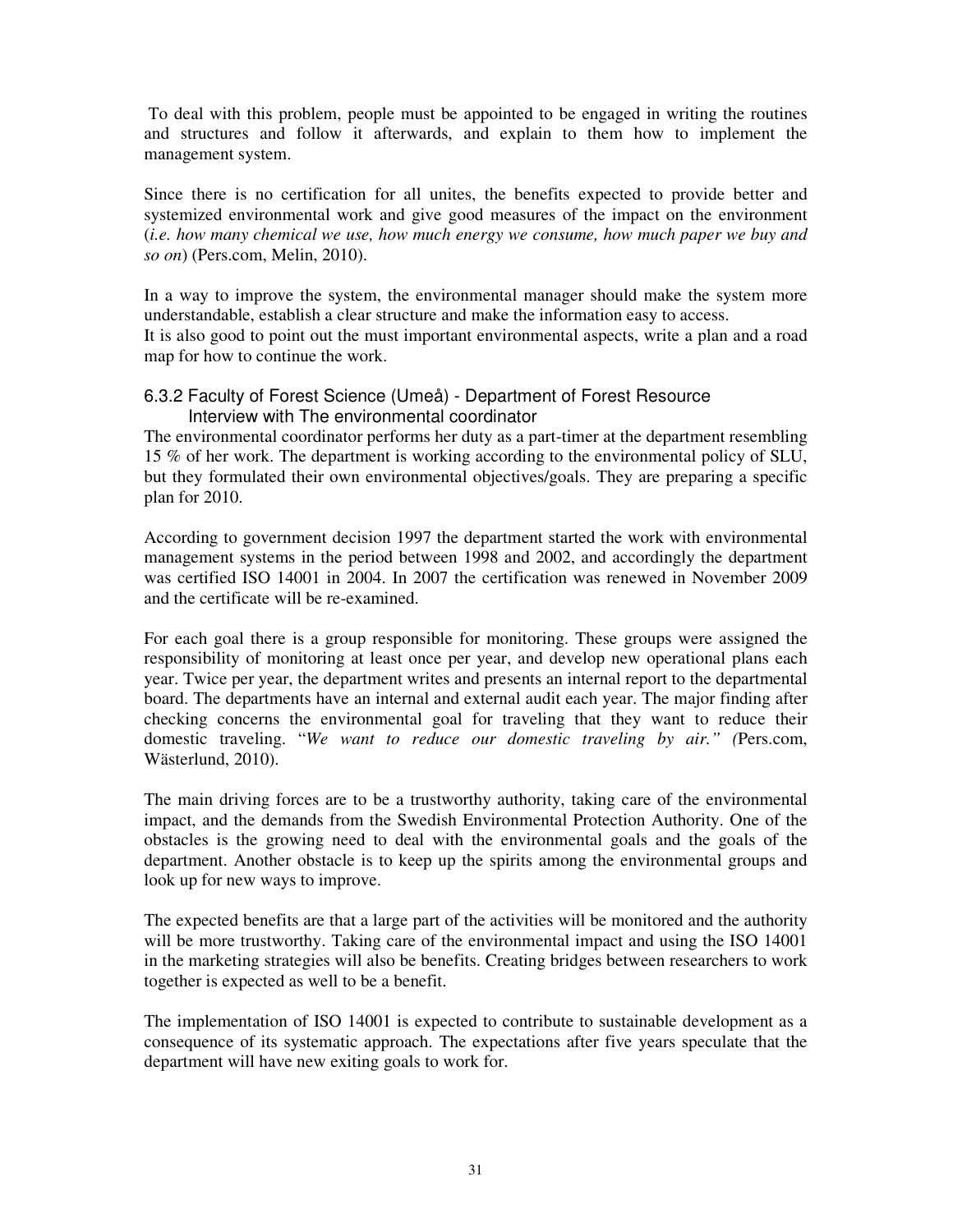#### 6.3.3 Faculty of Landscape Planning, Horticulture and Agricultural Science- LTJ (Alnarp) Interview with the Dean of the Faculty

The environmental plan is to reduce the environmental impact as much as possible in the every day work and to do some investigations and writings in order to start the implementation process (Pers.com, Sarap, 2010)**.** Environmental representative was appointed at every department, prepared to start the implementation when all the documents are ready. There will be shorter educations connected to this.

*"LTJ is the smallest faculty at SLU and we regard ourselves as flexible and in front of changing processes in general. There was a major reorganization at faculty level in 2007, and we thought the process of environmental certification might be one of a few themes of concern for the whole campus, to make researchers from different disciplines to meet and act together. Now, I realize, all other matters connected to the reorganization where so energy consuming, that the environmental issues were not enough prioritized"* (Pers.com Sarap, 2010).

They plan to follow up the environmental goals once a year. LTJ have no audit so far, but in registering different activities, they realized that their travel behavior is the most environmental affecting factor.

The respondent articulated the main driving force to obtain the certification is to have a good system for describing the environmental impact of the faculty activities and to reduce it as much as possible. She stated that there are no problems accrued since they are not started the implementation process yet.

The major benefits that the implementation will lead to: systematic control over documents concerning responsibilities toward dangerous chemicals and changes in travelling behavior "*Take the train instead of flying and some of the meetings are held with video conference techniques"* (Pers.com, Sarap, 2010). Moreover, it will increase awareness and present good standard models for the students, beside there are great opportunities to rearrange the energy systems in greenhouses (both light and climate control). After certification the faculty will use ISO 14001 in the marketing strategies

The respondent think the implementation of ISO 14001 contributes to a sustainable development which lead to change in traveling behavior and decrease the operation cost later. "*What today is exceptional will be normal in five years time*. *We hope to be earlier than most colleagues, but in a few years time this will probably be the standard"* (Pers.com, Sarap, 2010).

#### 6.3.4 Faculty of Veterinary Medicine and Animal Science (Uppsala) Interview with The Vice-Dean of the faculty

The respondent is the Vice-Dean of the faculty who has been working in the faculty for about 3 months. The faculty has no specific environmental plan, but to some extent it has taken environmental issue on its operation as important. The NL faculty has more than 500 employees, more than 1000 students, farms, laboratories … etc; so it has an impact on the environment in several ways (Pers.com, Ekesten, 2010).

The faculty did not made any plan to get ISO 14001 so far. Some times they communicate with the environmental manager and other employees about environmental issues. They do not receive any information on the standard yet. The respondent explained his strongest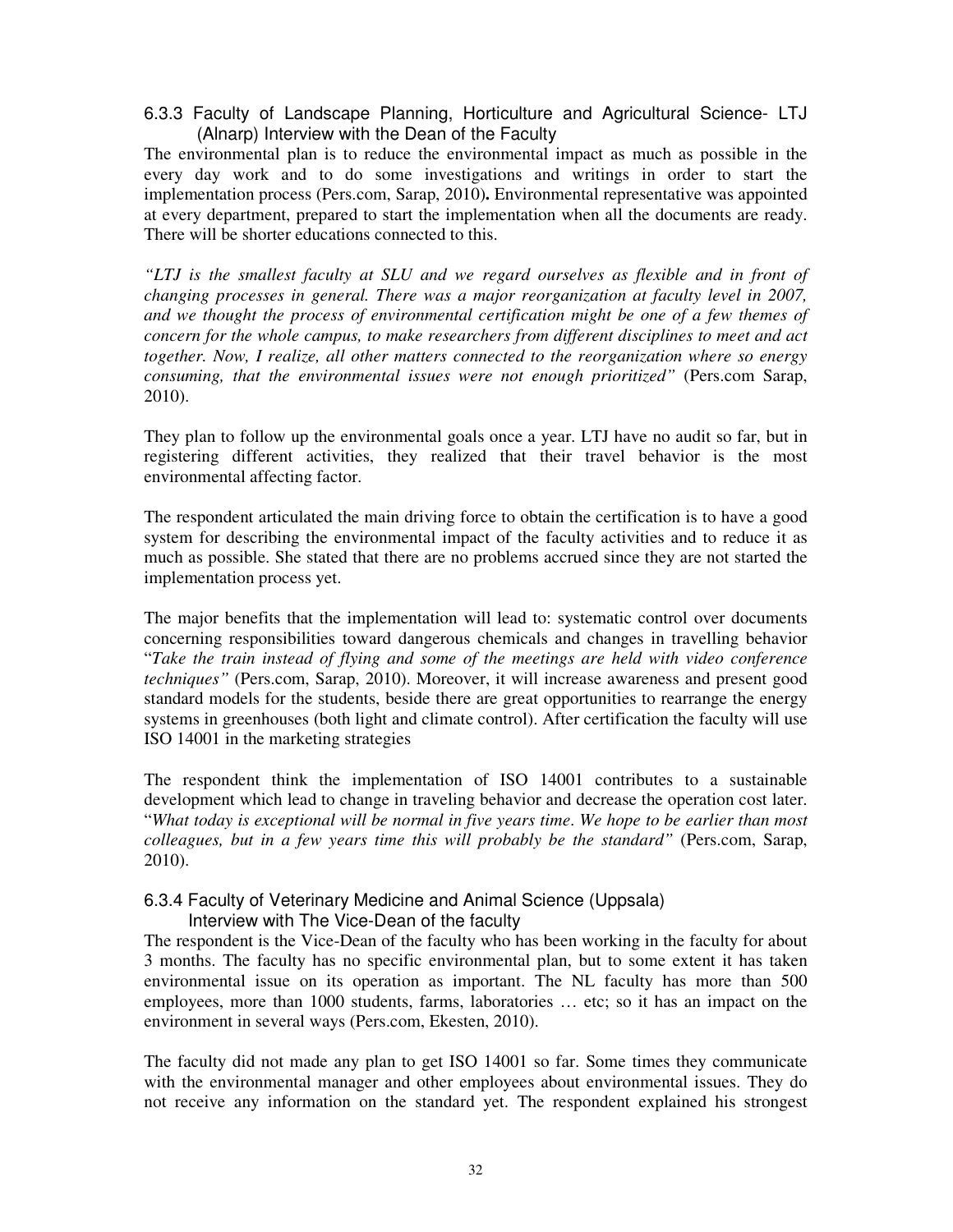arguments for promoting ISO 14001 in the faculty that it has been decided by the Vice-Chancellor.

Since the faculty is not start the implementation yet the respondent had no idea about problems and benefits of implementing ISO14001. **"***Most likely, the people having to deal with the work are already overwhelmed by various forms of administration, re-organizations etc"* (Pers.com, Ekesten, 2010). In addition he expected that after five years, the faculty would like to be certified by ISO 14001 standards.

#### 6.3.5 University Administration

#### Interview with the university director

According to Heyman (2010) there is no specific environmental plan, but they are working to develop an environmental governing scheme in order to certify all university according to the ISO 14001standard.

The university has direct impact on the environment. For example the kind of paper to buy, way of printing and energy used. However indirect impacts are hard to control, they try to install a lot of video meetings and video conferences to increase communication and decrease traveling between campuses. For controlling the transportation, they decrease the number of parking spaces to 5 and decrease the number of cars, and then people would have to take the buss.

Since, there is no standard plan for communication with employees except for orientation rounds, website, discussion with administration people and decision making with the expected feedback. The interviewee thinks they do have to increase the communication role with other employees according to ISO 14001.

The respondent stated that since they were not started the system they don't follow environmental plan and they are not monitored. They try to follow up traveling and look at the energy use but are not systematic.

The main driving forces are to have a good system for describing the environmental impact of the university activities and to measure its impacts. Motivating people to discuss the environmental issues is one of the driving forces for certification. Also he said:

*"It seems like a good idea to be certified and it's the moral thing to do"* (Pers.com, Heyman 2010)

 The main problem faced the university to obtain ISO 14001 is that the system is a little bit detailed and need too much work. *"The problem within the university today is we don't work systematically with improvement"* (Pers.com, heyman 2010). So the implementation of ISO 14001 will contribute to a sustainable development if the university follows the system in every step.

In the context of the continual improvement the respondent argues that, there is nothing to be done to improve the system but changing simple things such as traveling and food in restaurants will be good improvements. In five years or ten years the university may have zero impact on the environment.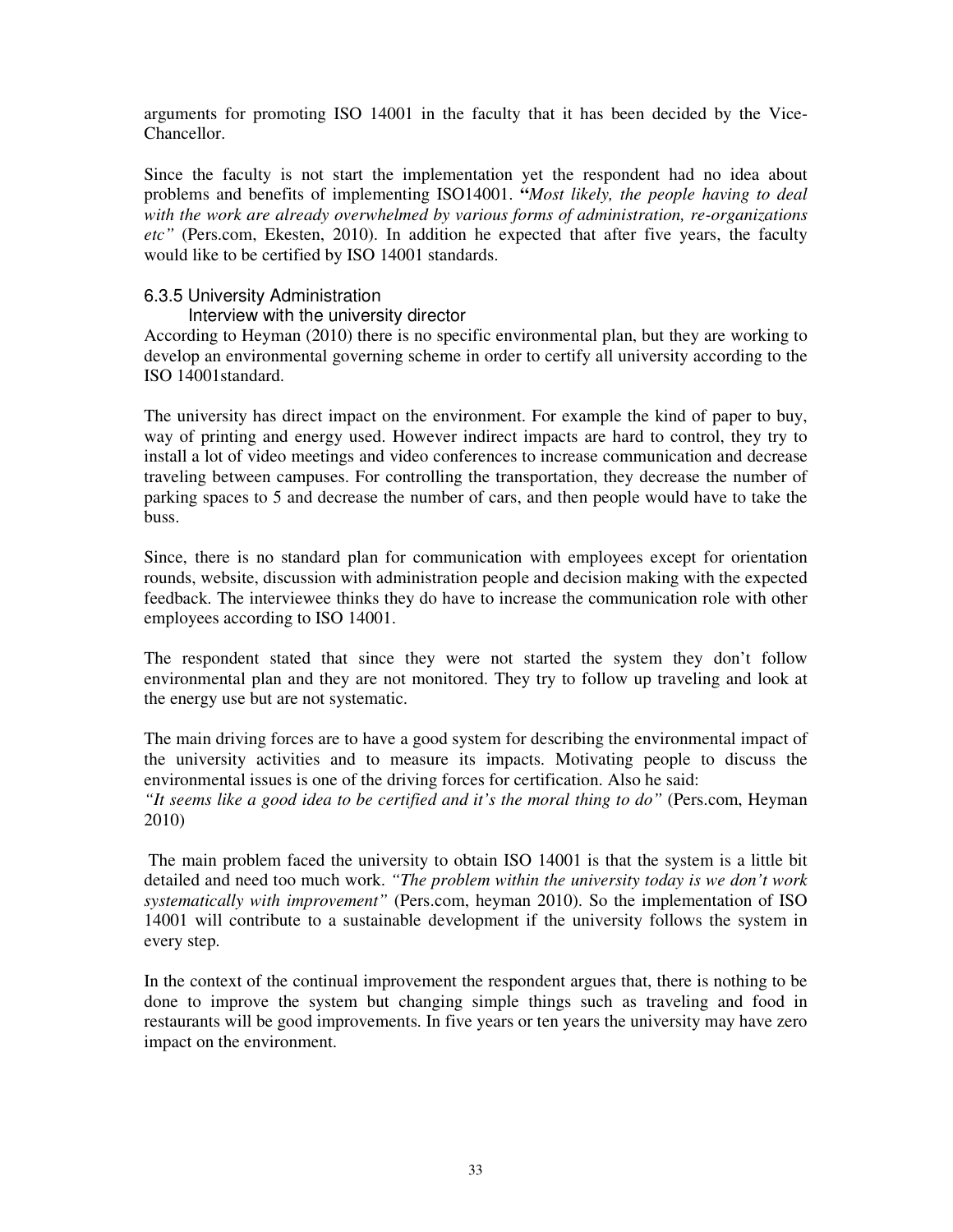#### 6.3.6 Faculty of Natural resources and Agricultural Sciences (Uppsala BioCenter) Interview with The environmental coordinator

The environmental coordinator performs his duty as a part-timer coordinator for Uppsala BioCenter beside his work at the department of microbiology. BioCenter does not have any environmental plan, but the unit is taking the environmental issues as important in its operation. There is a lot of research going on the environmental issues and the risk assessment (pers.com, Cederlund, 2010).

An environmental group with representatives from all the departments was formed in 2008. The group has been working continuously from the autumn 2008 until the beginning of 2010. The initial step was to identify and rank different environmental impacts from activities at the BioCenter.

Further work has consisted in producing all the different kinds of steering documents that are included in the ISO 14001 certification. These included: descriptions of the organization at the BioCenter, lists of environmental aims, action plans for how to achieve the environmental aims, protocols for how to report and measure the environmental aims. In addition: instructions for waste handling, lab work, office work, field work etc. in order to reduce environmental impact from these activities.

According to the respondent the environmental groups were finished the initial review of the work. But what was lacking was a reporting system, so that people working at the BioCenter could report "avvikelser" if something does not work as it is supposed to, or hand in suggestions for improvements.

At this stage it was decided that SLU should obtain a certificate as a whole, and their work stopped. Therefore, they have not really implemented any part of the system in the organization yet. *"We as group think it's probably a wise idea to have it as SLU as whole system because if all the departments should have to do the same work, then why don't we collaborate and do this all together"* (pers.com, Cederlund, 2010).

Concerning the checking and management review they have one audit as start up, for major finding the audit had a few direct and good suggestions for improvements. However, since it was decided soon that SLU as a whole should obtain the certificate they have not worked further with this.

The major driving forces are:

- Motivation from the environmental manager.
- Decision by the rector.
- Environmental concern *"Because it was required from us by the rector and from the beginning that we thought that it was going to be required from us"* (pers.com, Cederlund, 2010).

The major obstacles such as the difficulty to understand the structure of the work and what actually should be written in which document. As a result, people in this group have been frustrated and started thinking that this work would waste their time. *"When we work with this environmental certification suppose to do an evaluation at how important are the different issues or criteria we can guess but we can't evaluate because we don't have any quantification data"* (pers.com, Cederlund, 2010).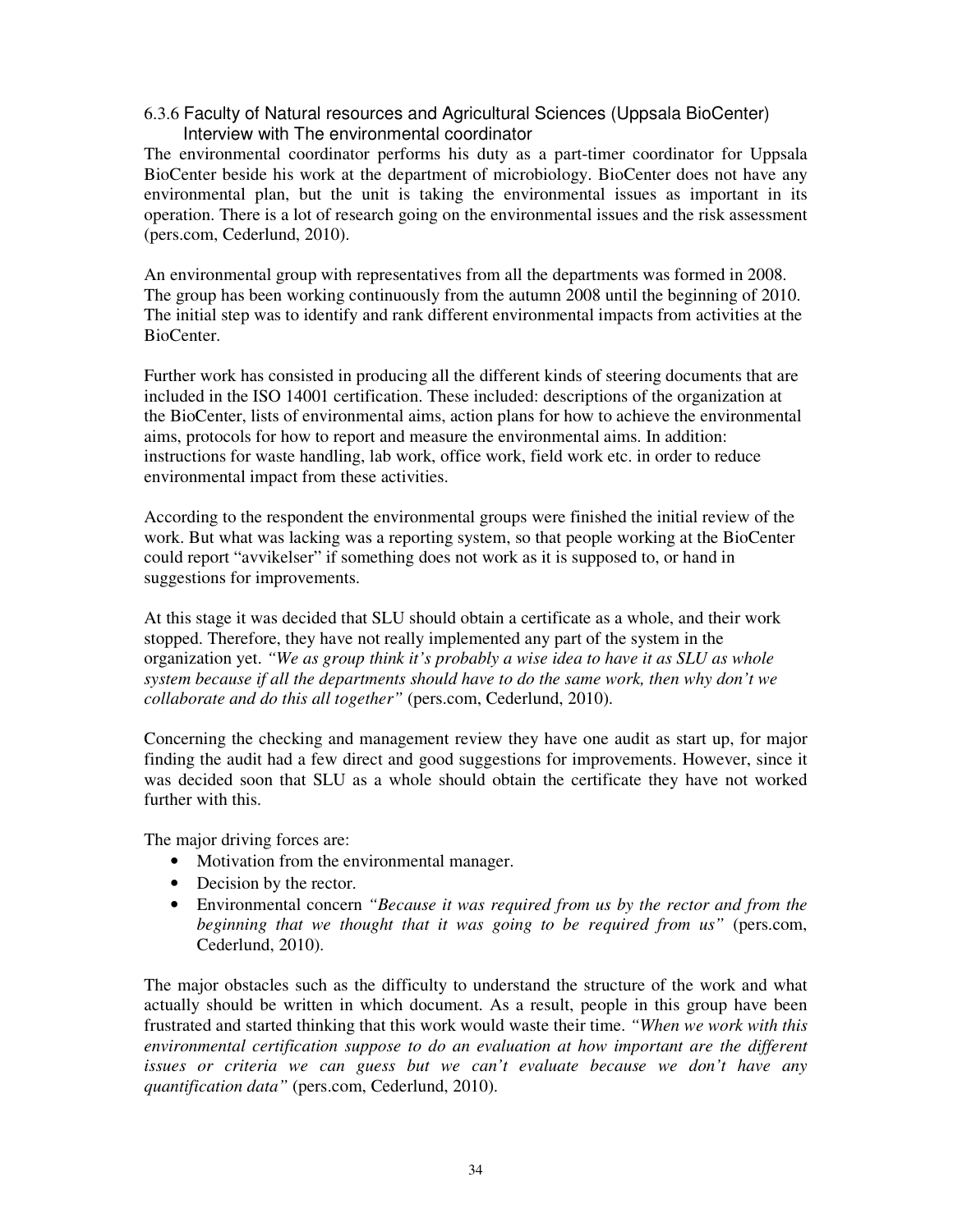The benefit from this work is concerning the handling of chemicals and field work of how things are done at different departments. *"At least we have made an inventory of how things are done at the different departments; this might be valuable in the future. "I hope that some of the instructions that we have written might be valuable such as the instructions for handling of chemicals and field work"* (pers.com, Cederlund, 2010).

The system need to be more accessible for example by constructing the BioCenter webpage about the environmental work. *"I don't think that it leads to sustainability – it might however, contribute towards a sustainable development. I believe that small step might be good, although larger steps are required"* (pers.com, Cederlund, 2010).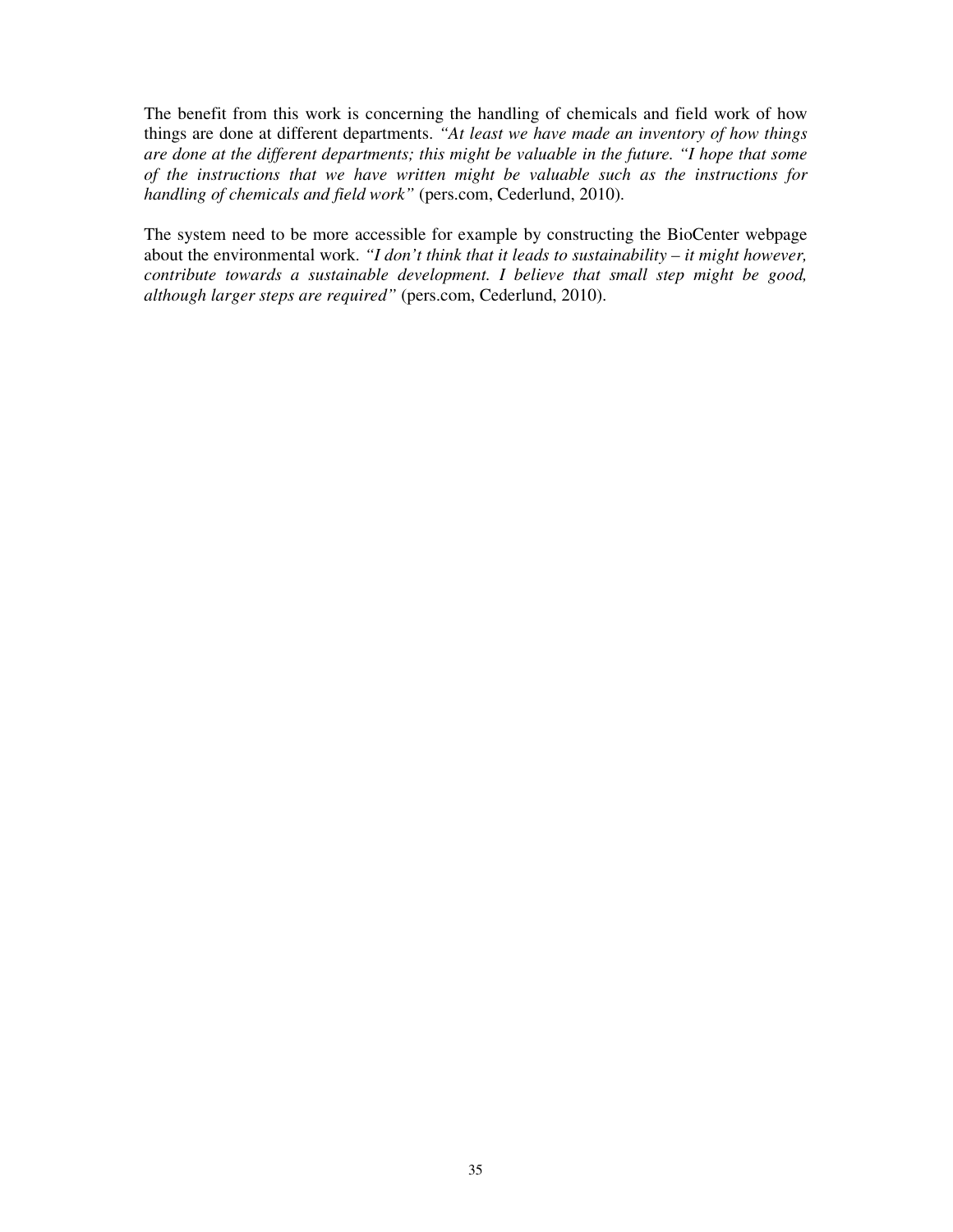# 7 Analysis

*This chapter analyses the empirical data and addresses the questions posed in chapter one, with regard to the theoretical perspective presented in chapter 3. The research questions are focusing on motivation factors, perceived challenges in the certification process, and expected results of implementing the ISO 14001 at SLU.* 

## 7.1 Driving forces, problems and benefits

The concept of EMS and its related notions like ISO14001 has been elaborated so forth in this study. In addition, there was an investigation about the EMS at this university and how they work within it, however some facts about the implementation of the ISO 14001 standards were found as a result of this investigation. In analyzing the case, the most important driving forces, benefits and problems of the university's implementation of ISO 14001 appear to be as following (table 2):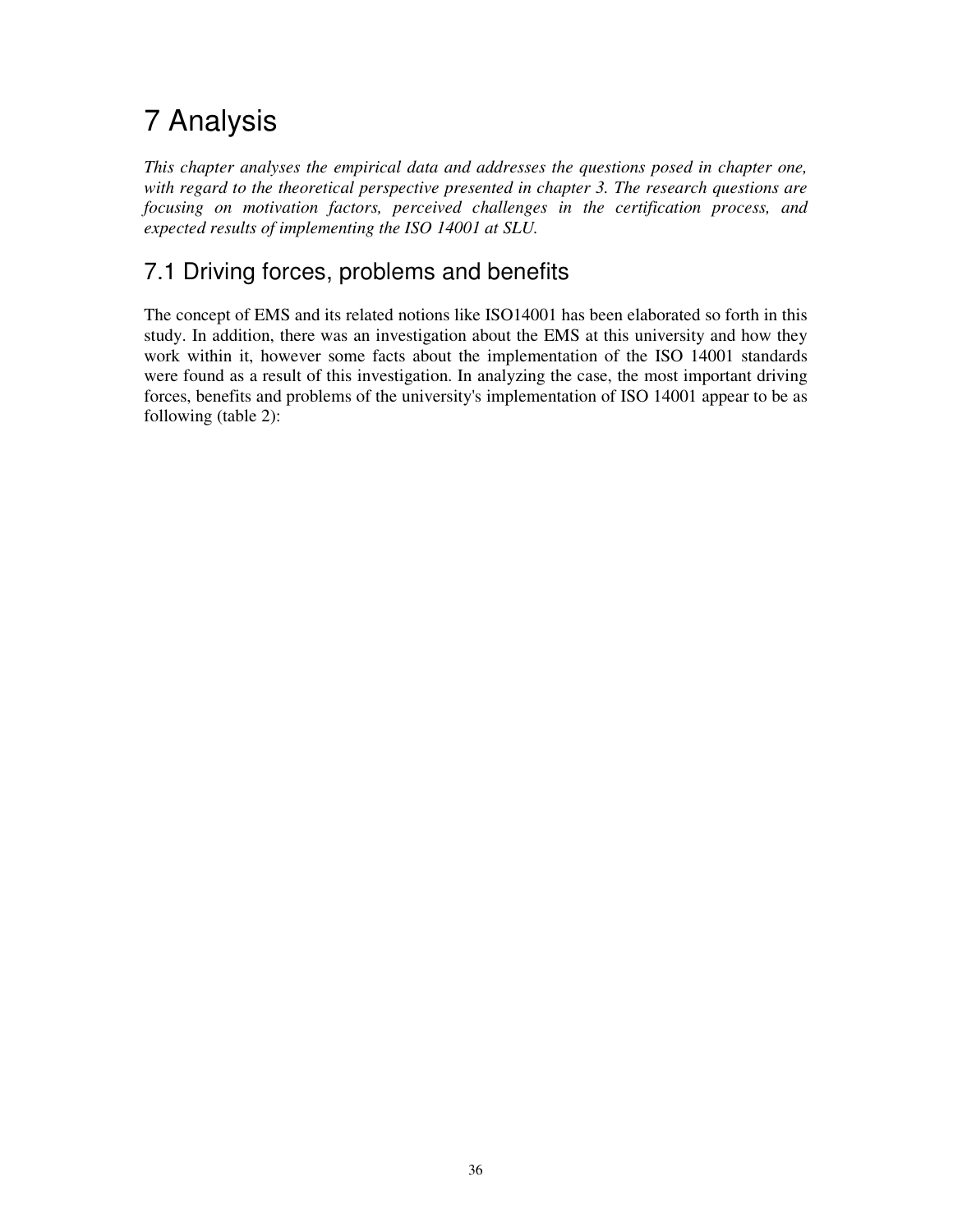| Table 2: Comparative table of target faculties and units (driving forces, benefits, problems |  |
|----------------------------------------------------------------------------------------------|--|
| and the stage of implementation ISO14001 at SLU)                                             |  |

| <b>Cases</b>                             | Environmental<br>management<br>office                                                                                                                                                                               | <b>Faculty of</b><br><b>Veterinary</b><br><b>Medicine and</b><br>Animal<br><b>Science</b><br>(Uppsala) | <b>Faculty of</b><br><b>Forest Science</b><br>$(Ume\aa)$ -<br>Department of<br><b>Forest Resource</b><br>management                                                                                                                                                                                                                                                           | <b>Faculty of</b><br><b>Natural resources</b><br>and Agricultural<br>Sciences- Uppsala<br><b>BioCenter SLU</b>                                     | <b>Faculty of</b><br>Landscape<br>Planning,<br>Horticulture<br>and<br><b>Agricultural</b><br><b>Science-LTJ</b><br>(Alnarp)                                                                                                                           | University<br><b>Administration</b>                                                |
|------------------------------------------|---------------------------------------------------------------------------------------------------------------------------------------------------------------------------------------------------------------------|--------------------------------------------------------------------------------------------------------|-------------------------------------------------------------------------------------------------------------------------------------------------------------------------------------------------------------------------------------------------------------------------------------------------------------------------------------------------------------------------------|----------------------------------------------------------------------------------------------------------------------------------------------------|-------------------------------------------------------------------------------------------------------------------------------------------------------------------------------------------------------------------------------------------------------|------------------------------------------------------------------------------------|
| <b>Main driving</b><br>forces            | - Demands form<br>Government and<br>legislation.<br>- Decision by SLU<br>headmaster.<br>- Better EMS.<br>- Listed in the<br>ranking list.<br>- To be a<br>trustworthy<br>authority<br>- Satisfy the<br>stakeholders | Decision by<br><b>SLU</b><br>headmaster.                                                               | - Demands form<br>Government and<br>legislation.<br>- To be a<br>trustworthy<br>authority                                                                                                                                                                                                                                                                                     | Self commitment<br>- Decision by SLU<br>headmaster.<br>- Environmental<br>concern<br>- Driving from<br>environmental<br>manager.                   | - Opportunities<br>to rearrange the<br>energy systems.<br>- Changes in<br>travelling<br>behaviors.                                                                                                                                                    | - Better EMS.<br>- Motivating people<br>to discuss the<br>environmental<br>issues. |
| <b>Major</b> problems                    | - Shortage in<br>resources.<br>Big organization.<br>- No engagement in<br>the whole of the<br>organization                                                                                                          |                                                                                                        | - Have a collision<br>between the<br>environmental<br>goals and the<br>goals of the<br>department<br>- To keep up the<br>spirits among the<br>environmental<br>groups and look<br>for new ways to<br>improve.                                                                                                                                                                 | - Difficulty to<br>understand the<br>structure<br>- To keep up the<br>spirits among the<br>environmental<br>groups.<br>- Documentation<br>problems | No proplems<br>occurred yet                                                                                                                                                                                                                           | EMS detailed and<br>need too much<br>work,                                         |
| <b>Major Benefits</b>                    | - Better EMS<br>- Systemize the<br>work.<br>- Measures<br>environmental<br>impact                                                                                                                                   |                                                                                                        | - Monitoring the<br>activities.<br>- Be a<br>trustworthy<br>authority.<br>- Taking care of<br>the<br>environmental<br>impact.<br>-commissions<br>from other actors.<br>- integrated<br>environmental<br>work in the<br>normal routines.<br>- Use ISO 14001<br>in the marketing<br>strategies.<br>- Objectives were<br>closed to achieve.<br>- Join forces<br>among colleagues | - Handling of<br>chemicals<br>-Feedback work to<br>the different<br>departments.                                                                   | - Systematic<br>control over<br>documents.<br>- Changes in<br>travelling<br>behaviors.<br>- Increased<br>awareness.<br>- Present good<br>standard models<br>for the students.<br>- Less pollution<br>- More efficient<br>energy use in<br>greenhouses | - Contribute to a<br>sustainable<br>development                                    |
| Stage of<br>Implementation<br>process of | Prepared to start                                                                                                                                                                                                   | Didn't started<br>yet                                                                                  | Successfully<br>implemented<br>(Certified 2004)                                                                                                                                                                                                                                                                                                                               | Planning to start                                                                                                                                  | Prepared to start                                                                                                                                                                                                                                     | Planning to start                                                                  |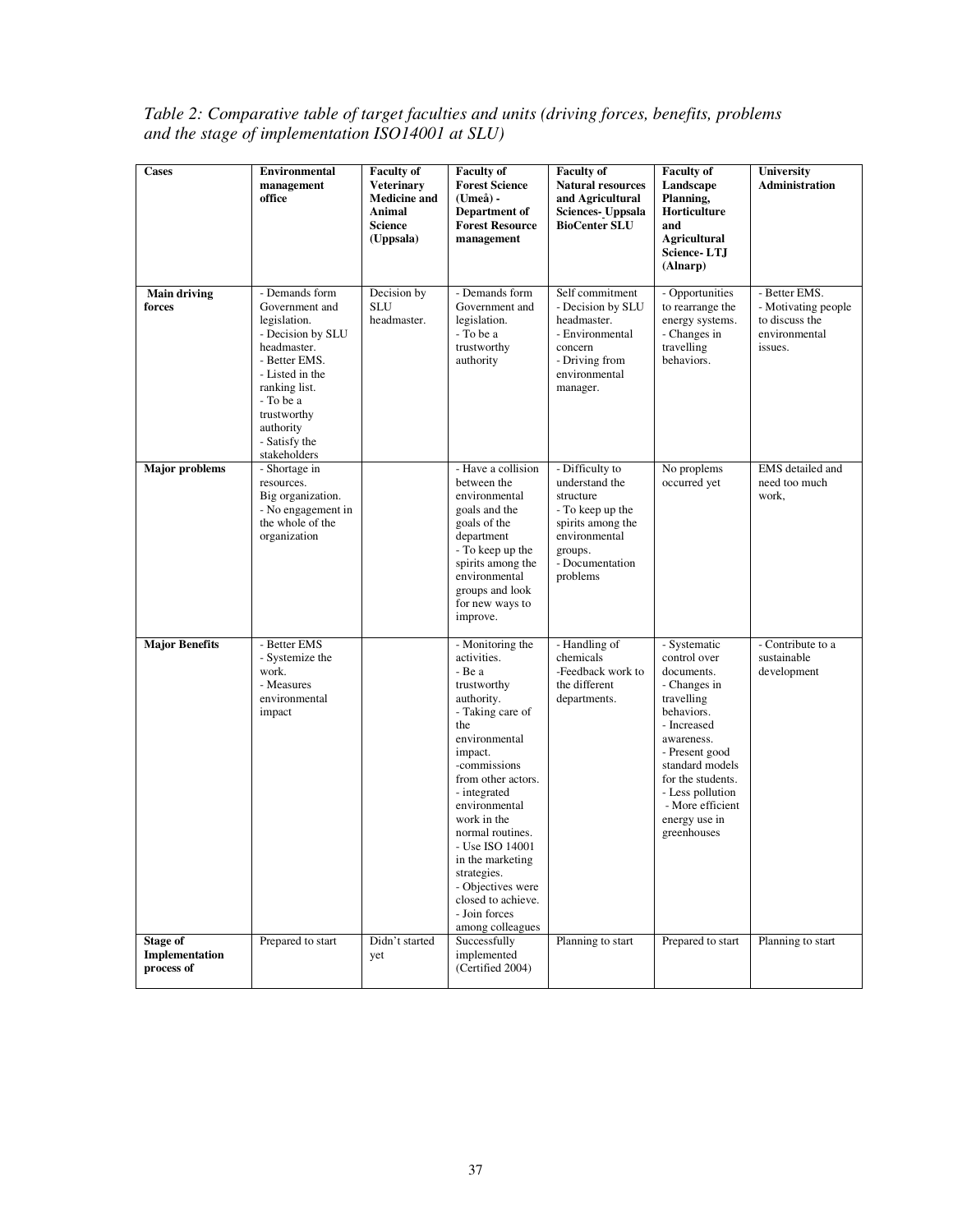According to table 2, most departments either prepared to start the implementation of ISO 14001 or planning to start, only one successfully implemented and one did not started yet. In the next sections there will be more interpretations of table 2 regarding driving forces, benefits and problems of the university's implementation of ISO 14001.

#### 7.1.1 Driving forces

This question category dealt with the major reasons that drove the university to implement the standards for environmental management. The reasons explained by the respondents were that the university aimed to present itself as a trustworthy authority. Also the demands raised by the Swedish government to the public in the  $1990<sup>th</sup>$  to consider the importance of the environmental management systems. Later on and on 2009 these demands became legislation. The stakeholder's requirements seem to play a major role as a driving force according to the environmental manager's view. Almost all the respondents showed their willingness to reduce the environmental impact as much as possible (see table 2).

*Table 3: Comparative table of target faculties and units (driving forces of implementation ISO14001 at SLU)* 

| <b>Driving forces</b><br>according to<br>theory                     | <b>Environmental</b><br>management<br>office                       | <b>Faculty of</b><br><b>Veterinary</b><br><b>Medicine and</b><br><b>Animal</b><br><b>Science</b><br>(Uppsala) | <b>Faculty of</b><br><b>Forest Science</b><br>(Umeå) -<br>Department of<br>Forest<br><b>Resource</b><br>management | <b>Faculty of</b><br><b>Natural</b><br>resources and<br><b>Agricultural</b><br>Sciences-<br><b>Uppsala</b><br><b>BioCenter SLU</b> | <b>Faculty of</b><br>Landscape<br>Planning,<br>Horticulture<br>and Agricultural<br><b>Science-LTJ</b><br>(Alnarp) | University<br><b>Administration</b>                             |
|---------------------------------------------------------------------|--------------------------------------------------------------------|---------------------------------------------------------------------------------------------------------------|--------------------------------------------------------------------------------------------------------------------|------------------------------------------------------------------------------------------------------------------------------------|-------------------------------------------------------------------------------------------------------------------|-----------------------------------------------------------------|
| Motivation by<br>the willingness<br>of management<br>to implement   | - Decision by SLU<br>headmaster.                                   | Decision by<br><b>SLU</b><br>headmaster.                                                                      |                                                                                                                    | Decision by SLU<br>headmaster.<br>Driving from<br>environmental<br>manager.                                                        |                                                                                                                   | Motivating people<br>to discuss the<br>environmental<br>issues. |
| <b>Regulatory</b><br>demands                                        | - Demands form<br>Government and<br>legislation.                   |                                                                                                               | Demands form<br>Government and<br>legislation.                                                                     |                                                                                                                                    |                                                                                                                   |                                                                 |
| Competitive<br>requirements                                         | To be a trustworthy<br>authority<br>Listed in the<br>ranking list. |                                                                                                               | To be a<br>trustworthy<br>authority                                                                                |                                                                                                                                    |                                                                                                                   |                                                                 |
| <b>EMS</b><br>Integrate<br>into a<br>more<br>coherent<br>framework. | Better EMS.                                                        |                                                                                                               |                                                                                                                    |                                                                                                                                    | <b>Better EMS</b>                                                                                                 | Better EMS.                                                     |
| <b>Improving</b><br>efficiency                                      |                                                                    |                                                                                                               |                                                                                                                    |                                                                                                                                    | Reducing<br>environmental<br>impact                                                                               |                                                                 |
| <b>Self</b><br>commitment                                           |                                                                    |                                                                                                               |                                                                                                                    | Environmental<br>concern                                                                                                           |                                                                                                                   |                                                                 |
| <b>Stakeholder</b><br>forces                                        | - Satisfy the<br>stakeholders                                      |                                                                                                               |                                                                                                                    |                                                                                                                                    |                                                                                                                   |                                                                 |

Table 3 shows the major driving forces for the implementation and according to Sroufe & Sarkis (2007); Kenneth *et al* (1998); Morrow & Rondinelli (2002) in the theory chapter are:

- Motivation by the willingness of management to implement ISO 14001.
- Regulatory demands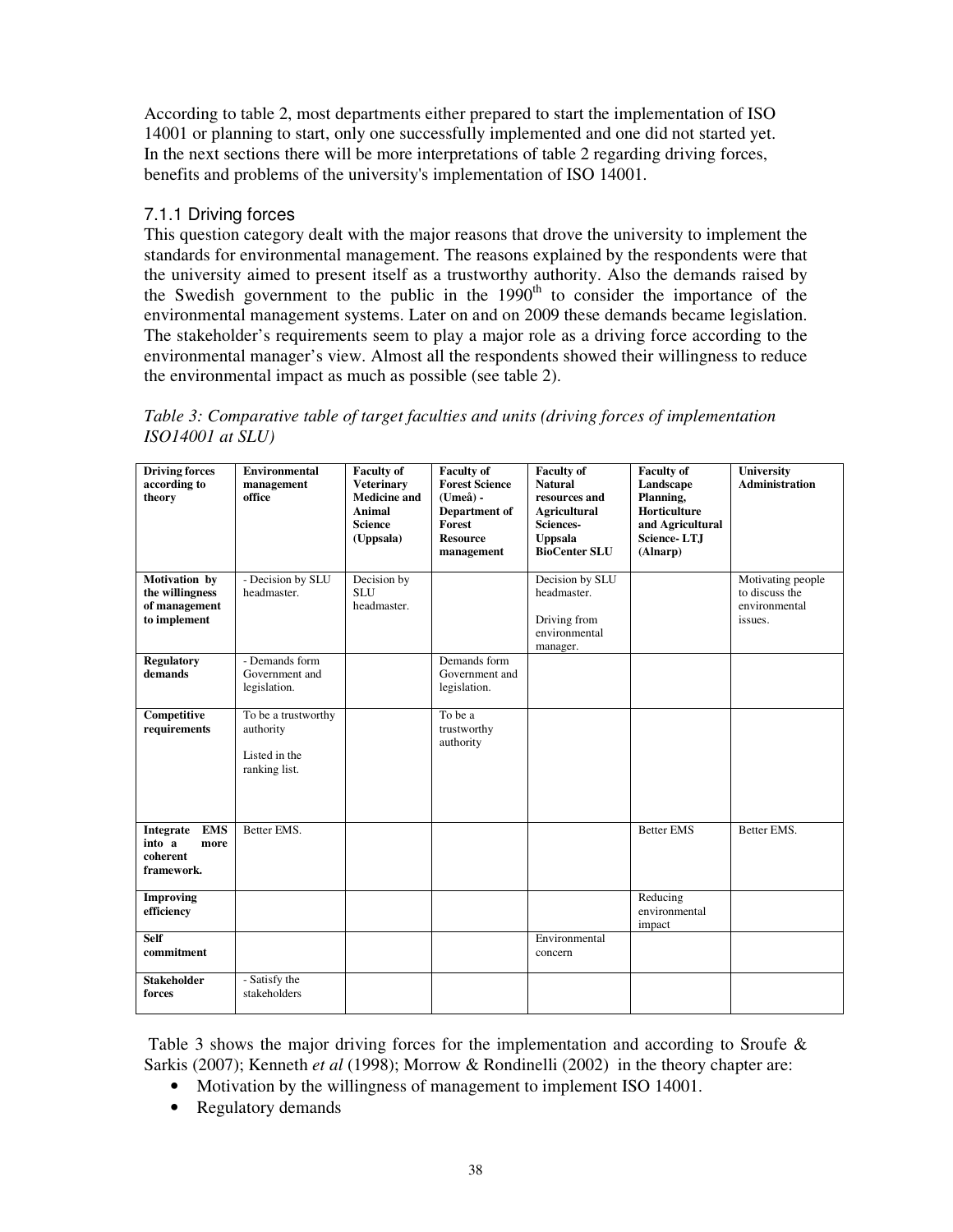- Competitive requirements
- Integrate EMS into a more coherent framework.
- Improving efficiency
- Self commitment
- Stakeholder forces

Different departments mentioned one or more motives. The most prevalent driving foreces shared by different departements were the decision from the headmaster, the equally demand from government, better EMS and to be trustworthy authority.

The driving reasons to implement the standards for environmental management explained by the respondents were: *willingness of management to implement ISO 14001;* the willingness of the headmaster and environmental manager to implement ISO 14001 were respected and be as a major motivation among employees, Then the *regulatory demands* raised by the Swedish government to the public in the  $1990<sup>th</sup>$  to consider the environmental management systems. In addition, to stay *competitive in the future* the university aimed to present itself as a trustworthy authority and to be listed in the Environmental Protection Agency ranking list. Other driving force that was stated by most of the respondent is to have a better EMS by *integrating EMS into a more coherent* framework. Moreover, *Improving efficiency* by reducing environmental impact, *self commitment, stakeholders and customers requirements*  didn't seem to play a major role as driving force.

#### 7.1.2 Problems

This section evaluates the obstacles and problems that are encountered during the implementation process of the environmental management policy. The major problem was to keep up the sense of the importance of this issue among employees in addition to avoidance of collision with policies of the departments or the university. The allocation of the needed resources is another major problem when dealing with this issue.

Setting the organization and structure of the work required the appropriate expertise which could be a real problem for some departments. The efficiency of information delivery system and the availability of information source at the appropriate time was also a major obstacle for some departments (see table 4).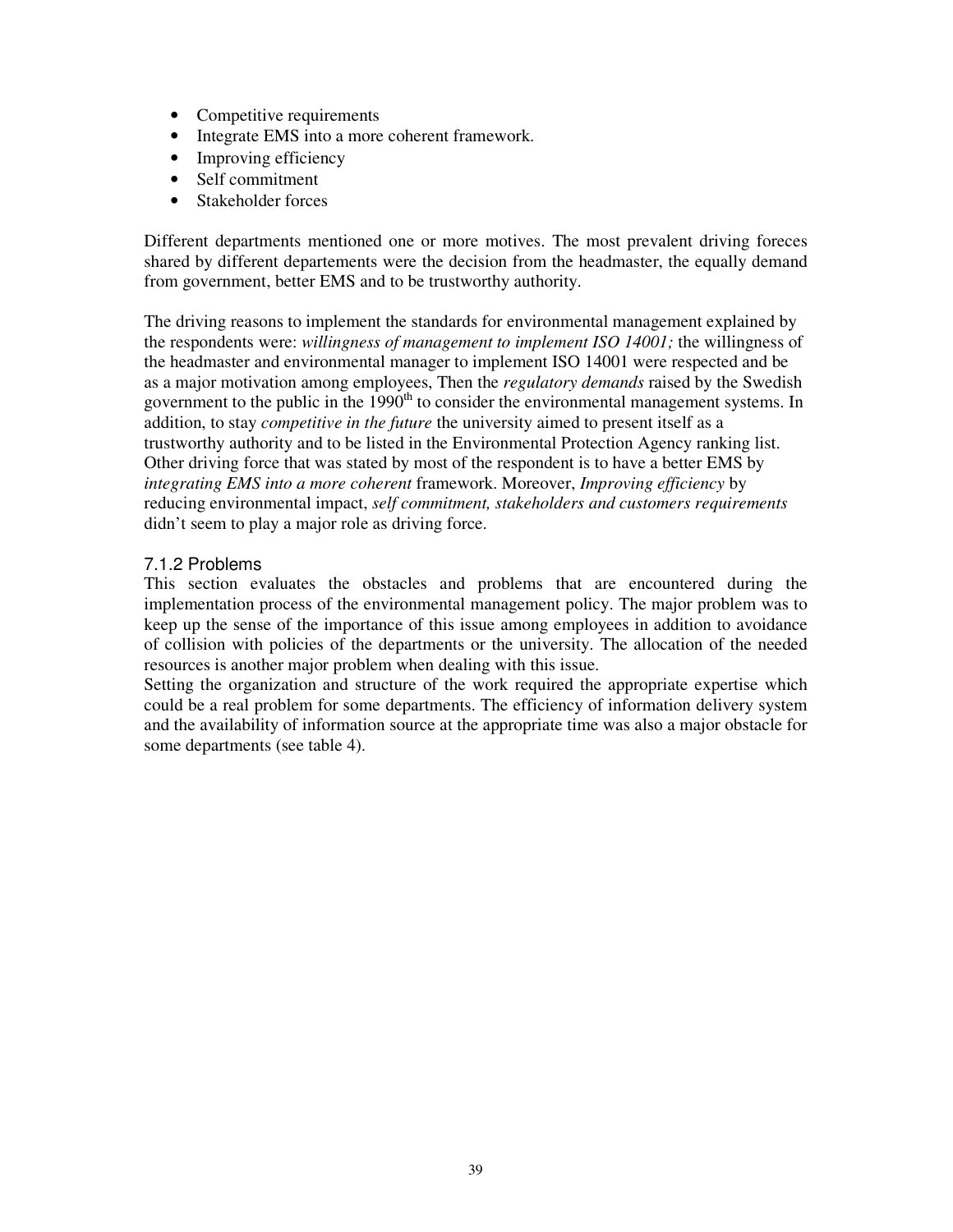*Table 4: Comparative table of target faculties and units (problems and the stage of implementation ISO14001 at SLU)* 

| Major<br>obstacles according<br>to the theory | <b>Environmental</b><br>management<br>office                    | <b>Faculty of</b><br><b>Veterinary</b><br><b>Medicine and</b><br>Animal<br><b>Science</b><br>(Uppsala) | <b>Faculty of</b><br><b>Forest Science</b><br>$Umea$ ) -<br>Department of<br><b>Forest Resource</b><br>management | <b>Faculty of</b><br><b>Natural resources</b><br>and Agricultural<br><b>Sciences-</b> Uppsala<br><b>BioCenter SLU</b> | <b>Faculty of</b><br>Landscape<br>Planning,<br><b>Horticulture</b><br>and<br><b>Agricultural</b><br>Science-LTJ<br>(Alnarp) | University<br><b>Administration</b>        |
|-----------------------------------------------|-----------------------------------------------------------------|--------------------------------------------------------------------------------------------------------|-------------------------------------------------------------------------------------------------------------------|-----------------------------------------------------------------------------------------------------------------------|-----------------------------------------------------------------------------------------------------------------------------|--------------------------------------------|
| lack of financial<br>resources                | - Shortage in<br>resources.<br>-Big size of the<br>organization |                                                                                                        |                                                                                                                   |                                                                                                                       |                                                                                                                             |                                            |
| high demand on<br>documentation               | No engagement in<br>the whole of the<br>organization            |                                                                                                        | To keep up the<br>spirits among the<br>environmental<br>groups and look<br>for new ways to<br>improve.            | To keep up the<br>spirits among the<br>environmental<br>groups.<br>Documentation<br>problems                          |                                                                                                                             | EMS detailed and<br>need too much<br>work. |
| Environmental<br>performance                  |                                                                 |                                                                                                        | - Have a collision<br>between the<br>environmental<br>goals and the<br>goals of the<br>department                 | Difficulty to<br>understand the<br>structure                                                                          | No proplems<br>occurred yet                                                                                                 |                                            |

Table 4 shows the major obstacles for the implementation and according to Morrow & Rondinelli, (2002); Yiridoe & Marett (2004); Arvidson (2004) in the theory chapter are:

- High demand on documentation
- Lack of financial resources
- Environmental performance

Major obstacles that more than one department agreed with is to keep up the spirit among the environmental groups. Other wise a list of different obstacles was mentioned ranging from one reason to no problems occurred yet.

- Lack of financial resources: According to Melin (2010) the main obstacle is the type of organization, since SLU is a big organization and hesitating to put on resource.
- High demand on documentation: there is no really engagement in the whole of the organization; employees believe that it's a complicated system with a lot of daily tasks to do, time and resource consuming. Another obstacle is to keep up the spirits among the environmental groups.
- Environmental performance: the main obstacles at SLU are to understand the importance of the management system within the organization, and then empolyees must be appointed to engage in writing routines and structures, how to implement the management system and follow it afterwards. The efficiency of information delivery system and the availability of information source at the appropriate time were also major obstacles for some departments. One department has its own goals and it perceived a collision between the SLU`s environmental goals and the goals its own.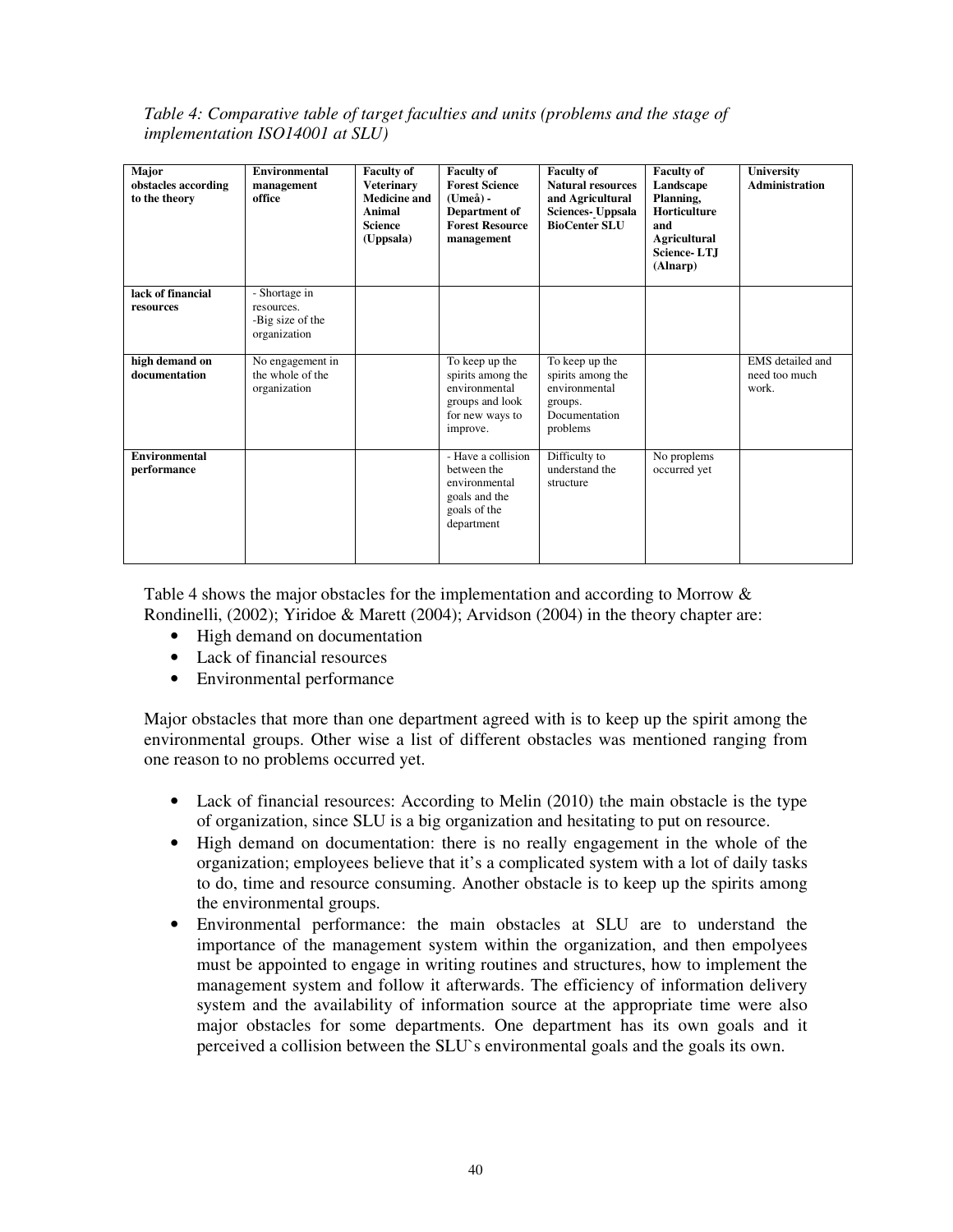#### 7.1.3 Benefits

Within the university units there is a need to monitor the environmental impact for activities like systematic control of documents, changing traveling behavior and the responsibilities of handling dangerous chemicals. Some of the respondents think that having a clean environment (e.g. less pollution by changing travel policy) and being able to avoid the effects of environmental toxins (better handling and proper disposal of chemical waste) were the major benefits. They also mentioned increasing the awareness among students and better energy consumption among the major benefits. The respondents think that the implementation of ISO14001 contributed to sustainable development (see table 5).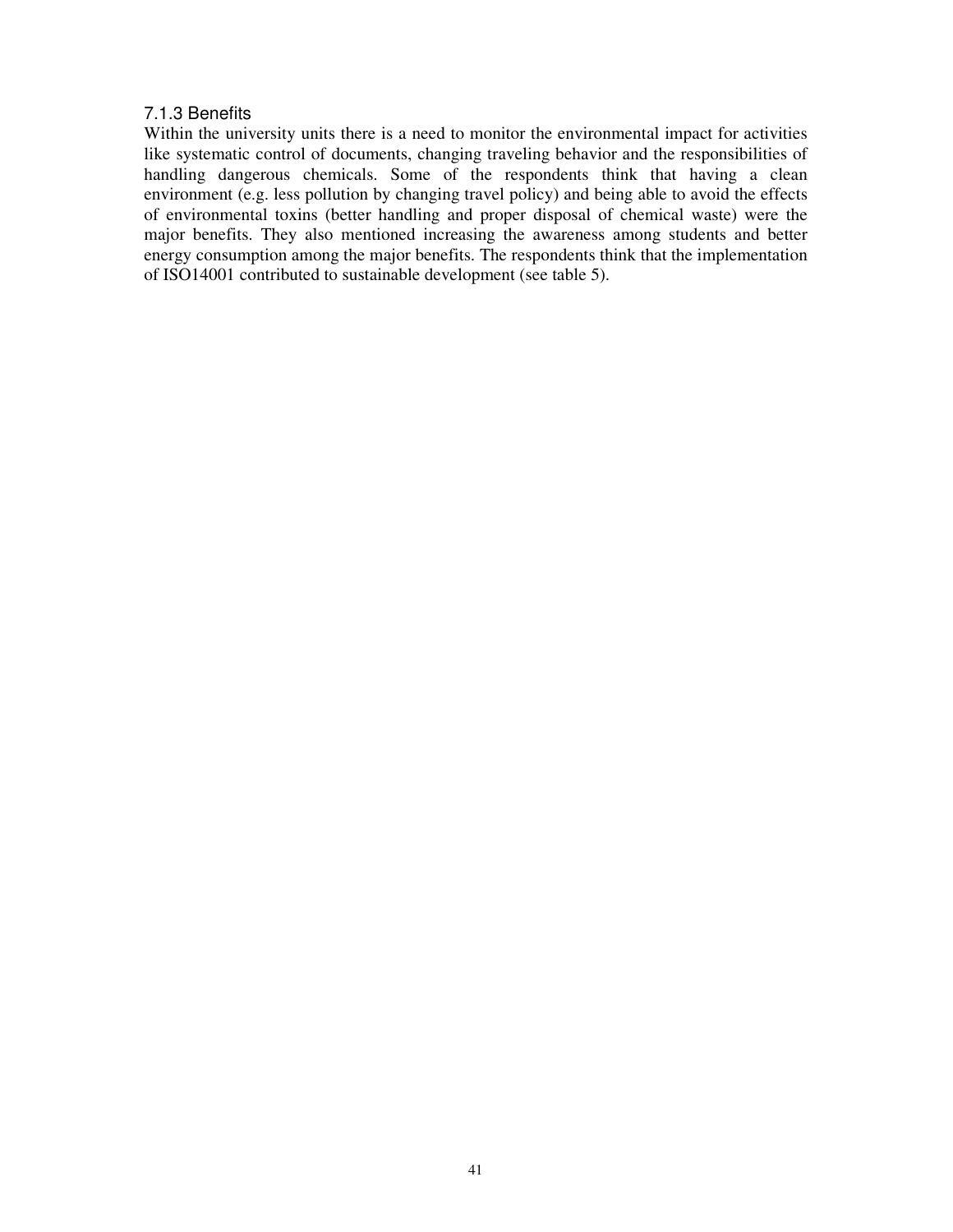*Table 5: Comparative table of target faculties and units (Benefits of implementation ISO14001 at SLU)* 

| $10011001$ $\mu$ $000/$<br>Major<br><b>Benefits according</b><br>to the theory | <b>Environmental</b><br>management<br>office | <b>Faculty of</b><br><b>Veterinary</b><br><b>Medicine and</b><br>Animal<br><b>Science</b><br>(Uppsala) | <b>Faculty of</b><br><b>Forest Science</b><br>(Umeå) -<br>Department of<br><b>Forest Resource</b><br>management                                            | <b>Faculty of</b><br><b>Natural</b><br>resources and<br><b>Agricultural</b><br>Sciences-<br><b>Uppsala</b><br><b>BioCenter SLU</b> | <b>Faculty of</b><br>Landscape<br>Planning,<br>Horticulture<br>and<br><b>Agricultural</b><br>Science-LTJ<br>(Alnarp) | University<br>Administration                  |
|--------------------------------------------------------------------------------|----------------------------------------------|--------------------------------------------------------------------------------------------------------|------------------------------------------------------------------------------------------------------------------------------------------------------------|------------------------------------------------------------------------------------------------------------------------------------|----------------------------------------------------------------------------------------------------------------------|-----------------------------------------------|
| Less<br>environmental<br>impact                                                | Measures<br>environmental<br>impact          |                                                                                                        | - Monitoring the<br>activities.<br>- Taking care of<br>the<br>environmental<br>impact.<br>- integrated<br>environmental<br>work in the<br>normal routines. | - Handling of<br>chemicals                                                                                                         | - Changes in<br>travelling<br>behaviors.<br>- Less pollution                                                         |                                               |
| Cost savings and<br>reduction in<br>resources usage                            |                                              |                                                                                                        | - Use ISO 14001<br>in the marketing<br>strategies.                                                                                                         |                                                                                                                                    | - More efficient<br>energy use in<br>greenhouses                                                                     |                                               |
| competitive<br>advantage                                                       |                                              |                                                                                                        | -Be a trustworthy<br>authority.<br>-commissions<br>from other actors.                                                                                      |                                                                                                                                    |                                                                                                                      |                                               |
| developing the<br><b>EMS</b>                                                   | - Better EMS<br>- Systemize the<br>work.     |                                                                                                        |                                                                                                                                                            |                                                                                                                                    | Present good<br>standard models<br>for the students.                                                                 |                                               |
| <b>Environmental</b><br>objectives                                             |                                              |                                                                                                        | - Objectives were<br>closed to achieve.                                                                                                                    |                                                                                                                                    |                                                                                                                      |                                               |
| record keeping<br>and<br>documentation<br>control                              |                                              |                                                                                                        |                                                                                                                                                            | Feedback work<br>to the different<br>departments.                                                                                  | Control over<br>documents.<br>-Systematic<br>control over<br>documents.                                              |                                               |
| Others                                                                         |                                              |                                                                                                        | Join forces<br>among colleagues                                                                                                                            |                                                                                                                                    | Increased<br>awareness.                                                                                              | Contribute to a<br>sustainable<br>development |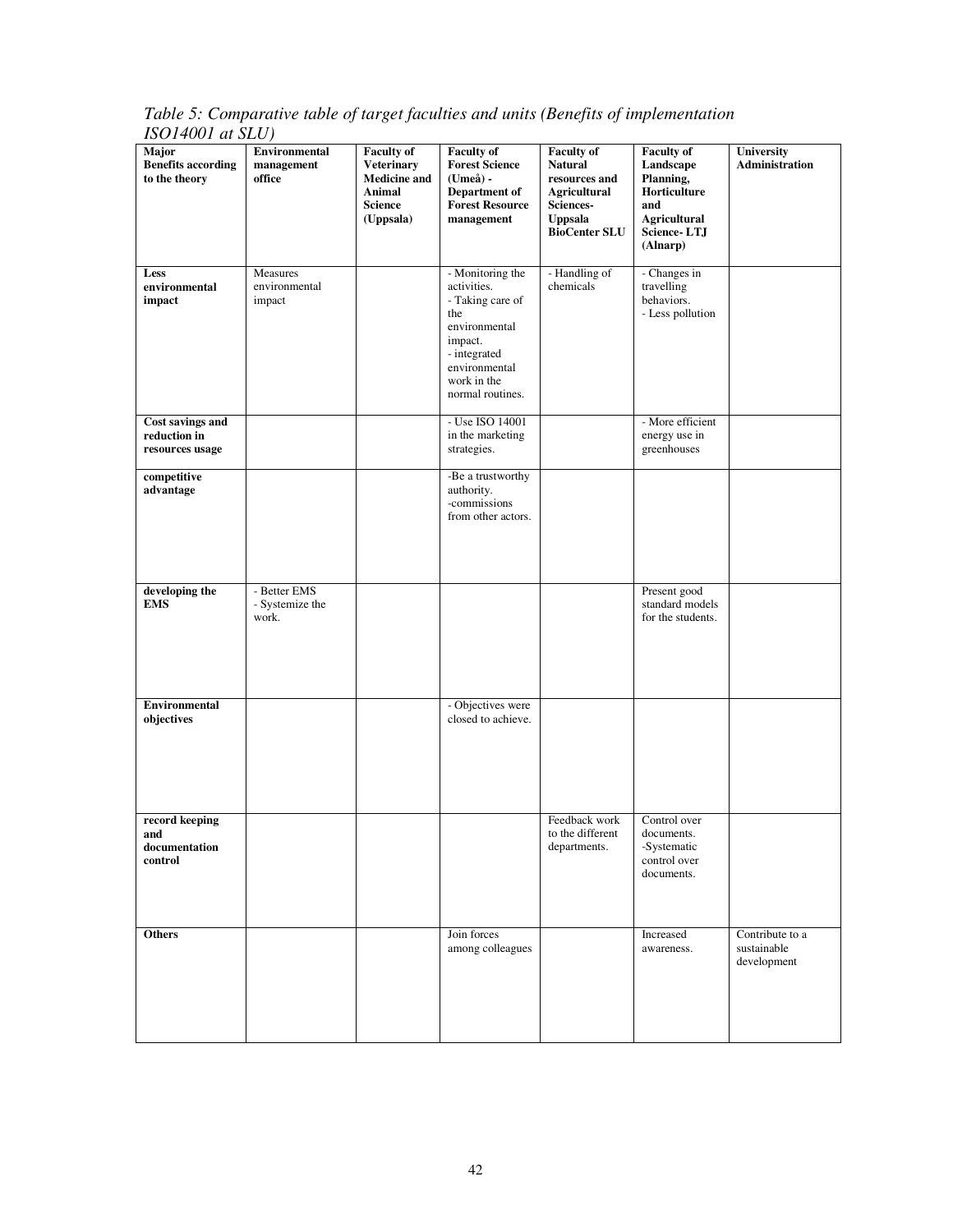Table 5 shows the major benefits for the implementation and according to Morrow & Rondinelli, (2002); Sheldon (1997); Weib & Bentlage (2006); Lopez (2006) in the theory chapter are:

- Less environmental impact
- Cost savings and reduction in resources usage
- Competitive advantage
- Developing the EMS
- Environmental objectives
- Record keeping and documentation control.
- Others

The main and important benefit stated by different departments was concerning the monitor of environmental impact for activities. Meaning that, they will be better in the environmental work such as handling everything in a more environmental friendly way and also it leads to systemize the work and measure the impact on the environment (*i.e.* how many chemical they use, how much energy they use, how much paper they buy and so on). Beside that SLU would be a trustworthy authority, presents good standard models for the students and contribute to a sustainable development. Other perceived benefits like record keeping and documentation control leads to feedback work to the different departments and control over documents.

## 7.2 Analysis according to EMS Deming –cycle

In fact, it has been discussed that the overall objective of this project is to provide a picture of subdivisions' orientations towards environmental certification at SLU in order to address the project questions about motivation factors in the certification process, perceived challenges, and expected results. Therefore, the researcher has tried to compare the EMS of this university to the general principles of EMS, from definition to the implementation.

## 7.2.1 Environmental policy

SLU has one environmental policy for the whole organization. Their policy is related to the international standard for environmental management ISO 14001. SLU has defined its strongest vision as to be a world leader in the field of Life Sciences for a sustainable future as: *SLU is able to track changes in environmental conditions, assess problems, and provide a basis for the sustainable utilization of natural resources.* 

Moreover, the environmental manger has defined some long-term goals and short term- goals, which are towards SLU vision. One of the strongest points that this university stands for is about focusing on their vision and this vision has to be achieved by research, education, environmental monitoring and assessment, in collaboration with the surrounding community. In order to reach these goals and vision they have started to design an EMS of their university in different issues according to the legislation and the Vice-Chancellor's decision that is the whole university should be certified under the ISO 14001 (Pers.com, Melin, 2010). Accordingly, a model of SLU's Environmental Management System has been developed and is being used now (figure 7). Hence, there are similarities between it and the models of EMS Deming–cycle (figure 3) which was introduced at chapter four; that both of them are based on the Deming concept the PDCA-cycle (Plan, Do, Check, Act). The two models intend to be run on a continuous basis improving the environmental performance of the organization. Next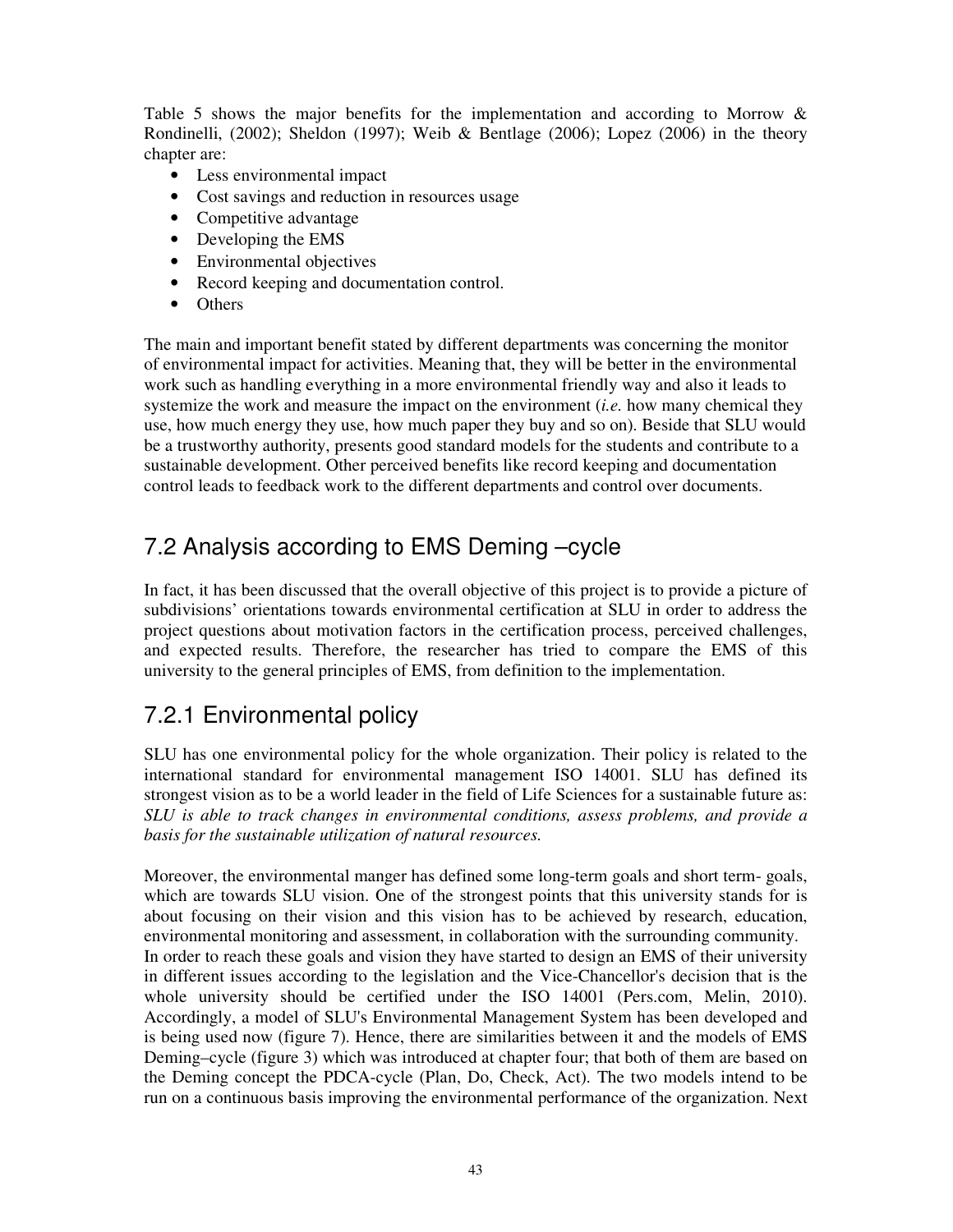section analyzed the similarities between the two models referring to the empirical finding from the investigation.

## 7.2.2 Planning

According to EMS Deming–cycle and in the **plan step,** some objectives and guiding principles were published by this university. Within these objectives and principles, they have network of environmental representatives (different responsible teams) to work towards these policies and objectives within different departments and units. In addition, this university has defined a plan (called LOTS) including activities that the university must follow to reach its objectives (pers.com, Melin, 2010). Within these developments, they try to evaluate and assess their work regularly and in all issues. The survey questions on planning included a question on specific environmental plan. One of the respondents (SLU, Umeå) explained that the department adopts the SLU environmental policy for the time being and they are preparing a specific plan for 2010. Some departments are formulating their own environmental plan (e.g. waste management, especially toxic waste). The rest of the responses excluded the existence of specific environmental plan. Some of the departments showed big interest in the environmental issue at the level of research and risk assessment. Most of the departments showed less interest in environmental question despite their far bigger impact on the environment (SLU has 500 employees, 1000 student, farms, laboratories … etc). Almost all respondents showed their willingness to reduce the environmental impact as much as possible.

## 7.2.3 Implementation

The second step is the **Do step** of the theoretical model which comes when the improvements are being done. According to Tibor & Feldman (1997) when the organization has decided what its plan is, it should come up with the essential elements such as the structure and responsibility, training, awareness and competence, communication, EMS documentation, document control, operation control and emergency preparedness. These elements would assist in building successful implementation.

SLU started working with the environmental management system in 1997 which also marked the start of the implementation process of the whole university. As for the individual departments, some already have been certified ISO 14001 (e.g. forest resources management - Umeå). Some faculties are preparing to start the implementation process and they are in the beginning of the process of certification (e.g. Alnarp campus for Landscape Planning, Horticulture and Agricultural Science, SLU). Other units had already started the documentation process (e.g. Uppsala Biocenter and university head office of SLU), and some didn't started yet (Faculty of veterinary medicine and science), despite ISO14001 was a governmental legislation.

There is no standard plan for communication with employees except orientation rounds, websites, discussion with administration staff and decision making with the expected feedback; some of the interviewees think they do have to increase the communication role with other employees according to ISO 14001

## 7.2.4 Checking**,** management review & continual improvement

The third and fourth steps in the model are **check** and **management review**. In this respect, some questions category tried to evaluate the monitoring, follow up and the frequency of managerial review (Tibor & Feldman, 1997). According to these steps, usually groups were assigned the responsibility of monitoring the goals at least once per year (For each goal there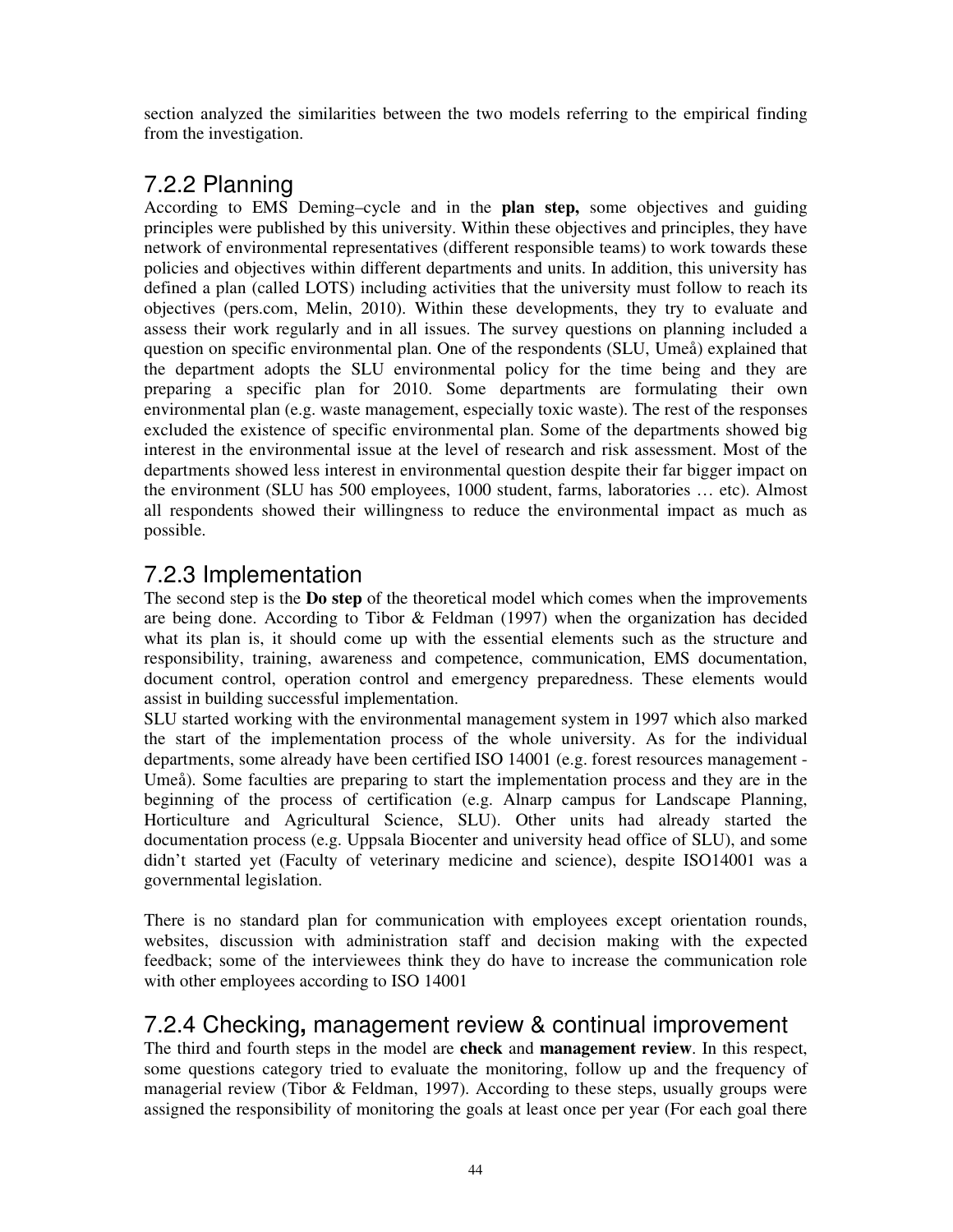is a group responsible for monitoring). Some departments assign internal and external audits each year. Accordingly; twice per year, the department writes and presents an internal report to the departmental board. Moreover, some departments participate in serving this question by referring it according to non-certified positions.

Final step in the model is **continual improvement,** which comes when the management review of the EMS by an organization are being done. This review should take up the possible variable points in the organization's policy, objectives and other elements of the EMS according to the audit result to guarantee that it continues to meet the needs of the organization. Therefore, SLU is involved in sustainable development of its EMS by making the system more understandable and establishing a clear structure in addition to implementing green travel policy, decreasing the toxic emission and information easy accessibility. From the interview responses it becomes very clear that SLU is trying to continuously improve the system and implement the above mentioned parameters and that will help put the whole system in a better position after such a period of time.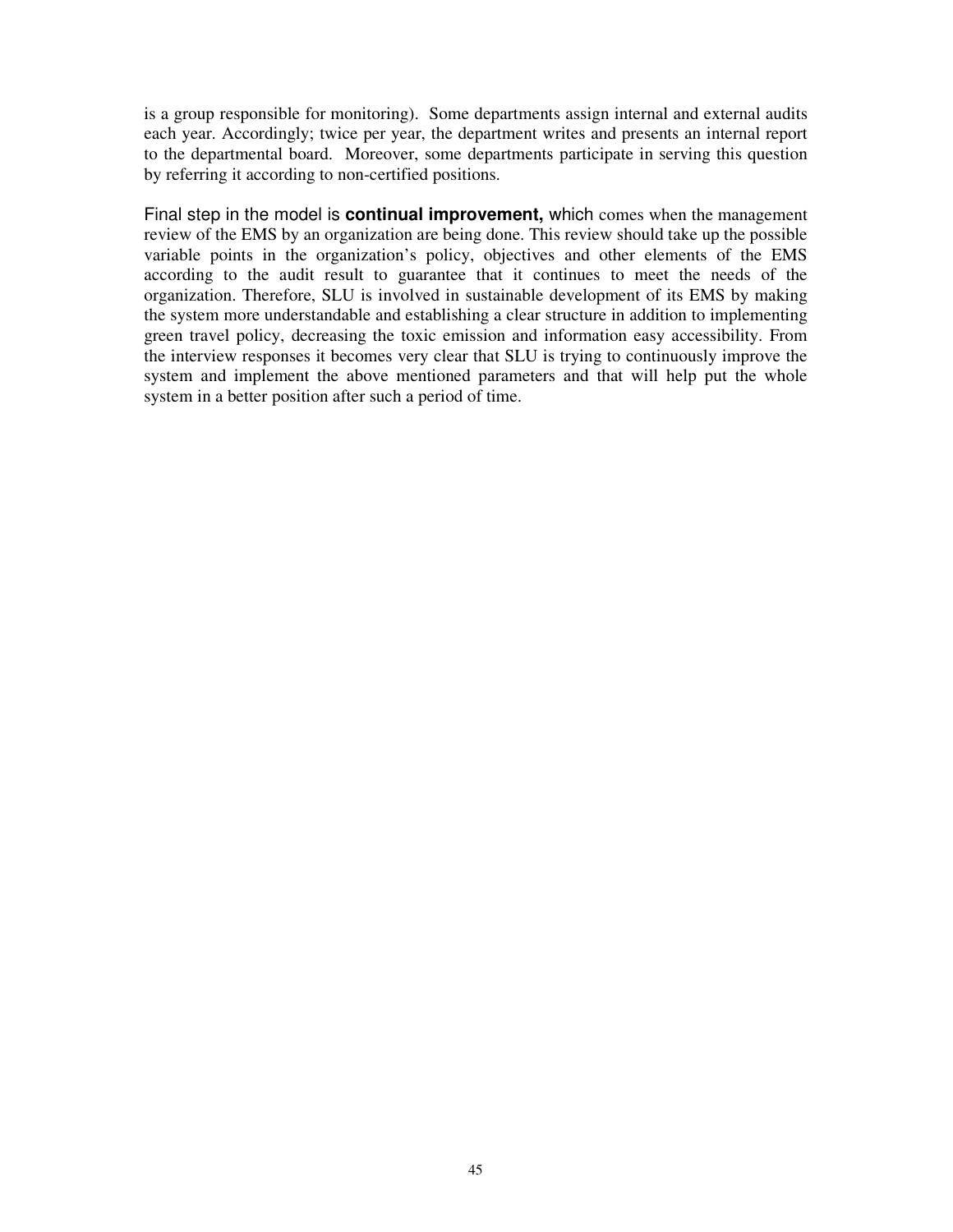# 8 Discussions

*This chapter aims at address the research questions stated in chapter one, based on the theoretical framework and the empirical data. The research questions are presented in the following parts:* 

- What are the key motivation factors in the certification process?
- What are the perceived challenges in the certification process?
- What are considered benefits results of implementing the ISO 14001 at SLU?

## 8.1 Driving forces for implementing ISO14001

A summary of the driving forces that the theoretical part of this essay presents is given below; each of these driving forces compared to empirical finding in the discussion below:

| According to the theory                    | According to the respondents             |
|--------------------------------------------|------------------------------------------|
| Self-commitment and business management    | Decision by SLU headmaster.              |
| (Sroufe and Sarkis, 2007, p200)            | Driving from environmental manager.      |
|                                            | Motivating people to discuss the         |
|                                            | environmental issues.                    |
| Regulatory demands (Kenneth et al, 1998).  | Demands form Government and legislation. |
| Competitive requirements (Kenneth et al,   | To be a trustworthy authority            |
| 1998).                                     | Listed in the ranking list               |
|                                            |                                          |
| Integrate EMS into a more coherent         | Have better EMS                          |
| framework (Morrow & Rondinelli, 2002).     |                                          |
|                                            |                                          |
| Improving efficiency (Morrow & Rondinelli, | Reducing environmental impact            |
| 2002).                                     |                                          |
|                                            |                                          |
| Self commitment (Sroufe and Sarkis, 2007,  | Environmental concern                    |
| p200                                       |                                          |
|                                            |                                          |
| Stakeholder forces (Kenneth et al, 1998).  | Satisfy the stakeholders                 |
|                                            |                                          |

*Table 6: Driving forces according to the theory and the finding* 

According to Sroufe and Sarkis (2007, 200), the driving forces for implementing environmental management practices are self-commitment and business management. This suggests that implementing environmental management practices is motivated by the willingness of management staff to implement an EMS and by the assumption that it pays to be green. Almost all respondents showed their willingness to reduce the environmental impact as much as possible and to create better environmental management system according to ISO 14001 in order to be listed in the Environmental Protection Agency ranking list.

In addition Kenneth *et al* (1998. p1181) have identified four factors driving proactive environmental management: Regulatory demands; cost factors; stakeholder forces and competitive requirements. From the interview responses the main driving force behind getting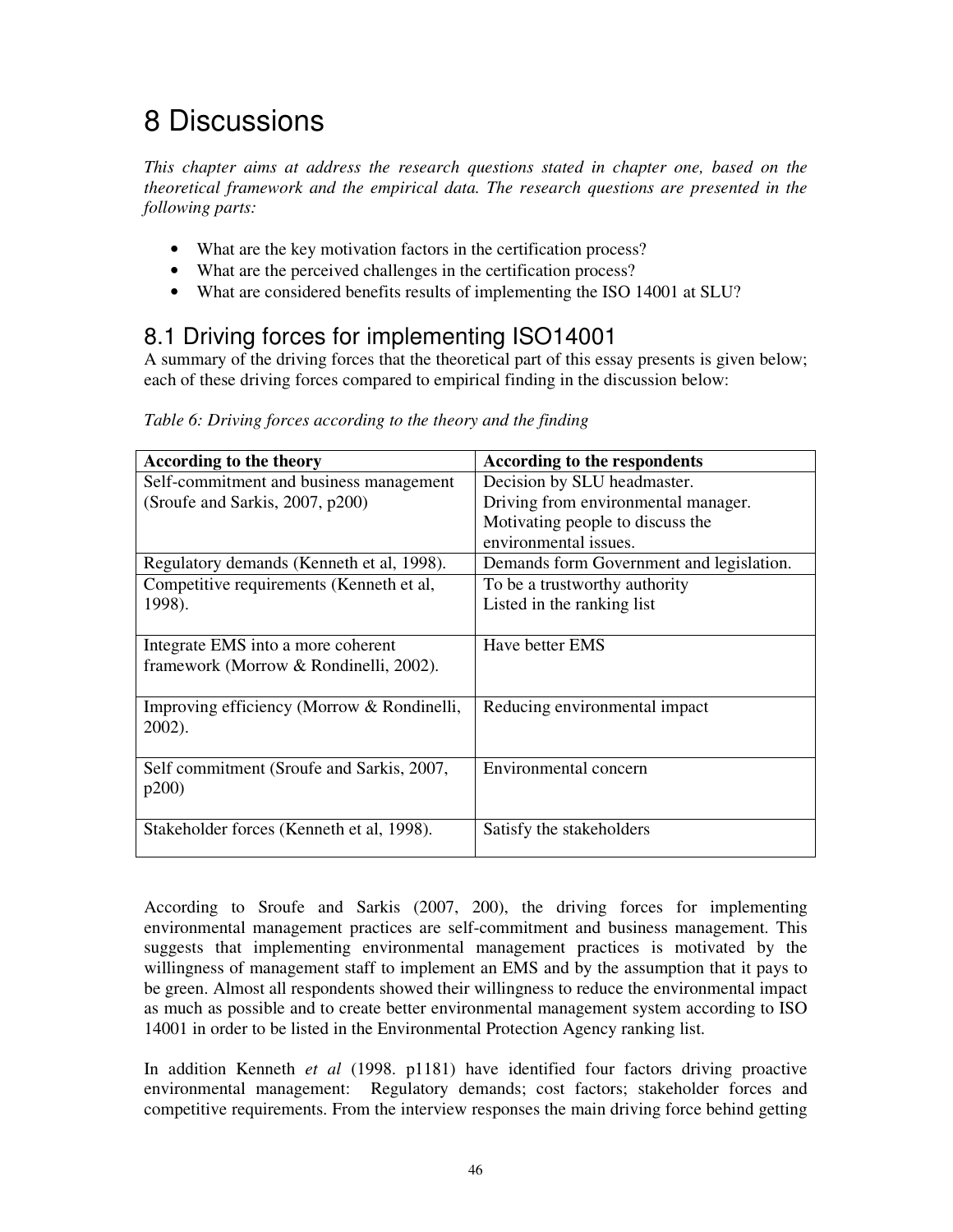the ISO 14001 certification is to follow the demands of the Swedish Government mainly found on the objective to reduce the cost of energy used. Beside stakeholder's requirements seem to play a major role as driving force according to the environmental manager's view. Also SLU aims to present itself as a trustworthy authority.

## 8.2 Problems

This table (Table 7) shows the major obstacles for the implementation and according to Morrow & Rondinelli, (2002); Yiridoe & Marett (2004); Arvidson (2004) in the theory chapter are: Problems relating to finances, needs for documentation and environmental performance.

| According to the theory                        | According to the respondents               |
|------------------------------------------------|--------------------------------------------|
| Lack of financial resources (Yiridoe & Marett, | Shortage in resources.                     |
| 2004, 40-58).                                  | Big size of the organization               |
| High demand on documentation (Morrow $\&$      | No engagement in the whole of the          |
| Rondinelli, 2002, 162).                        | organization                               |
|                                                | To keep up the spirits among the           |
|                                                | environmental groups and look for new ways |
|                                                | to improve.                                |
|                                                | EMS detailed and need too much work.       |
| Environmental performance (Tibor & Feldman,    | Have a collision between the environmental |
| 1997, 20)                                      | goals and the goals of the department      |
|                                                | Difficulty to understand the structure     |

*Table 7: Main problems according to the theory and the finding* 

The main obstacle that faces the implementation of ISO 14001 is the high demand on documentation (Morrow & Rondinelli, 2002, 162). Most of departments/ units confirm the problem of documentation. One respondent mentioned that some employees are not motivated to do the documentation. Other respondents pointed out that documentation was a difficult task for employees and they think that this work is waste of time.

A report by Arvidson (2004) pointed out the factors limiting some Swedish universities to fulfill commitments towards implementation of EMS (*e.g.* lack of financial resources).

Major obstacle faced the environmental manager at SLU that it is a big organization and hesitating to put on resource needed for the implementation.

Tibor and Feldman (1997, 20) argued that ISO 14000 standards are a system, not performance because it doesn't dictate how the organizations will reach their policy's goals. At SLU setting the organization and structure of the work required the appropriate expertise which could be a real problem for some departments. According to Melin (2010) the main problems at SLU are to understand the importance of the management system within the organization, so people must be appointed to be engaged in writing the routines and structures, explain to them how to implement the management system and follow it afterwards. The efficiency of information delivery system and the availability of information source at the appropriate time was also a major obstacle for some departments. Beside the fact that SLU is a big organization, the major obstacle during the implementation process was the shortage of resources. Another obstacle is to keep up the spirits among the environmental groups.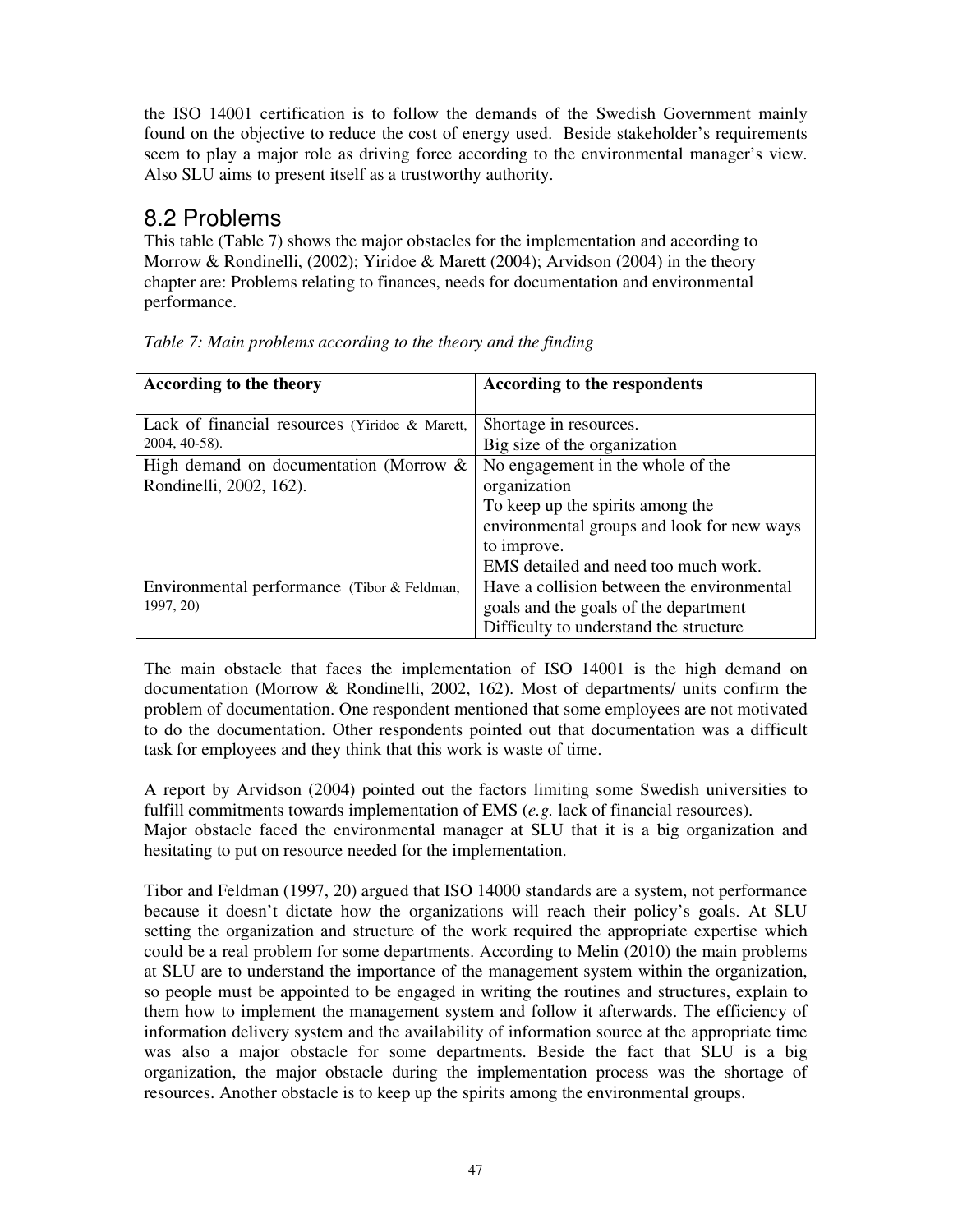## 8.3 Benefits

The overall outcome of implementing an accurate environmental management system (EMS) is to give benefits at environmental, social and business aspects (Arvidson, 2004). It means that there is a well developed awareness about environmental issues among the staff and the students. Besides, it has been shown that by offering environmental education and research, an evidence of great environmental ambitions could be seen (*ibid*). Accordingly, SLU environmental policy indicates aims to work towards ecological, social and economical sustainable development in relation to the national environmental objectives of the Swedish government (www, SLU, 12, 2010). Beside, SLU should try to integrate environmental issues into all courses, decision making and in all activities carried out within all of SLU`s units.

According to Morrow & Rondinelli, (2002); Sheldon (1997); Weib & Bentlage (2006); Lopez (2006) the main benefits associated with ISO14001 certification is perceived as following (Table 8):

| According to the theory                                  | According to the respondents                |
|----------------------------------------------------------|---------------------------------------------|
| Less environmental impact (Tibor $\&$                    | Measures environmental impact               |
| Feldman, 1996, 383-384).                                 | Monitoring the activities.                  |
|                                                          | Taking care of the environmental impact.    |
|                                                          | Integrated environmental work in the normal |
|                                                          | routines.                                   |
|                                                          | Handling of chemicals                       |
|                                                          | Changes in travelling behaviors.            |
|                                                          | Less pollution                              |
| Cost savings and reduction in resources usage            | Use ISO 14001 in the marketing strategies.  |
| (Sheldon, 1997).                                         | More efficient energy use in greenhouses    |
| Competitive advantage (Lopez, 2006, 6).                  | <b>Better EMS</b>                           |
|                                                          | Systemize the work.                         |
| Developing the EMS (Morrow & Rondinelli 2002,            | <b>Better EMS</b>                           |
| 164)                                                     | Systemize the work.                         |
|                                                          | Present good standard models for the        |
|                                                          | students.                                   |
| Environmental objectives (Weib & Bentlage,<br>2006, 50). | Objectives were closed to achieve           |
| Record keeping and documentation control                 | Feedback work to the different departments. |
| EMS (Morrow & Rondinelli 2002, 164)                      | Control over documents.                     |
| Others                                                   | Join forces among colleagues                |
|                                                          | Increased awareness.                        |
|                                                          | Contribute to a sustainable development     |

*Table 8: Main benefits according to the theory and the finding* 

Within the SLU all respondents agreed that the implementation of ISO14001 in the form of monitoring the environmental impact for activities like systematic control of documents, changing traveling behavior and the responsibilities of handling dangerous chemicals led to better EMS. Some of the respondents thought that the major benefits were having a clean environment (e.g. less pollution by changing travels policy) and being able to avoid the effects of environmental toxins (better handling and proper disposal of chemical waste). There were some benefits according to the certified department at SLU regarding the reduction of pollution, integrated environmental work in the normal routines and also this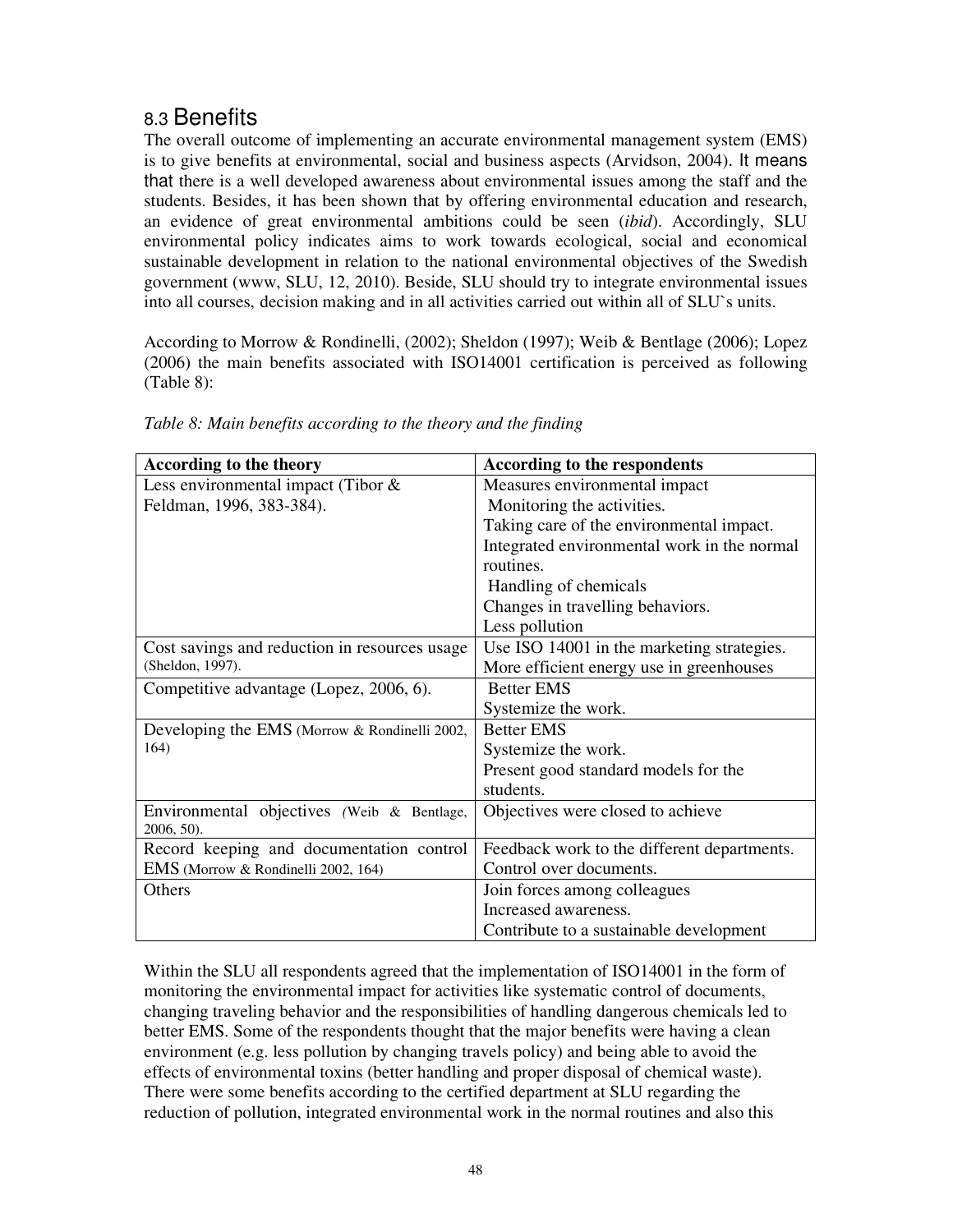certified department stated that their objectives were closed to achieve *(*Pers.com, Wästerlund, 2010).

The respondents mentioned more efficient energy use in greenhouses and better energy consumption among the major benefits that leads to cost savings, controlled energy consumption, and reduction in resources usage.

ISO14001standard helps organizations to simplify and integrate their environmental protection program into amorecoherent framework (Morrow & Rondinelli, 2002, 162). Therefore, the main benefits that SLU perceived from implementing ISO14001 are to have competitive advantage, compared with other institutions and EMS will be developed in to more coherent framework. Accordingly, SLU would be a trustworthy authority, systemize the work, presents good standard models for the students, and contribute to a sustainable development. Other perceived benefits like record keeping and documentation control leads to feedback work to the different departments and control over documents.

The respondents think that the implementation of ISO14001 contributed to sustainable development if the university follows the system in every step. Environmental policy leads to increased awareness of the students towards environmental issues, present good standard models and joining forces among colleagues. Wästerlund (2010) stated that researchers can sometimes have difficulties to work together and this work has sometimes helped to build bridges.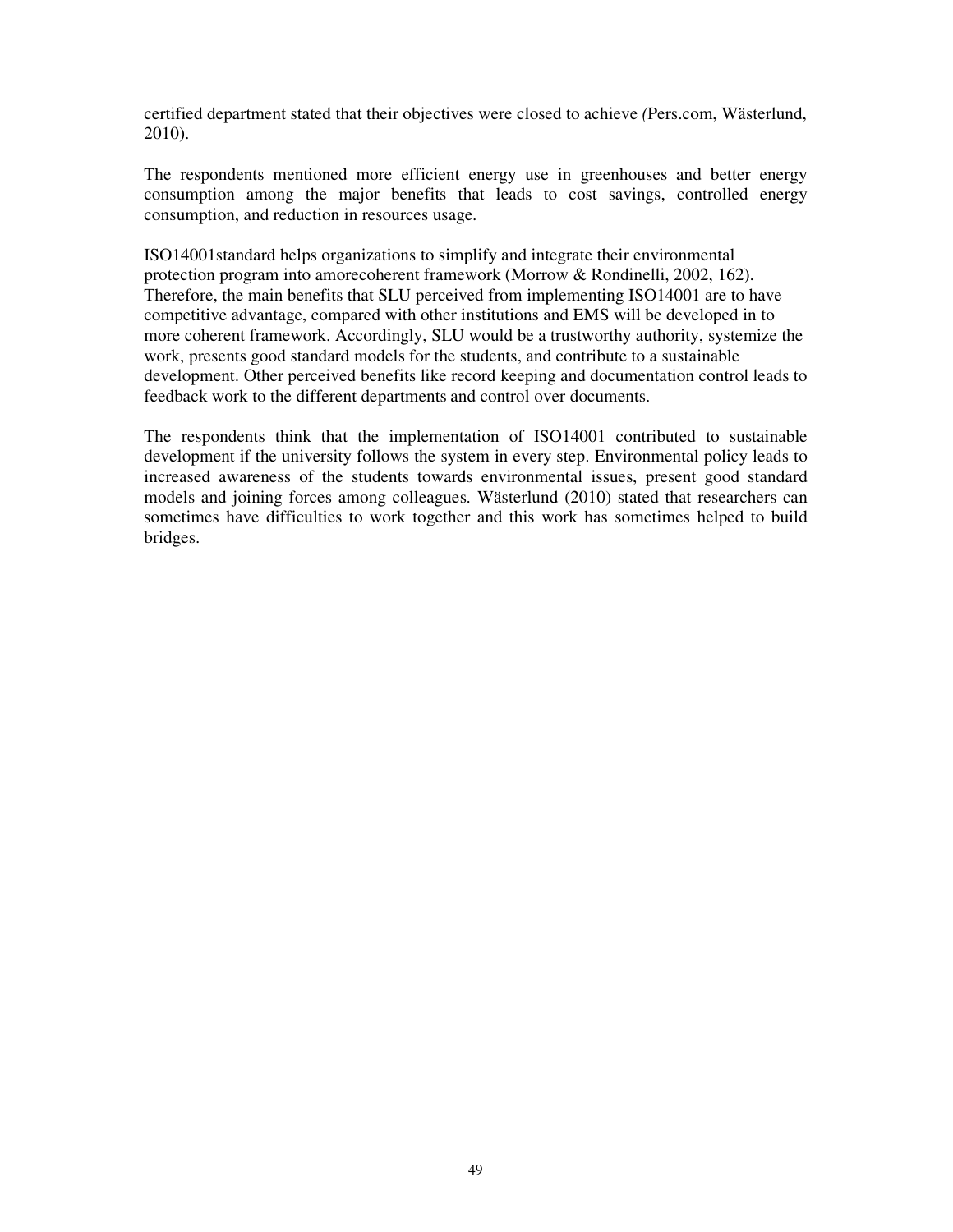# 9 Conclusions

*The last chapter of this study presents the conclusions that can be drawn by answering the research questions stated in the problem discussion chapters.* 

The main objective of this study was to investigate how environmental representatives at various departments and units at SLU perceive the certification process.

The answers during the interviews and surveys obtained from different authorities regarding the specific environmental planning revealed the existence of variations in the planning procedures. Most of the units don't have specific environmental planning of their own and the planning used in each unit is line within the whole SLU environmental plan. The example applied at SLU showing a centralized network environmental plan (called LOTS) designed for the whole sub units in the university. The goals for this network were set to make measures and collect data about the environmental impact of the university and to list the most important environmental aspects.

The aim of this study was to describe the perceived challenges and opportunities in an environmental certification process for an organization in the public science sector and to identify what obstacles the university meets in the certification process. The study's aim was to address the following research questions:

#### **9.1 What are the key motivation factors in the certification process?**

Different departments mentioned one or more motives, for example motivating employees to discuss the environmental issues, to have a good system for describing the environmental impact of the university activities and to measure its impacts are main driving forces stated by the units that were started the documentation process. Other units such as the units prepared to start the certification mentioned different driving forces such as, to create a better environmental management system within each unit, to present SLU as a trustworthy authority and to satisfy the stakeholders. Other driving force that was stated by the environmental manager of SLU is to be listed in the Environmental Protection Agency ranking list. However, some driving forces were found to be shared by different departments the most important one was the decision from the headmaster then after comes equally demand from government, better EMS and to be trustworthy authority.

The argument for getting better management system according to ISO 14001at SLU is to be listed in the Environmental Protection Agency ranking list. The goal of ranking list is to show how better the management system works, developed and implemented well within each subunit. The ranking list is a measure of how environmental systems should work to achieve the goals behind.

#### **9.2 What are the perceived challenges in the certification process?**

Some problems arose when the implementation of the ISO 14001 started at some units. The main problem is concerns the general understanding of the structure and how employers can deal with such plan. Most of them have argued with the structure of the work itself and thought it was difficult to understand and hard to achieve. To avoid such a problem, the authorities are working to receive all criticisms from the employees, evaluate them, combine them in one document and make it easy to understand and to access. These problems was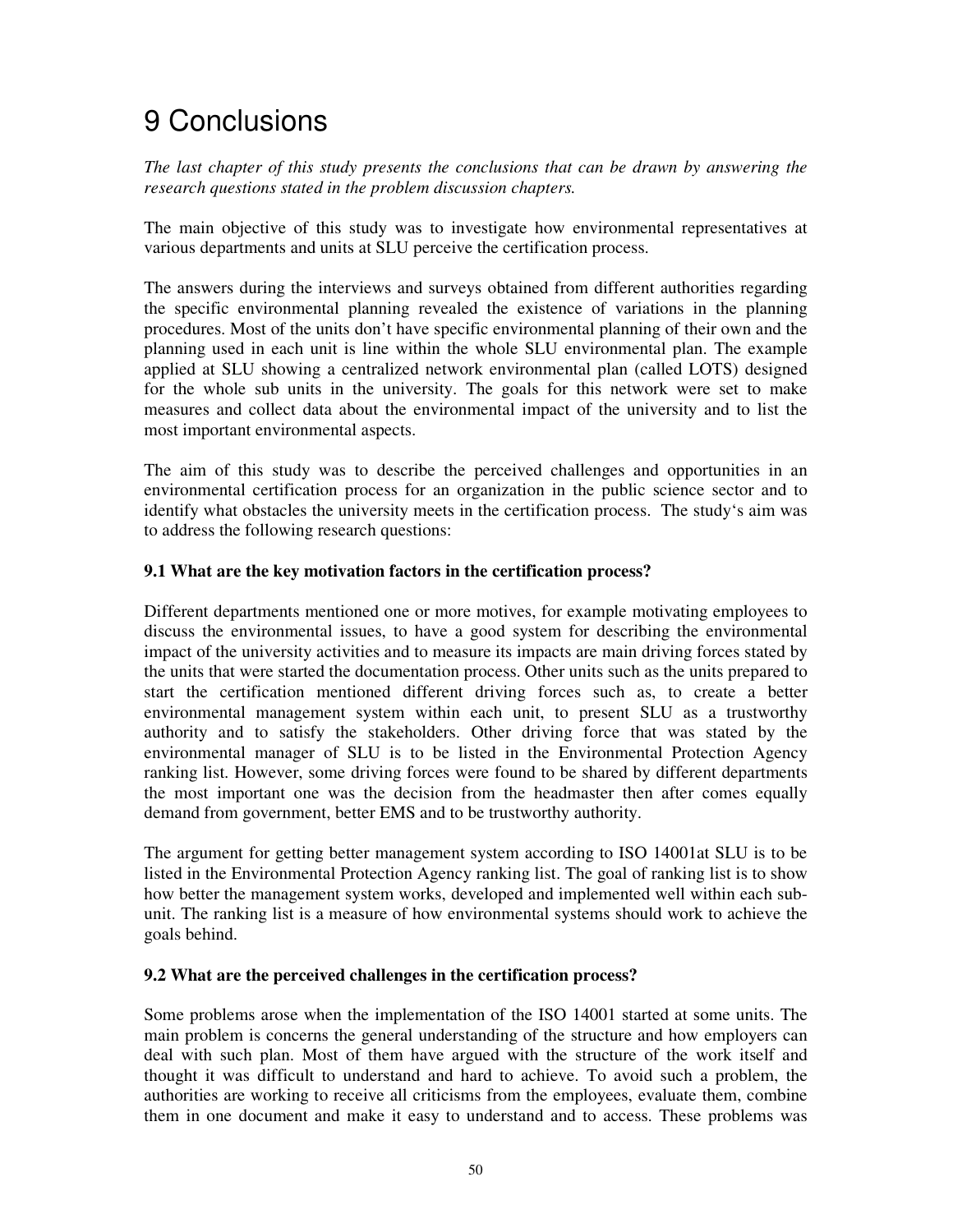observed at the units where they started applying the ISO 14001 and have already started the documentation process such as Uppsala Biocenter and university head office of SLU, where other units didn't express such problem.. Major problems faced the environmental manager at SLU were the shortage of resources in consideration to the big size of the organization and there were no engagements in the whole of the organization. Beside that one department which have already been certified with ISO 14001 have their own goals and they faced a collision between the SLU`s environmental goals and the goals of their department also to keep up the spirits among the environmental groups was other problem faced this department.

#### **9.3 What are considered benifis results of implementing the ISO14001 at SLU?**

The benefits may vary according to each unit. Within the units that were prepared to start the certification there is need to monitor and measures environmental the environmental impact of activities like systematic control of documents, changing traveling behavior, the responsibilities of handling dangerous chemicals, less pollution, and more efficient energy use in greenhouses. As well they benefit more from systemize the work by having better EMS. Moreover, there were some benefits observed from the department that applied the ISO 14001 certification regarding reduction of pollution, energy consumption, increasing the awareness of students towards environmental issues, join forces among colleagues, having commissions from other actors and integrated environmental work in the normal routines.

For further improvements based on the standards of ISO 14001, the certified units are working to make their environmental systems more understandable, accessible and clear structured for better contribution towards sustainable development.

## 9.4 EMS implementation at SLU – a summary of finding

Among key reasons why those departments/units implemented or would like to implement an ISO 14001-based EMS were to:

- Assist in meeting legislative requirements
- Directives from SLU` headmaster.
- To be a trustworthy authority
- Listed in the ranking list.
- To have better EMS
- Demonstrate a strong environmental concern

The main problems occurred when the implementation of the ISO 14001 started at SLU:

- No engagement in the whole of the organization
- Have a collision between the environmental goals and the goals of the department
- To keep up the spirits among the environmental groups and look for new ways to improve.
- EMS is over detailed and needs too much work.
- Difficulty to understand the structure
- Documentation problems.

EMS implementation can lead to:

- Better EMS
- Competitive advantage
- Prevention of pollution and conservation of resources
- Increased efficiency and reduced cost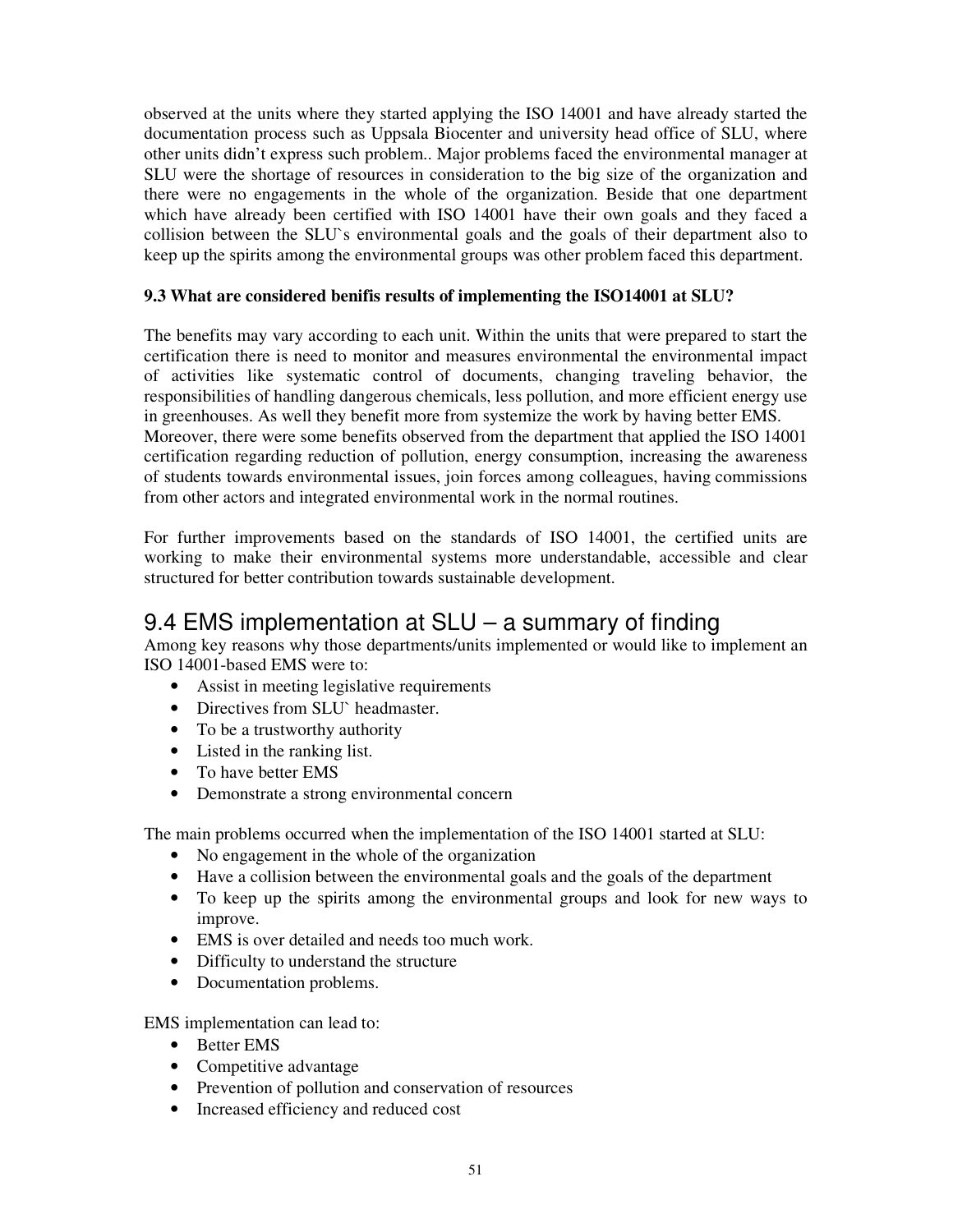- Establishing measures to take care of environmental impact.
- Monitoring the activities
- Integrated environmental work in the normal routines.
- Systematic control over documents.
- Contribution to a sustainable development

## 9.5 Recommendations for continued EMS work

There is a significant value to be gained from the implementation and certification of EMS by an organizations and the country as a whole, and also making efforts to adopt and enforce this innovation. However, *if this framework for applying ISO 14001 is adopted widely, it will dramatically improve the chances of achieving sustainability* (Sheldon, 1997, 211).

Firstly, in my view, the SLU's EMS plan should be placed on a fast roadway for finalization. This means that it should be circulated widely to all departments and units within the shortest possible time. The value of EMS implementation should be encouraged more regularly to target environmental groups to raise awareness of its benefits among these groups along with the availability of management systems training programs.

I also support enabling the environmental manager to identify opportunities for collaboration, particularly in EMS matters. Printed and electronic material should be up-to-date and accessible, making it known where to obtain management system information.

The Swedish Government should actively encourage donor agencies to assist organizations in ISO 14001 EMS implementation and certification.

## 9.6 Recommendations for continued research

During the development of this thesis two areas for future research were identified that would have helped the formulation of more accurate conclusions in this study had they been studied. Although the nature of this research was qualitative, the following suggestions address quantitative and qualitative studies for organizations, with consideration of their size, site or nature of their activities.

The first area for future work would be an economic analysis of the implementation and certification of ISO 14001. A cost benefit analysis comparing organizations of different sizes, countries and activities, taking into account if they have already an EMS in place or not, and also considering the legal system of the country.

A second area of research would be a comparison of the environmental performance of organizations prior to and after implementing the standard. This would help to draw conclusions on the ISO 14001 implementation's contribution to environmental improvements and to continual performance improvements.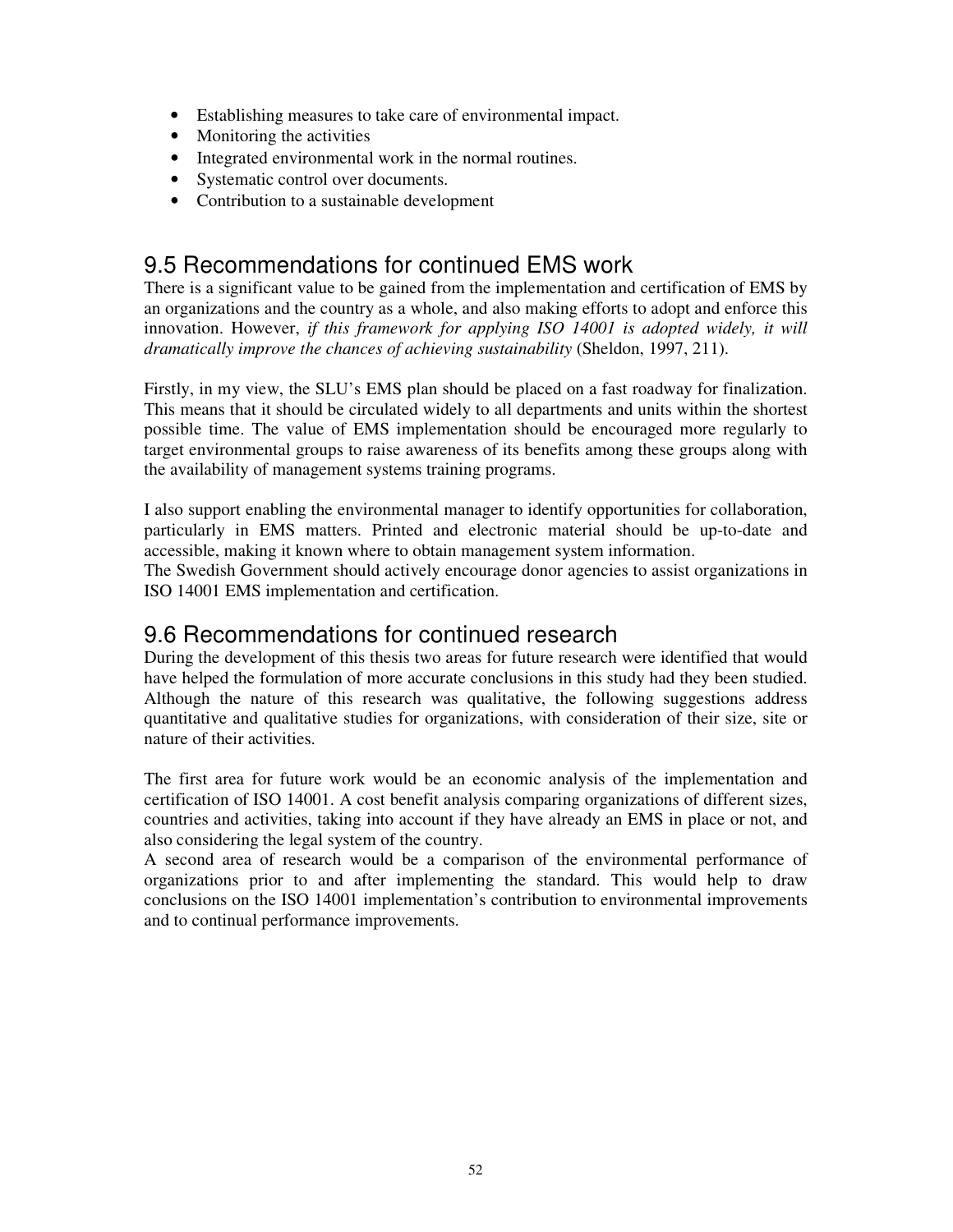## Bibliography

#### **Literature and publications**

- Arvidsson, K 2004, Environmental management at Swedish universities*, International Journal of Sustainability in Higher Education* Vol.5 No.1, 2004 pp.91-99.
- Bansal, P & Bogner, W 2002, *Deciding on ISO 1400:* Economics, institution, and context, *long range planning,* Volume 35, Issue 3, June 2002, Pages 269-290.
- Berry, M & Rondinelli,F 1998, Proactive Corporate Environmental Management: A New Industrial Revolution*, The Academy of Management Executive*, Vol. 12, No. 2, 1998, pp. 38-50.
- Chater, M & Polonsky, MJ1999, *Greener marketing: a global perspective on greening marketing practice,* Greenleaf Publishing Ltd., Sheffield, UK.
- Kenneth, F & Susannah V & Michael J, 2004, Qualitative evaluation of three environmental management systems in New Zealand wine industry, *Journal of Cleaner Production* volume 13, 2005, page 1175-1187.
- Kvale, S & Brinkmann, S 2009, *Interviews: learning the craft of qualitative research interviewing*, Second edition, SAGE publication, Inc.
- Lopez, S 2006, *and 10th Anniversary of ISO 14001: Did the environmental management standard save the world or was it just another bureaucratic system?* Student study, master thesis, published in 2006 by IIIEE, Lund University, Sweden.
- MacDonald, J 2002, Strategic sustainable development using the ISO 14001 Standard, j*ournal of Cleaner Production* 13 (2005) 631-643, Available online at: www.sciencedirct.com
- Miles, M & Huberman, A 1994, *Qualitative data analysis: An expanded sourcebook*, Second edition, SAGE Publications, Thousand Oaks.
- Morrow, D & Rondinelli, D 2002, Adopting Corporate environmental management systems**:**  Motivations and results of ISO 14001 and EMAS Certification, *European Management Journal* Vol. 20, No. 2, pp. 159–171
- Nordström, S 1997, *Miljöeffekter av införandet av EMAS*, Naturvårdsverkets rapport 4843, Naturvårdsverketförlag, Stockholm.
- North, K 1997, *Environmental business management: An introduction*, Second edition, Publications of the International Labor Office, Geneva.
- Peglau, P & Baxter, M 2007, *a decade of ISO 14001: The impact of ISO 14001*, Special report, ISO Management Systems, Available online at: www.iso.org/ims
- Raines, S 2002, Implementing ISO14001: An international survey assessing the benefits of certification, *International Journal of Corporate Environmental Strategy,* Vol. 9, No.4.
- Tibor, T & Feldman, I 1997, *Implementing ISO14000*: *A practical, comprehensive guide to the ISO14000 environmental management standards,* the McGraw-Hill Companies, New York
- Sammalisto, K & Brorson, T 2006, Training and communication in the implementation of environmental management systems (ISO14001): a case study at the University of Gävle, Sweden, *Journal of Cleaner Production* 16 (2008) 299-309.
- Sheldon, Ch 1997, *ISO14001 and Beyond*: *Environmental Management Systems in the Real World.* Greenleaf Publishing. England.
- Schylander, E & Martinuzzi, A 2007, ISO 14001 experiences, effects and future challenges: A national study in Austria, *Business strategy and the environment*, 16, 133– 147.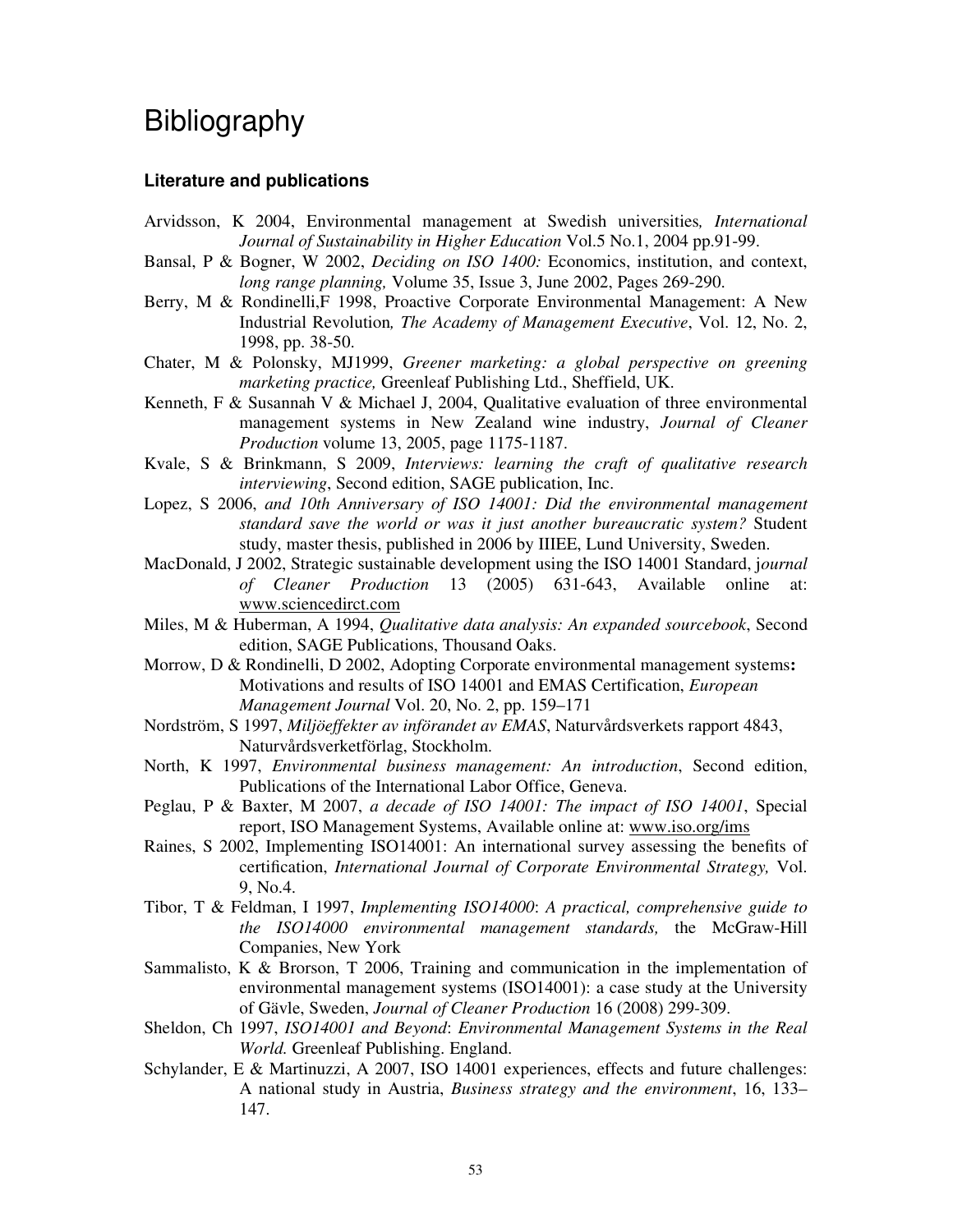- Silverman, D 2000, *doing qualitative research: A practical handbook,* SAGE Publications, Thousand Oaks.
- Sroufe, R & Sarkis, J 2007, *Strategic sustainability: the state of art in corporate environmental management systems,* Greenleaf publishing, Sheffield.
- Söderstedt, E, Backlund, F, Nordberg, G, and Johansson, K 1997, *ISO 14001 från teori till praktik,* Bonnier data media, Uddevalla
- Weib, P & Bentlage, J 2006, *Environmental management systems and certification*, Book 4 a series on Environmental Management, The Baltic University Press, Uppsala, ISBN 91-975526-3-1.
- Yiridoe,E & Marett, G 2004, Mitigating the High Cost of ISO 14001 EMS Standard Certification: Lessons from agribusiness case research, *International food and agribusiness management* review, Volume 7, Issue 2, pp.37-62.
- Zobel, T, 2005a, *Environmental Management Systems: Policy Implementation and Environmental Effects,* Doctoral thesis, Division of Quality & Environmental Management, Luleå University of Technology 2005:32 ISSN:1402-1544, Luleå, Sweden.
- Zobel, T, 2005b, *Characterization of environmental policy implementation in an EMS context: a multiple-case study in Sweden,* Doctoral thesis, Division of Quality & Environmental Management, Luleå University of Technology, SE-97187 Luleå, Sweden.

#### **Internet**

EPA, Environmental Protection Agency, Naturvårdsverket:

1. Sweden's environmental Objectives In Brief and a summary of the environmental objectives council's progress report (2009), 2010-02-23 http://www.naturvardsverket.se/Documents/publikationer/978-91-620-1273-1.pdf

2. Environmental Management System (EMS) in Swedish governmental agencies, P3, 2010-02-23 http://www.naturvardsverket.se/Documents/publikationer/620- 8191-8.pdf

3. Naturvårdsverket, 2002 (The Swedish Environmental Protection Agency) A bout the Swedish EPA, 2010-05-07 http://www.naturvardsverket.se/en/In-English/Menu/GlobalMenu/About-The-Swedish-EPA/

4. Organization, 2010-05-07 http://www.naturvardsverket.se/en/In-English/Menu/GlobalMenu/About-The-Swedish-EPA/Organisation/

5. Enforcement Department, 2010-05-07 http://www.naturvardsverket.se/en/In-English/Menu/GlobalMenu/About-The-Swedish-EPA/Organisation/Implementation-and-Enforcement-Department/

6. Natural Resources Department, 2010-05-07 http://www.naturvardsverket.se/en/In-English/Menu/GlobalMenu/About-The-Swedish-EPA/Organisation/Natural-Resources-Department/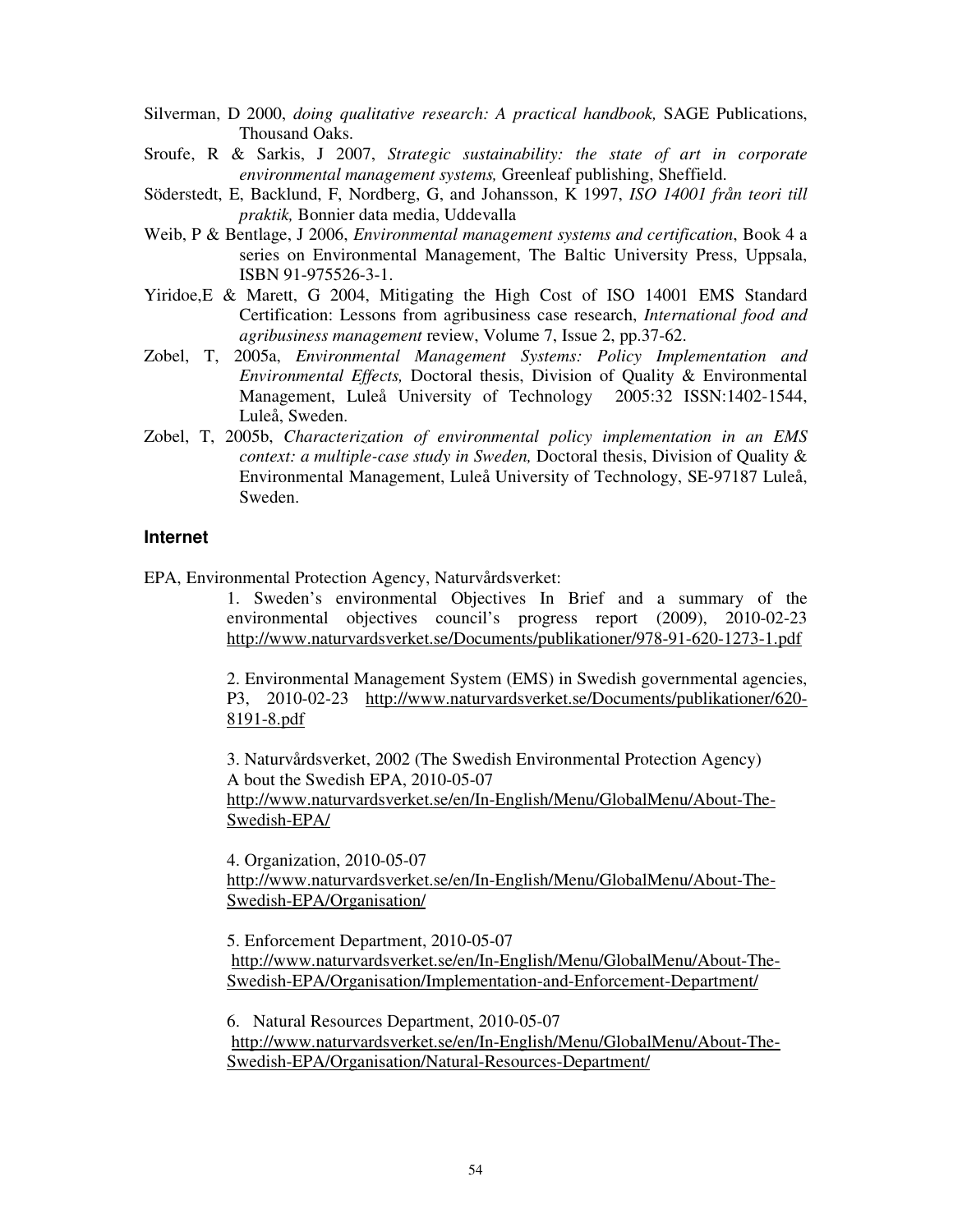7. Climate Change Department has, 2010-05-07 http://www.naturvardsverket.se/en/In-English/Menu/GlobalMenu/About-The-Swedish-EPA/Organisation/Climate-Change-Department/

8. Environmental Assessment Department http://www.naturvardsverket.se/en/In-English/Menu/GlobalMenu/About-The-Swedish-EPA/Organisation/Environmental-Assessment-Department-/

9. Operational Support Department, 2010-05-07 http://www.naturvardsverket.se/en/In-English/Menu/GlobalMenu/About-The-Swedish-EPA/Organisation/Departments-/

#### Government Offices of Sweden:

Sweden's Environmental Quality Objectives, 2010-01-30 http://www.sweden.gov.se/sb/d/5775

#### HSV, Högskoleverket:

1. Swedish National Agency for Higher Education, 2010-3-12 http://www.hsv.se/2.539a949110f3d5914ec800056285.html

2. Swedish Universities & University Colleges Short Version of Annual Report 2009, p64, 2010-3-12 http://www.hsv.se/download/18.211928b51239dbb43167ffe973/0923R.pdf

 3. Higher education institutions (HEIs), 2010-3-12 http://www.hsv.se/highereducationinsweden/highereducationinstitutionsheis.4.28a fa2dc11bdcdc557480002290.html

4. Higher education in Sweden 2010-3-12 http://www.hsv.se/highereducationinsweden.4.28afa2dc11bdcdc557480002000.ht ml

ISO, International organization of Standardization:

1. ISO 9000 and ISO 14000, 2010-02-26 http://www.iso.org/iso/iso\_catalogue/management\_standards/iso\_9000\_iso\_14000 .htm

2. ISO 14000 essentials, 2010-01-23 http://www.iso.org/iso/iso\_catalogue/management\_standards/iso\_9000\_iso\_14000 /iso\_14000\_essentials.htm

3. ISO 14000 Environmental Management Guide, BS EN ISO 14001 2010-02-28 http://www.iso14000-iso14001-environmental-management.com/iso14001.htm

Miljömål:

Publications and OH slides 2010-05-2 http://www.miljomal.nu/Environmental-Objectives-Portal/Undremeny/Publications-and-OH-slides/#overhead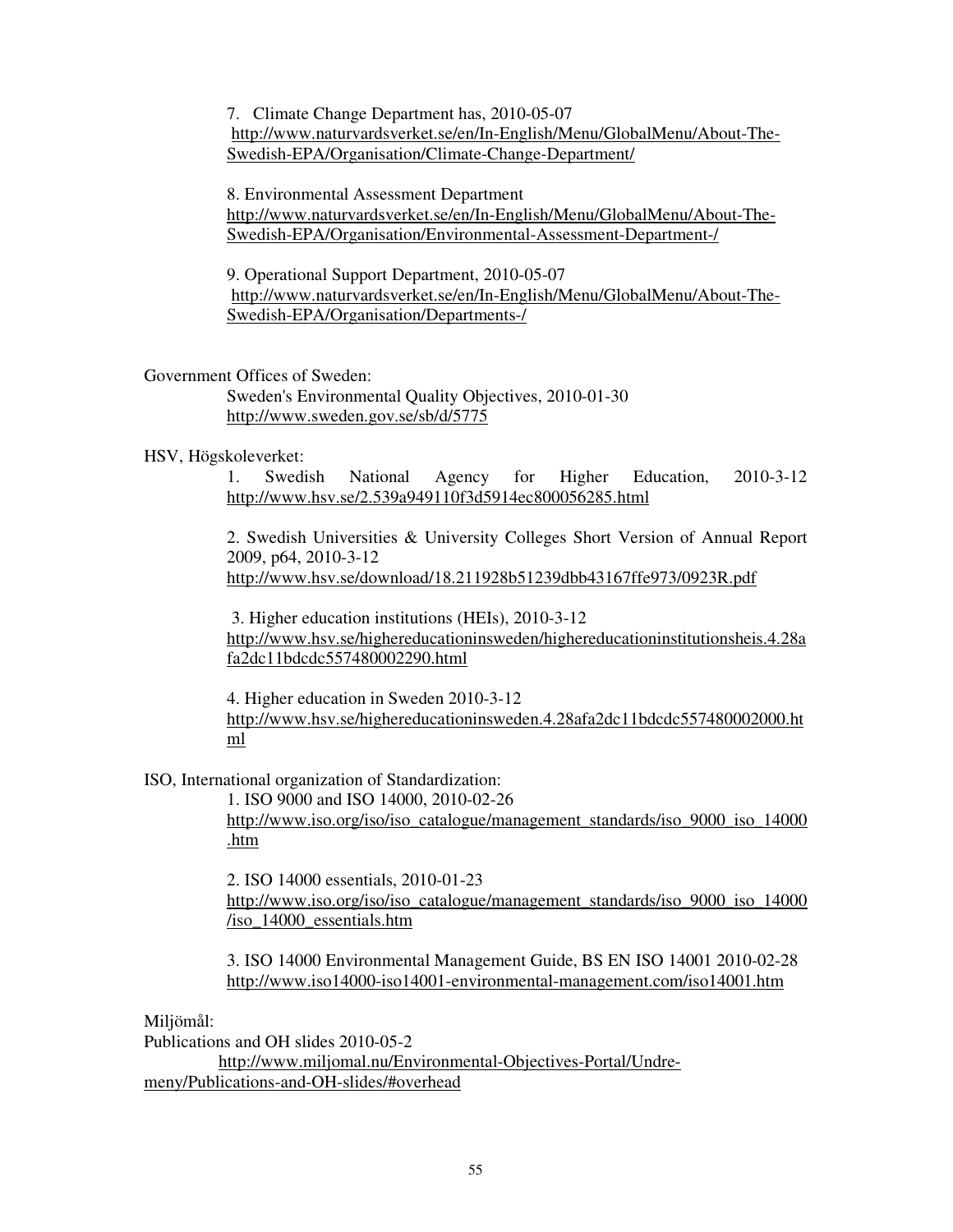SLU, Swedish University of Agricultural Sciences:

1. Environment management, Requirements for SLU`s Environmental Work, 2010-01-24 http://miljoledning.adm.slu.se/ShowPage.cfm?OrgenhetSida\_ID=11579

2. Environmental monitoring and assessment, 2010-01-24 http://www.slu.se/?ID=158

3. A short presentation of SLU, 2010-03-13 http://www.slu.se/?id=183

4. Mission Statement, 2010-03-13 http://www.slu.se/?ID=171

5. Faculty of Natural Resources and Agricultural Sciences, 2010-03-13 http://www.nlfak.slu.se/

6. Uppsala BioCenter SLU, 2010-03-13 http://bioc.slu.se/

7. The faculty of Forest Science, 2010-03-13 http://www.sfak.slu.se/?eng=1

8. Faculty of Veterinary Medicine and Animal Science (VH), 2010-03-13 http://www.vhfak.slu.se/?eng=1

9. Faculty of Landscape Planning, Horticulture and Agricultural Science, 2010- 03-13

http://campusalnarp.se/

10. Environmental monitoring and assessment, 2010-04-24 http://www.slu.se/?id=1426

11. Environmental Management at SLU, 2010-04-24 http://miljoledning.adm.slu.se/

12. SLU`s environmental policy, 2010-04-25 http://miljoledning.adm.slu.se/ShowPage.cfm?OrgenhetSida\_ID=11581

Swedish Universities & University Colleges: Short Version of Annual Report 2009, p22, 2010-3-12 http://www.hsv.se/download/18.211928b51239dbb43167ffe973/0923R.pdf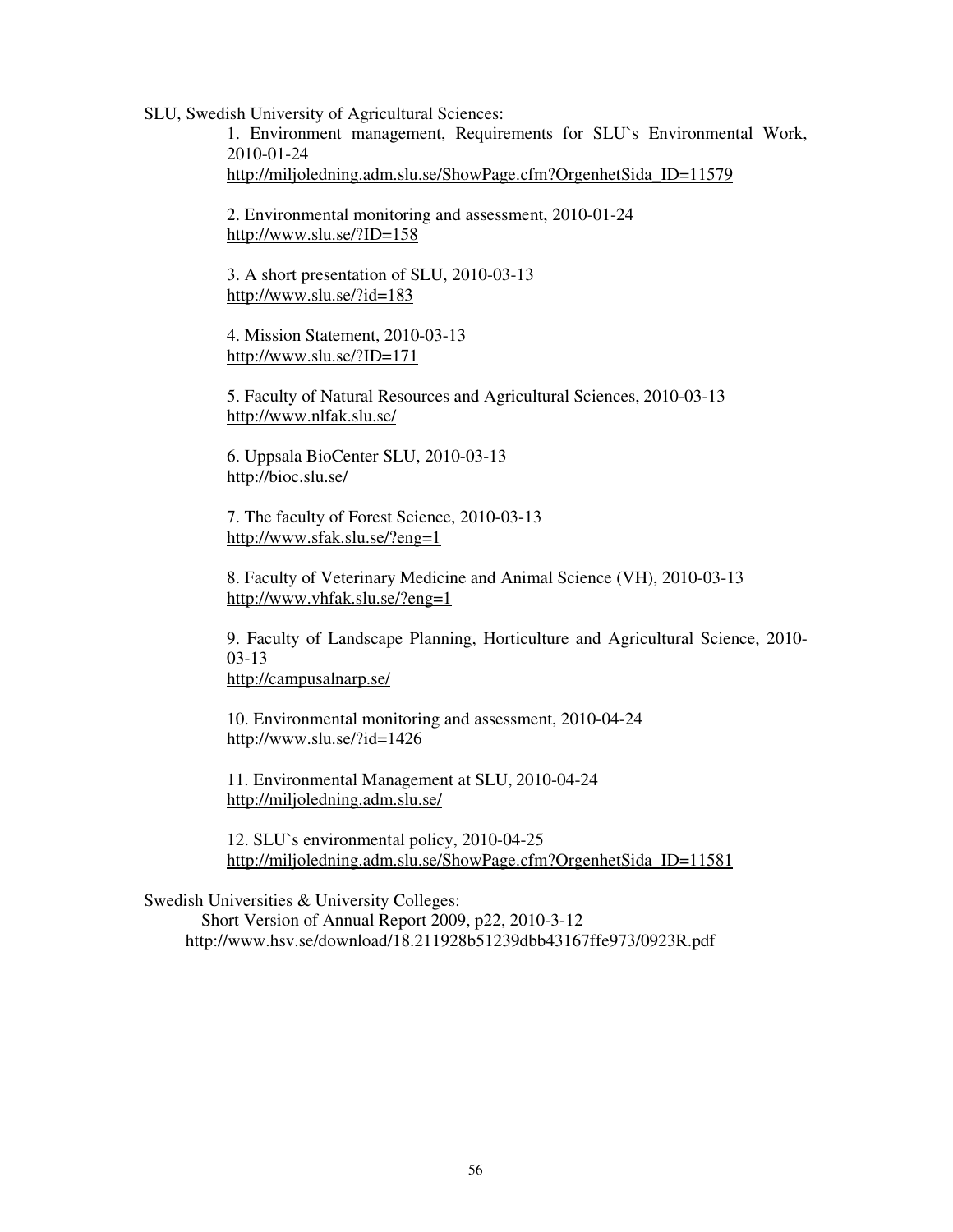#### **Personal messages**

#### **Agneta Melin**

Environmental manager SLU - Department of Infrastructure (Uppsala) Personal meeting, April 2010

#### **Björn Ekesten**

Vice-Dean of the faculty Faculty of Veterinary Medicine and Animal Science (Uppsala) Via e-mail, April 2010

#### **Dianne Staal Wästerlund**

Environmental coordinator Faculty of Forest Science (Umeå) Department of Forest Resource SLU Via e-mail, May 2010

#### **Harald Cederlund**

Environmental coordinator Faculty of Natural resources and Agricultural Sciences Uppsala BioCenter SLU Personal meeting, April 2010

#### **Tiina Sarap**

Dean of the Faculty Faculty of Landscape Planning, Horticulture and Agricultural Science LTJ (Alnarp) Via e-mail, April 2010

#### **Ulf Heyman**

Director of University Administration SLU- University Administration Personal meeting, April 2010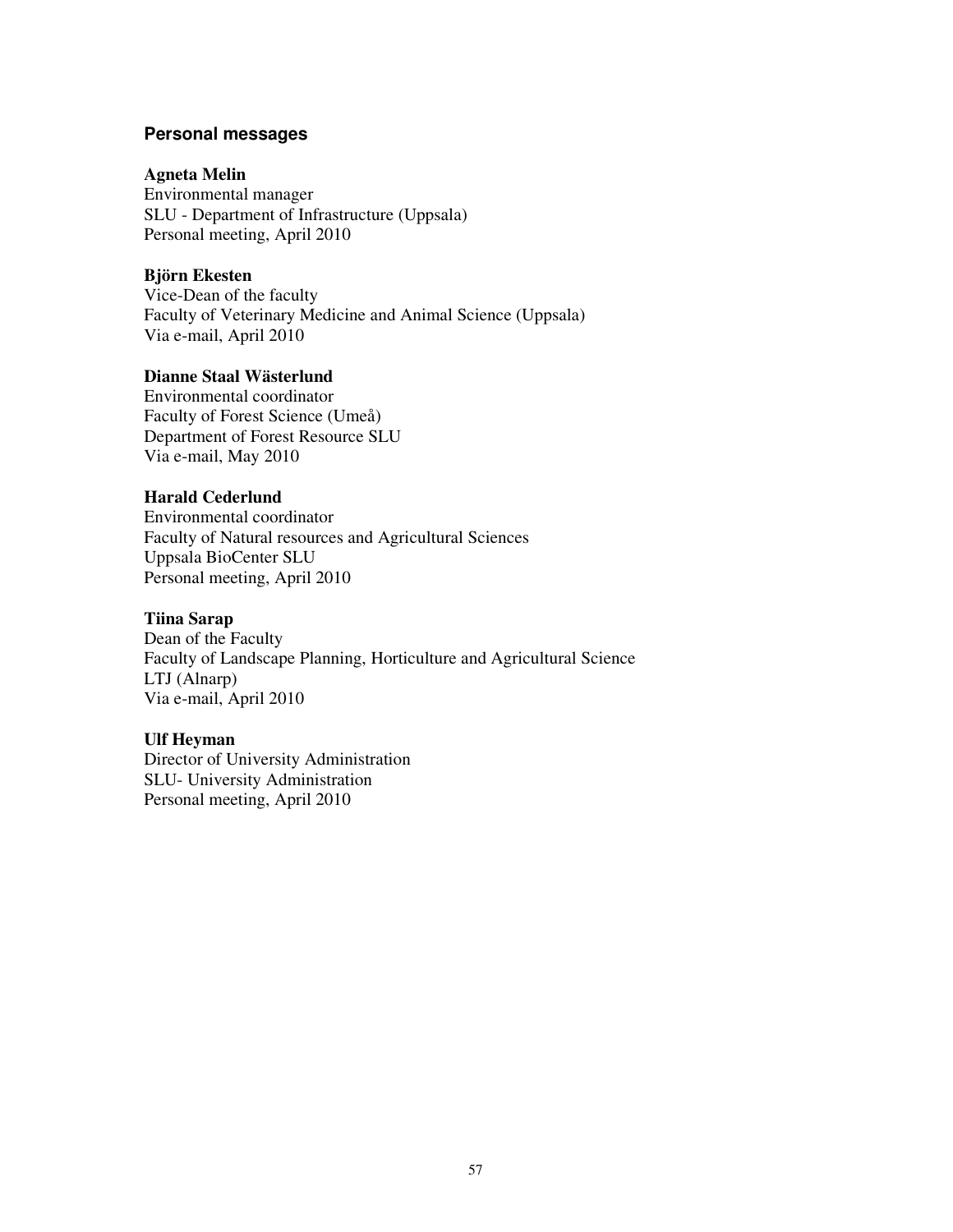# Appendix 1: Sweden environmental quality objectives

# Will the environmental quality objectives be achieved?



(www, Naturvårdsverket, 1, 2010)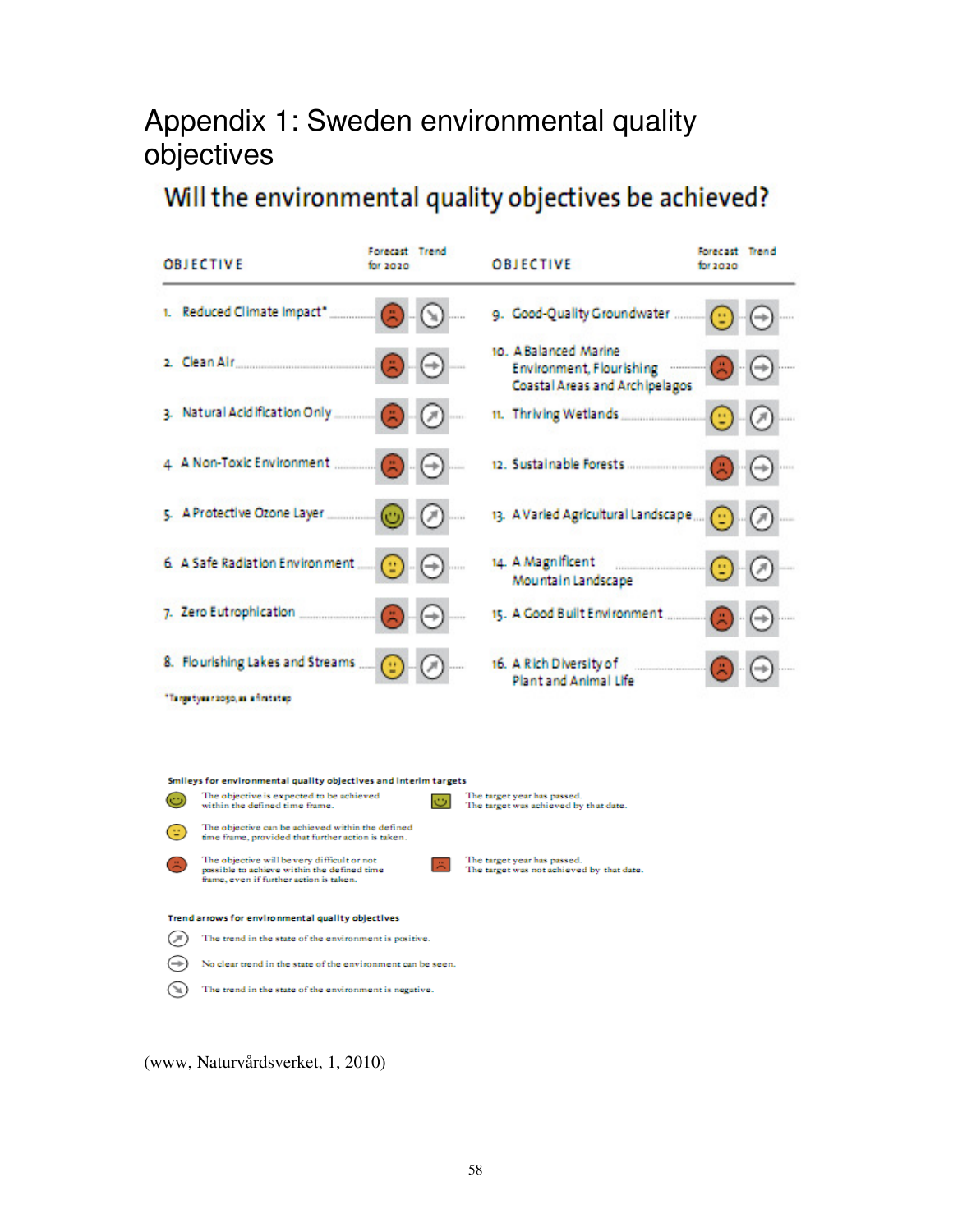# Appendix 2: Interviews guides

## **Interview guide -1 (**Environmental manager**)**

#### **Background**

- 1. How long have you been working in the department/unit?
- 2. What is your role within the department/unit (Responsibilities/Duties)?
- 3. Do you have an environmental policy of your own?

#### **Planning**

- 4. Do you have specific environmental plan?
- 5. What environmental issues have been selected to work with within the framework for EMS?
- 6. What is your view of direct and indirect environmental aspects as concepts and in what way you work with them?
- 7. How do you feel the level of commitment is in the organization regarding the work with environmental goals?
- 8. Which environmental regulations are you aware of?

#### **Implementation**

- 9. What standards are you currently following?
- 10. Why was ISO 14001 selected as the model for EMS within the university?
- 11. When and how did you start the implementation of a certification of SLU as a whole? Are you following a roadmap?
- 12. Where are you at present in the implementation process?
- 13. Do you communicate with other employees about environmental issues in all departments? How often? Through what channel?
- 14. Are there any feed back you get from them?
- 15. Where are you at present in the implementation process?

#### **Driving forces**

- 16. Please tell me why you started the work with ISO 14001? What are the major reasons for implementing this standard?
- 17. How important were these factors?
	- a. Stakeholders/ customers requirements
	- b. Environmental concern benefits from systematization of the environmental work
	- c. Cost reasons
- 18. Are there any other reasons that might have motivated you in your environmental work?

#### **Problems**

19. What major obstacles did you face during the implementation?

#### **Benefits**

20. What major benefits have the implementation led to?

#### **Continual improvement**

- 21. What can be done to improve the system?
- 22. Where are you heading in a time perspective of 5 years?

#### **Thank you, may I get back to you if I have additional question?**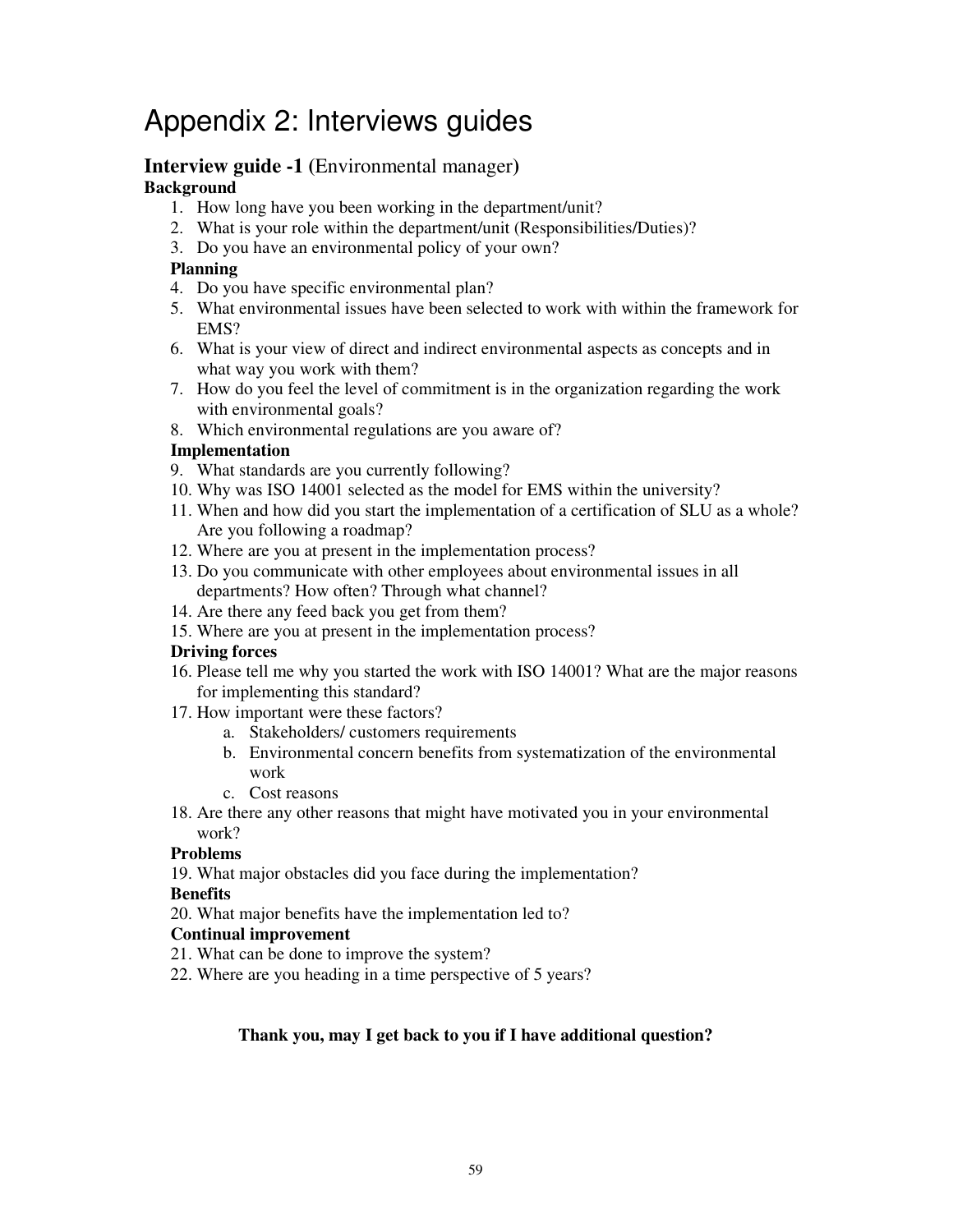#### **Interview guide -2 (**Planning to implement**)**

#### **Background**

- 1. How long have you been working in the department/unit?
- 2. What is your role within the department/unit (Responsibilities/Duties)?

#### **Planning**

- 3. Do you have specific environmental plan?
- 4. Has your department/unit taken environmental issues as important in its operation?
- 5. How would you say that your department/unit activity has an impact on the environment?
- 6. What is your view of direct and indirect environmental aspects as concepts and in what way you work with them?

#### **Implementation**

- 7. How do you communicate with the environmental management?
- 8. Do you communicate with other employees about environmental issues? How often? What form is used?
- 9. Are there any feed back you get from them?
- 10. Have you made any plan to get ISO 14001 for your department/unit?
- 11. Where are you at present in the implementation process?

#### **Checking & management review**

- 12. How often are the environmental goals monitored/followed up?
- 13. How many audits have you had so far (internal and external)? What were the major findings?

#### **Driving forces**

- 14. When you promote ISO 14001 in your department/unit. What are your strongest arguments?
- 15. How important were these factors?
	- a. Stakeholders/ customers requirements
	- b. Environmental concern benefits from systematization of the environmental work
	- c. Cost reasons

#### **Problems**

16. What is your perception regarding challenges/difficulties of obtaining ISO 14001 certification?

#### **Benefits**

- 17. What are the benefits from implementation of ISO 14001(based on your experiences or issues that discussed in your department/unit?
- 18. Do you think the implementation of ISO 14001 contributes to a sustainable development?

#### **Continual improvement**

- 19. What can be done to improve the system?
- 20. Where are you heading in a time perspective of 5 years?

#### **Thank you, may I get back to you if I have additional question?**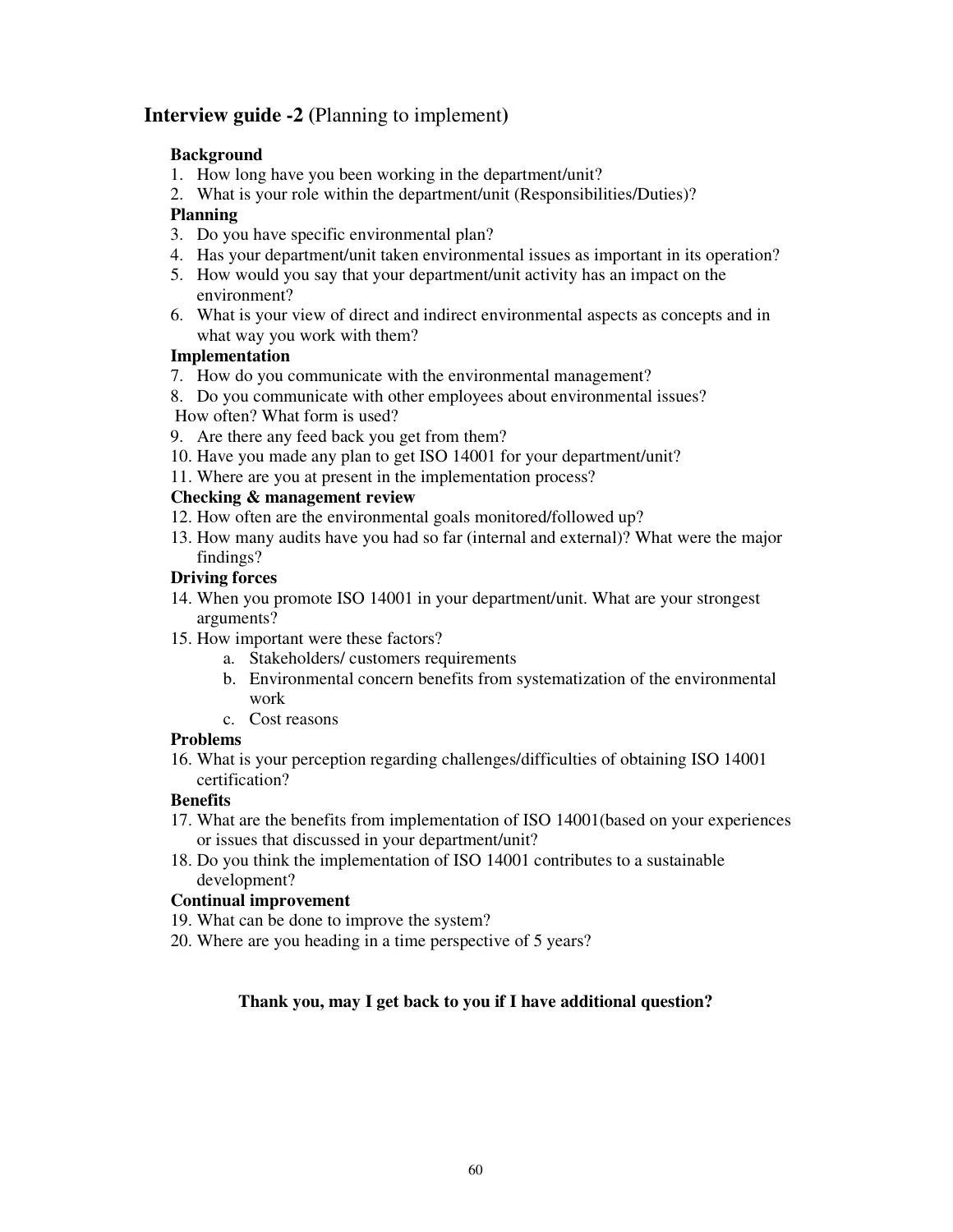#### **Interview guide -3 (Currently implementing & certified)**

- 1. What is your role within the university/department/unit (Responsibilities/Duties)?
- 2. Do you have a specific environmental plan?
- 3. Where are you at present in the implementation process?
- 4. Were you involved in the implementation of ISO 14001?
- 5. When and how did you start the implementation?
- 6. How often are the environmental goals monitored/followed up?
- 7. How many audits have you had so far (internal and external)? What were the major findings?
- 8. Please tell me what were the major reasons for implementing this standard?
- 9. What major obstacles did you face during the implementation process?
- 10. What major benefits have the implementation led to?
- 11. Do you perceive that you have reached a competitive advantage by having an EMS, compared with other university/department/unit? In which way?
- 12. Are you using ISO 14001 in your marketing strategies?
- 13. What have you achieved so far in term of:
	- a. Environmental objectives
	- b. Environmental policy
	- c. Environmental aspects
	- d. Environmental reports
- 14. What has change as a consequence of the EMS in term of:
	- a. Costs.
	- b. Daily tasks.
	- c. A competitive advantage, compared with other departments/units.
	- d. Resources use.
	- e. Relationship with your employers/ employees.
- 15. Do you think the implementation of ISO 14001 contributes to a sustainable development?
- 16. Where are you heading in a time perspective of 5 years?

#### **Thank you and May I get back to you if I have additional questions?**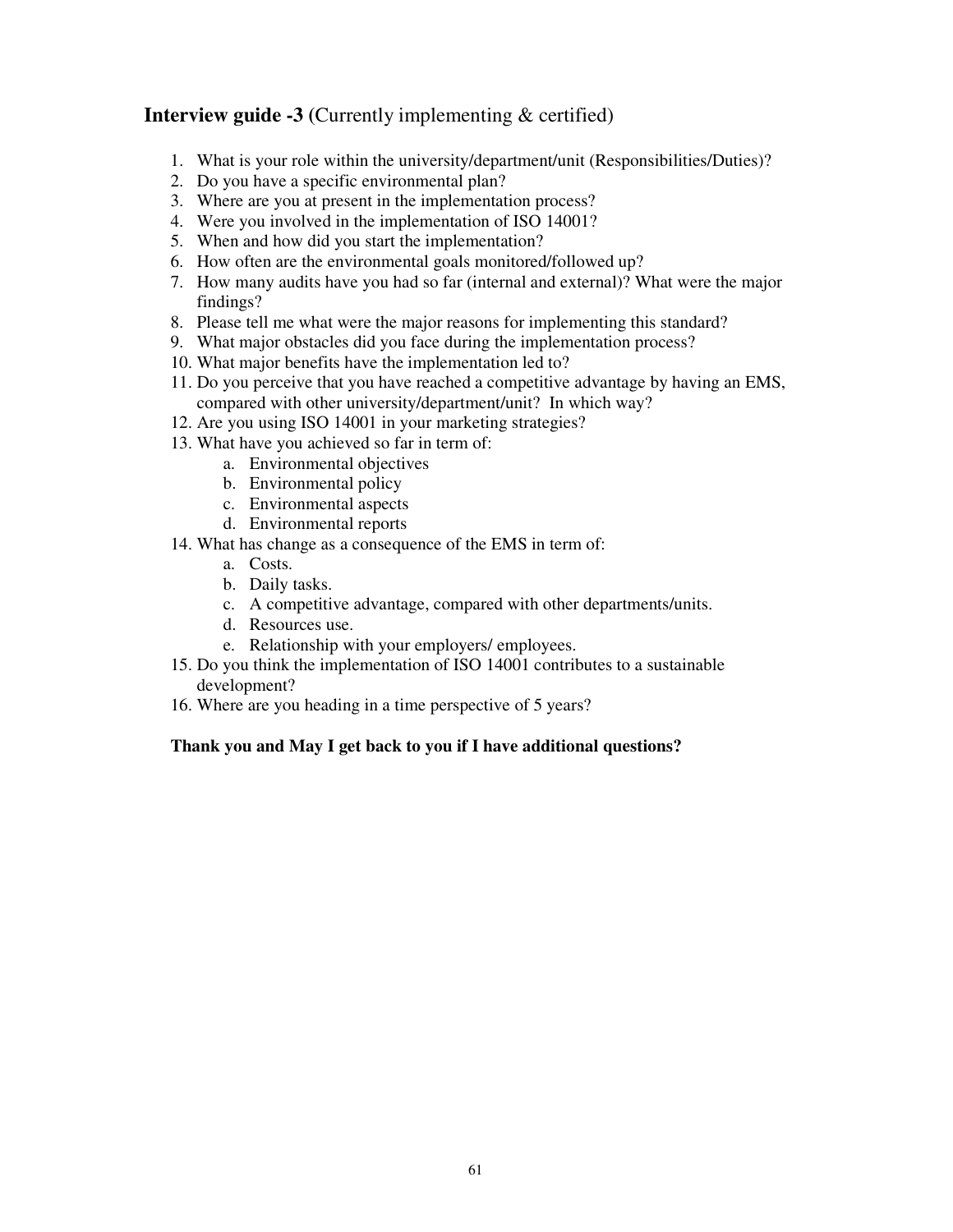#### **Interview guide -4 (Not started the implementation)**

- 1. How long have you been working in the department/unit?
- 2. What is your role within the department/unit (Responsibilities/Duties)?
- 3. Do you have specific environmental plan?
- 4. Has your department/unit taken environmental issues as important in its operation?
- 5. How would you say that your department/unit activity has an impact on the environment?
- 6. What is your view of direct and indirect environmental aspects as concepts and in what way you work with them?
- 7. Do you communicate with the environmental manager and other employees about environmental issues?
- 8. Are there any feed back you get from them?
- 9. Have you made any plan to get ISO 14001 for your department/unit?
- 10. When you promote ISO 14001 in your department/unit. What are your strongest arguments?
- 11. What is your perception regarding challenges/difficulties of obtaining ISO 14001 certification?
- 12. What are the benefits from implementation of ISO 14001(based on your experiences or issues that discussed in your department/unit?
- 13. Where are you heading in a time perspective of 5 years?

#### **Thank you**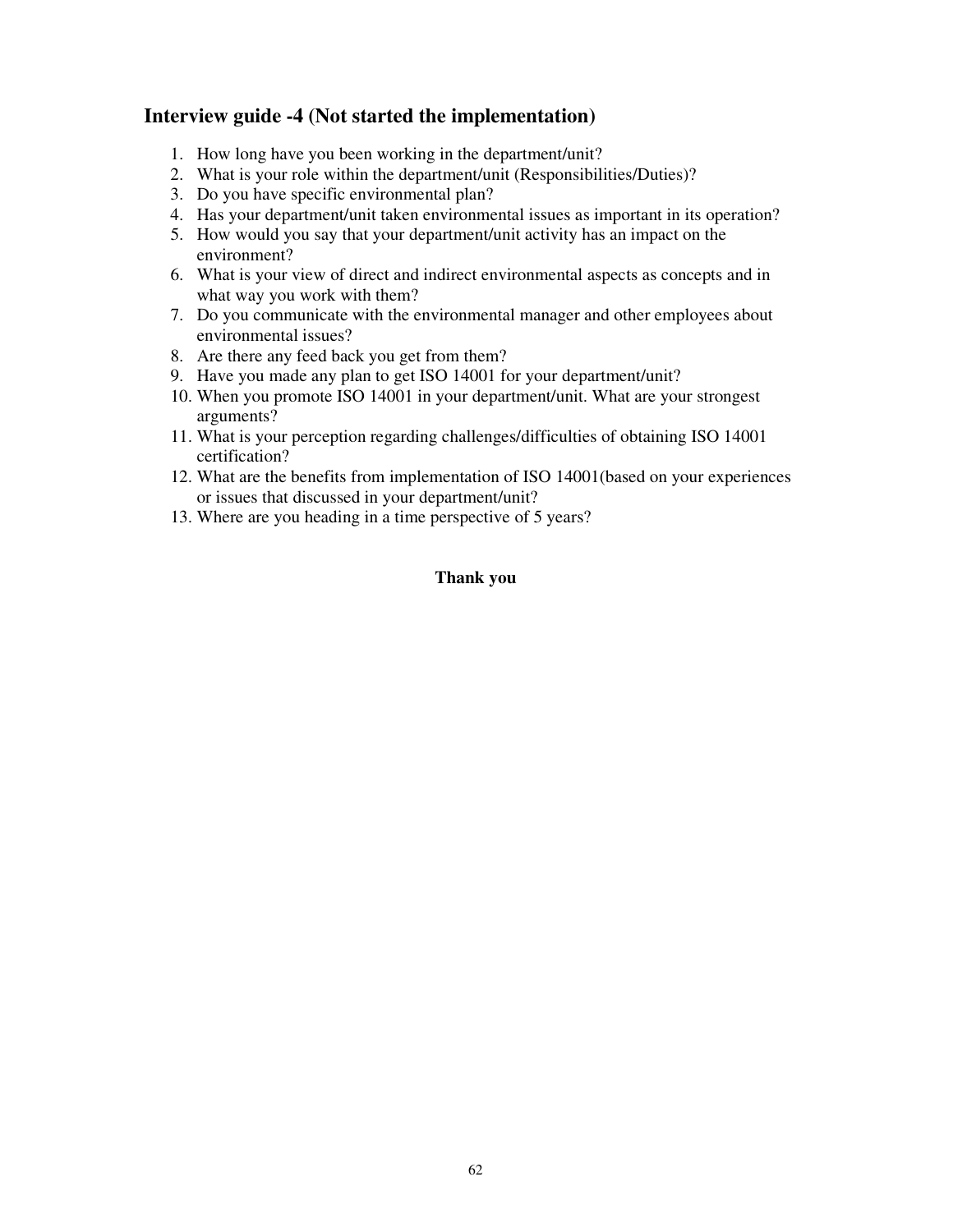## Appendix 3: Higher education entrants



Higher education entrants 1997/98 to 2007/08. The numbers entering higher education totalled 87 000 in 2007/08. Of these one-quarter came from abroad. Incoming students from abroad consist of both students participating in exchange programmes at Swedish higher edcuation institutions or free movers, i.e. students arranging their own studies in Sweden.

(www, Högskoleverket, 2, 2010)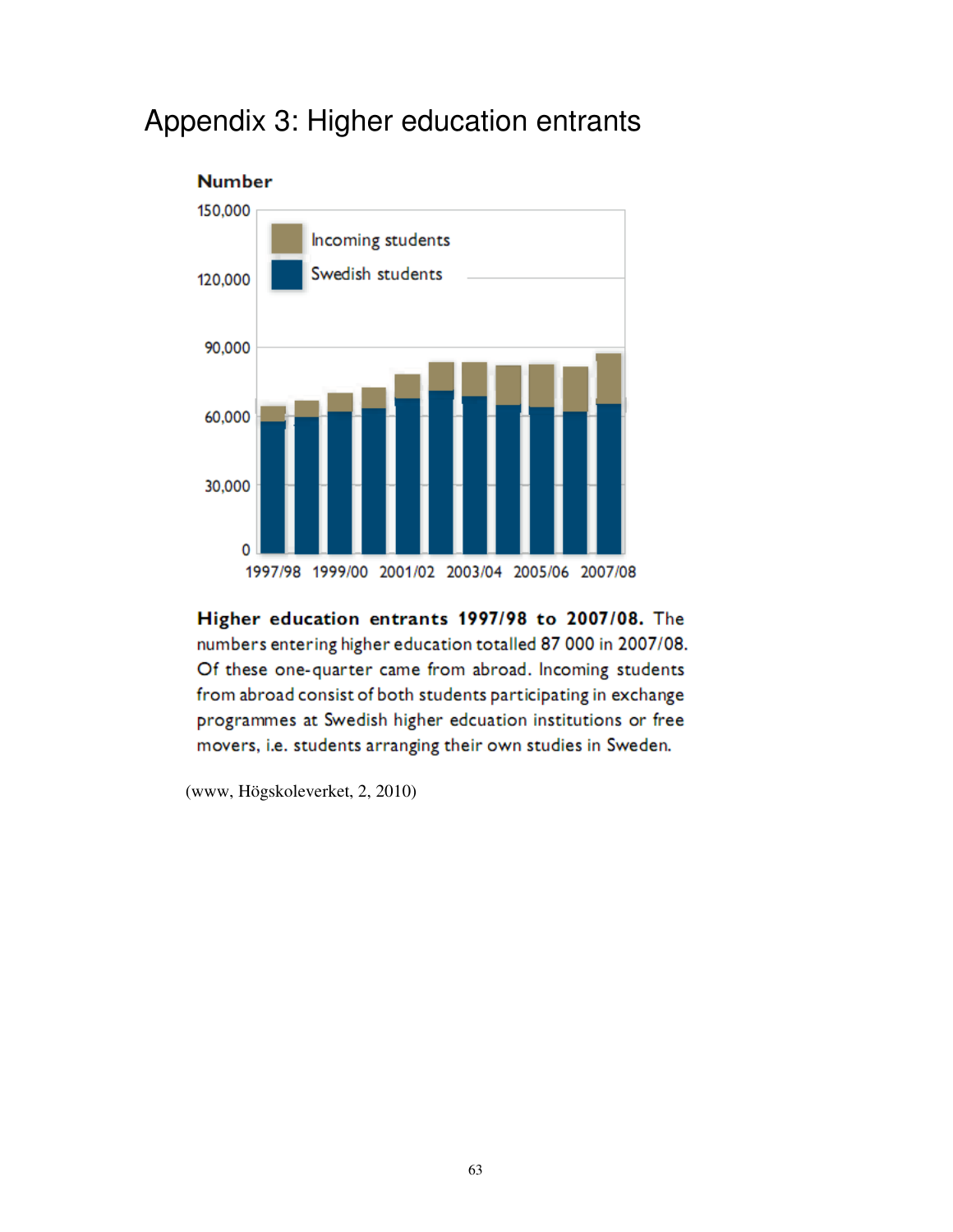

# Appendix 4: Higher education finance

Funding for the various operational areas. 86 per cent of the funding for first- and second-cycle programmes takes the form of direct government allocations while funding for research third-cycle programmes comes from a variety of sources. Just under half is allocated directly by the government.

(www, Högskoleverket, 2, 2010)